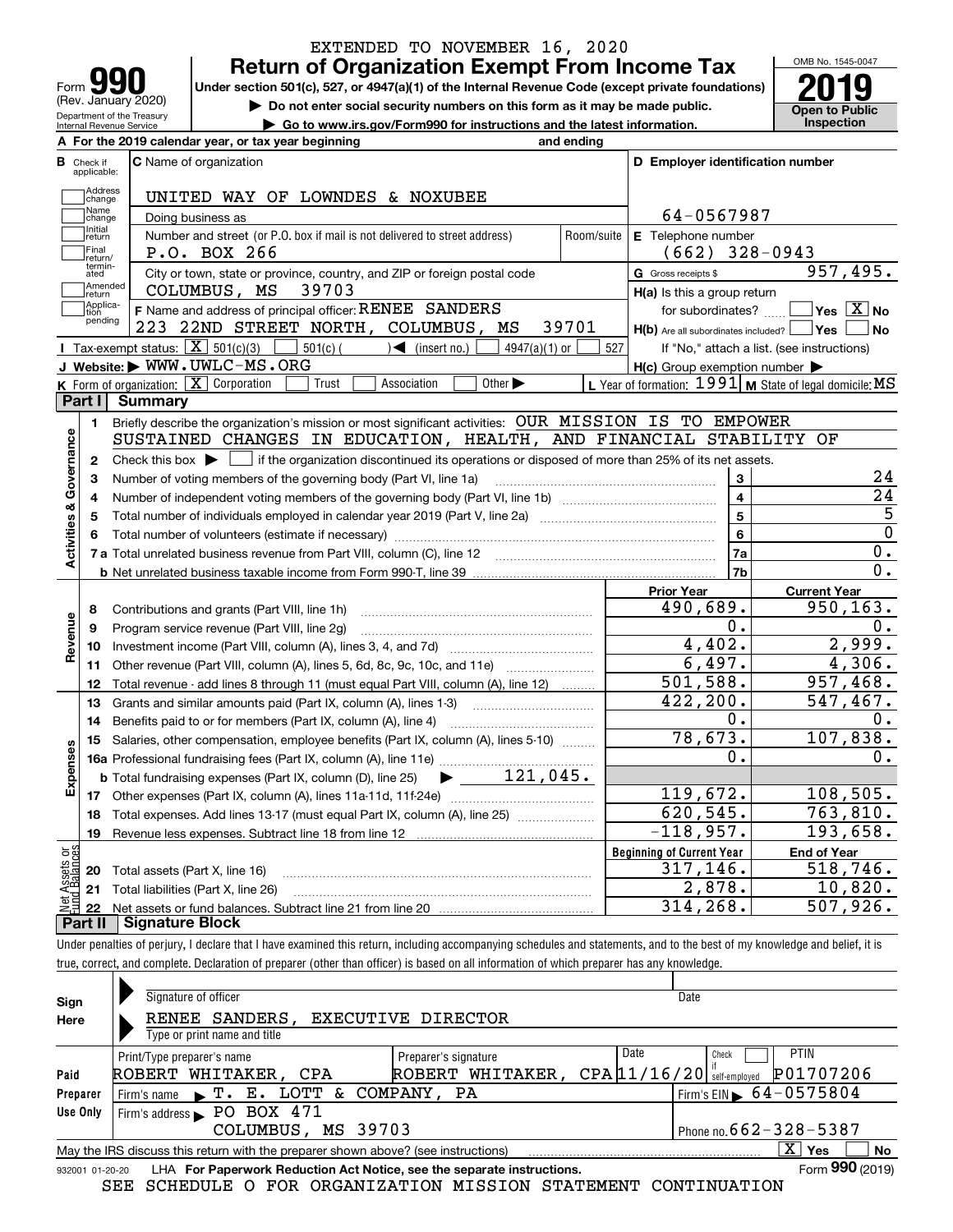|              | 64-0567987<br>UNITED WAY OF LOWNDES & NOXUBEE<br>Page 2<br>Form 990 (2019)                                                                                                                                                                                                           |
|--------------|--------------------------------------------------------------------------------------------------------------------------------------------------------------------------------------------------------------------------------------------------------------------------------------|
|              | <b>Statement of Program Service Accomplishments</b><br>Part III I                                                                                                                                                                                                                    |
|              | $\overline{\mathbf{x}}$                                                                                                                                                                                                                                                              |
| 1            | Briefly describe the organization's mission:<br>OUR MISSION IS TO EMPOWER SUSTAINED CHANGES IN EDUCATION, HEALTH, AND                                                                                                                                                                |
|              | FINANCIAL STABILITY OF OUR COMMUNITY.                                                                                                                                                                                                                                                |
|              |                                                                                                                                                                                                                                                                                      |
| $\mathbf{2}$ | Did the organization undertake any significant program services during the year which were not listed on the<br>$\overline{\mathsf{Yes}}$ $\overline{\mathsf{X}}$ No                                                                                                                 |
| 3            | If "Yes," describe these new services on Schedule O.<br>$\overline{\mathsf{Yes}}$ $\overline{\mathsf{X}}$ No<br>Did the organization cease conducting, or make significant changes in how it conducts, any program services?                                                         |
|              | If "Yes," describe these changes on Schedule O.                                                                                                                                                                                                                                      |
| 4            | Describe the organization's program service accomplishments for each of its three largest program services, as measured by expenses.<br>Section 501(c)(3) and 501(c)(4) organizations are required to report the amount of grants and allocations to others, the total expenses, and |
|              | revenue, if any, for each program service reported.                                                                                                                                                                                                                                  |
| 4a           | 572, 802. including grants of \$ 547, 467. ) (Revenue \$<br>(Expenses \$<br>(Code:<br>UNITED WAY ADMINISTERS THE ANNUAL FUNDRAISING CAMPAIGN TO COLLECT                                                                                                                              |
|              | DONATIONS TO INVEST IN EDUCATION, INCOME AND HEALTH PROGRAMS AND                                                                                                                                                                                                                     |
|              | INITIATIVES DELIVERED BY MULTIPLE PROGRAMS HELPING RESIDENTS OF LOWNDES                                                                                                                                                                                                              |
|              | COUNTY WHO HAVE THE GREATEST NEEDS.<br>ADDITIONALLY, UNITED WAY                                                                                                                                                                                                                      |
|              | ADMINISTERS THE ANNUAL FUNDRAISING CAMPAIGN TO COLLECT DONATIONS THAT                                                                                                                                                                                                                |
|              | ALLOW DONORS TO CHOOSE WHERE THEIR CONTRIBUTION GOES.<br>THESE DESIGNATED                                                                                                                                                                                                            |
|              | FUNDS ARE PASSED THROUGH TO THE OTHER NOT-FOR-PROFIT ORGANIZATIONS.                                                                                                                                                                                                                  |
|              | UNITED WAY COLLECTS DONOR DOLLARS TO FUND COMMUNITY IMPACT WORK IN                                                                                                                                                                                                                   |
|              | INCOME, AND HEALTH BY MOBILIZING CARING TO EFFECT CHANGE BY<br>EDUCATION,                                                                                                                                                                                                            |
|              | PROMOTING VOLUNTEERISM, COMMUNITY PHILANTHROPY AND COMMUNITY BUILDING.                                                                                                                                                                                                               |
|              | CURRENT INITIATIVES INCLUDE PARTNERING WITH HELPING HANDS FOR THE                                                                                                                                                                                                                    |
| 4b           | including grants of \$<br>) (Expenses \$<br>) (Revenue \$<br>(Code:                                                                                                                                                                                                                  |
|              |                                                                                                                                                                                                                                                                                      |
|              |                                                                                                                                                                                                                                                                                      |
|              |                                                                                                                                                                                                                                                                                      |
|              |                                                                                                                                                                                                                                                                                      |
|              |                                                                                                                                                                                                                                                                                      |
|              |                                                                                                                                                                                                                                                                                      |
|              |                                                                                                                                                                                                                                                                                      |
|              |                                                                                                                                                                                                                                                                                      |
|              |                                                                                                                                                                                                                                                                                      |
|              |                                                                                                                                                                                                                                                                                      |
| 4с           | ) (Expenses \$<br>including grants of \$<br>) (Revenue \$<br>(Code:                                                                                                                                                                                                                  |
|              |                                                                                                                                                                                                                                                                                      |
|              |                                                                                                                                                                                                                                                                                      |
|              |                                                                                                                                                                                                                                                                                      |
|              |                                                                                                                                                                                                                                                                                      |
|              |                                                                                                                                                                                                                                                                                      |
|              |                                                                                                                                                                                                                                                                                      |
|              |                                                                                                                                                                                                                                                                                      |
|              |                                                                                                                                                                                                                                                                                      |
| 4d           | Other program services (Describe on Schedule O.)                                                                                                                                                                                                                                     |
|              | (Expenses \$<br>including grants of \$<br>(Revenue \$                                                                                                                                                                                                                                |
| 4e           | 572,802.<br>Total program service expenses                                                                                                                                                                                                                                           |
|              | Form 990 (2019)<br>SEE SCHEDULE O FOR CONTINUATION(S)<br>932002 01-20-20                                                                                                                                                                                                             |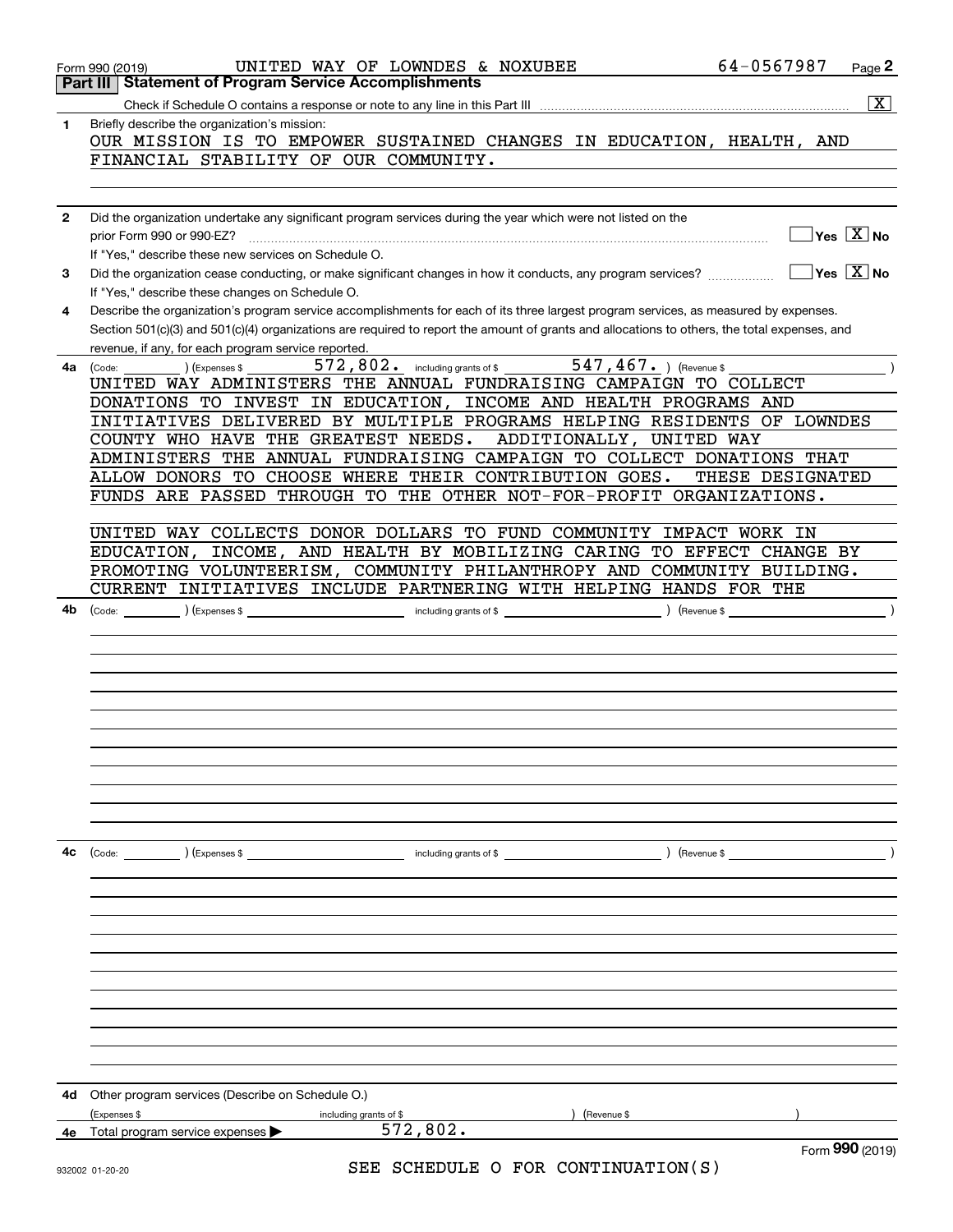| Form 990 (2019) |  |  |
|-----------------|--|--|

# Form 990 (2019) UNITED WAY OF LOWNDES & NOXUBEE 6 4 – 0 5 6 7 9 87 <sub>Page</sub> 3<br>**Part IV** | Checklist of Required Schedules

|     |                                                                                                                                                                                                                                |                 | Yes | No |
|-----|--------------------------------------------------------------------------------------------------------------------------------------------------------------------------------------------------------------------------------|-----------------|-----|----|
| 1.  | Is the organization described in section 501(c)(3) or 4947(a)(1) (other than a private foundation)?                                                                                                                            |                 |     |    |
|     |                                                                                                                                                                                                                                | 1               | х   |    |
| 2   | Is the organization required to complete Schedule B, Schedule of Contributors? [11] The organization required to complete Schedule B, Schedule of Contributors? [11] The organization required to complete Schedule B, Schedul | $\mathbf{2}$    | x   |    |
| 3   | Did the organization engage in direct or indirect political campaign activities on behalf of or in opposition to candidates for                                                                                                |                 |     |    |
|     |                                                                                                                                                                                                                                | 3               |     | X. |
| 4   | Section 501(c)(3) organizations. Did the organization engage in lobbying activities, or have a section 501(h) election in effect                                                                                               |                 |     |    |
|     |                                                                                                                                                                                                                                | 4               |     | X. |
| 5   | Is the organization a section 501(c)(4), 501(c)(5), or 501(c)(6) organization that receives membership dues, assessments, or                                                                                                   |                 |     |    |
|     |                                                                                                                                                                                                                                | 5               |     | x  |
| 6   | Did the organization maintain any donor advised funds or any similar funds or accounts for which donors have the right to                                                                                                      |                 |     |    |
|     | provide advice on the distribution or investment of amounts in such funds or accounts? If "Yes," complete Schedule D, Part I                                                                                                   | 6               |     | x  |
| 7   | Did the organization receive or hold a conservation easement, including easements to preserve open space,                                                                                                                      |                 |     |    |
|     |                                                                                                                                                                                                                                | $\overline{7}$  |     | x  |
| 8   | Did the organization maintain collections of works of art, historical treasures, or other similar assets? If "Yes," complete                                                                                                   |                 |     |    |
|     |                                                                                                                                                                                                                                | 8               |     | x  |
| 9   | Did the organization report an amount in Part X, line 21, for escrow or custodial account liability, serve as a custodian for                                                                                                  |                 |     |    |
|     | amounts not listed in Part X; or provide credit counseling, debt management, credit repair, or debt negotiation services?                                                                                                      |                 |     |    |
|     |                                                                                                                                                                                                                                | 9               |     | x  |
| 10  | Did the organization, directly or through a related organization, hold assets in donor-restricted endowments                                                                                                                   |                 |     |    |
|     |                                                                                                                                                                                                                                | 10              |     | x. |
| 11  | If the organization's answer to any of the following questions is "Yes," then complete Schedule D, Parts VI, VIII, VIII, IX, or X                                                                                              |                 |     |    |
|     | as applicable.                                                                                                                                                                                                                 |                 |     |    |
| а   | Did the organization report an amount for land, buildings, and equipment in Part X, line 10? If "Yes," complete Schedule D,                                                                                                    |                 | х   |    |
|     |                                                                                                                                                                                                                                | 11a             |     |    |
| b   | Did the organization report an amount for investments - other securities in Part X, line 12, that is 5% or more of its total                                                                                                   |                 |     | X. |
|     |                                                                                                                                                                                                                                | 11b             |     |    |
| с   | Did the organization report an amount for investments - program related in Part X, line 13, that is 5% or more of its total                                                                                                    |                 |     | X. |
| d   | Did the organization report an amount for other assets in Part X, line 15, that is 5% or more of its total assets reported in                                                                                                  | 11c             |     |    |
|     |                                                                                                                                                                                                                                | 11d             |     | X. |
| е   | Did the organization report an amount for other liabilities in Part X, line 25? If "Yes," complete Schedule D, Part X                                                                                                          | 11e             | х   |    |
| f   | Did the organization's separate or consolidated financial statements for the tax year include a footnote that addresses                                                                                                        |                 |     |    |
|     | the organization's liability for uncertain tax positions under FIN 48 (ASC 740)? If "Yes," complete Schedule D, Part X                                                                                                         | 11f             | х   |    |
|     | 12a Did the organization obtain separate, independent audited financial statements for the tax year? If "Yes," complete                                                                                                        |                 |     |    |
|     |                                                                                                                                                                                                                                | 12a             |     | X. |
| b   | Was the organization included in consolidated, independent audited financial statements for the tax year?                                                                                                                      |                 |     |    |
|     | If "Yes," and if the organization answered "No" to line 12a, then completing Schedule D, Parts XI and XII is optional                                                                                                          | 12 <sub>b</sub> | х   |    |
| 13  |                                                                                                                                                                                                                                | 13              |     | X  |
| 14a | Did the organization maintain an office, employees, or agents outside of the United States?                                                                                                                                    | 14a             |     | X  |
| b   | Did the organization have aggregate revenues or expenses of more than \$10,000 from grantmaking, fundraising, business,                                                                                                        |                 |     |    |
|     | investment, and program service activities outside the United States, or aggregate foreign investments valued at \$100,000                                                                                                     |                 |     |    |
|     |                                                                                                                                                                                                                                | 14b             |     | X. |
| 15  | Did the organization report on Part IX, column (A), line 3, more than \$5,000 of grants or other assistance to or for any                                                                                                      |                 |     |    |
|     |                                                                                                                                                                                                                                | 15              |     | X. |
| 16  | Did the organization report on Part IX, column (A), line 3, more than \$5,000 of aggregate grants or other assistance to                                                                                                       |                 |     |    |
|     |                                                                                                                                                                                                                                | 16              |     | X. |
| 17  | Did the organization report a total of more than \$15,000 of expenses for professional fundraising services on Part IX,                                                                                                        |                 |     |    |
|     |                                                                                                                                                                                                                                | 17              |     | X. |
| 18  | Did the organization report more than \$15,000 total of fundraising event gross income and contributions on Part VIII, lines                                                                                                   |                 |     |    |
|     |                                                                                                                                                                                                                                | 18              |     | X. |
| 19  | Did the organization report more than \$15,000 of gross income from gaming activities on Part VIII, line 9a? If "Yes."                                                                                                         |                 |     |    |
|     |                                                                                                                                                                                                                                | 19              |     | x  |
| 20a |                                                                                                                                                                                                                                | 20a             |     | X  |
| b   | If "Yes" to line 20a, did the organization attach a copy of its audited financial statements to this return?                                                                                                                   | 20b             |     |    |
| 21  | Did the organization report more than \$5,000 of grants or other assistance to any domestic organization or                                                                                                                    |                 |     |    |
|     |                                                                                                                                                                                                                                | 21              | х   |    |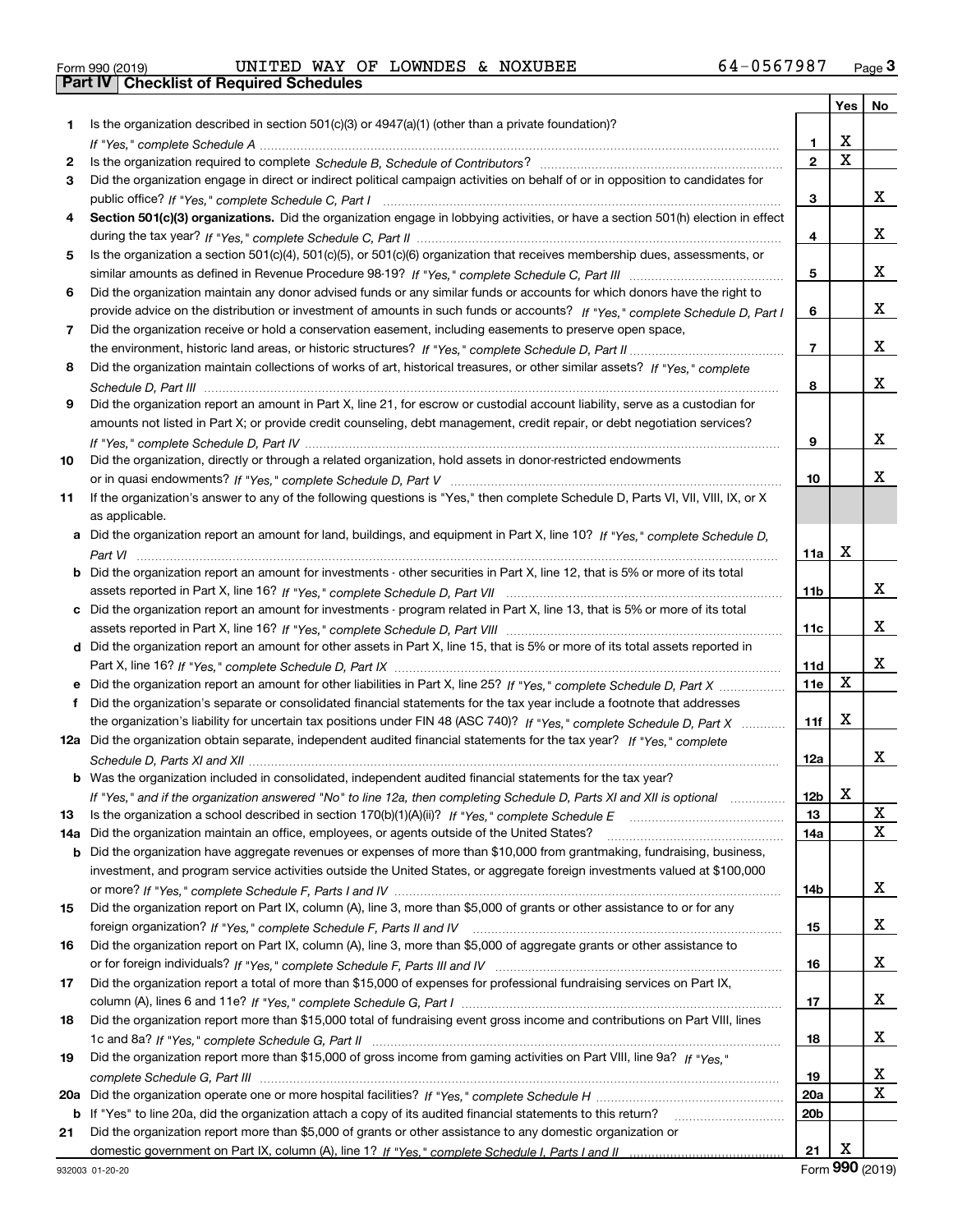|               |                                                                                                                                       |                 | Yes | No                      |
|---------------|---------------------------------------------------------------------------------------------------------------------------------------|-----------------|-----|-------------------------|
| 22            | Did the organization report more than \$5,000 of grants or other assistance to or for domestic individuals on                         |                 |     |                         |
|               |                                                                                                                                       | 22              |     | х                       |
| 23            | Did the organization answer "Yes" to Part VII, Section A, line 3, 4, or 5 about compensation of the organization's current            |                 |     |                         |
|               | and former officers, directors, trustees, key employees, and highest compensated employees? If "Yes," complete                        |                 |     |                         |
|               |                                                                                                                                       | 23              |     | x                       |
|               | 24a Did the organization have a tax-exempt bond issue with an outstanding principal amount of more than \$100,000 as of the           |                 |     |                         |
|               | last day of the year, that was issued after December 31, 2002? If "Yes," answer lines 24b through 24d and complete                    |                 |     |                         |
|               |                                                                                                                                       | 24a             |     | x                       |
|               | <b>b</b> Did the organization invest any proceeds of tax-exempt bonds beyond a temporary period exception?                            | 24 <sub>b</sub> |     |                         |
|               | c Did the organization maintain an escrow account other than a refunding escrow at any time during the year to defease                |                 |     |                         |
|               |                                                                                                                                       | 24c             |     |                         |
|               |                                                                                                                                       | 24d             |     |                         |
|               | 25a Section 501(c)(3), 501(c)(4), and 501(c)(29) organizations. Did the organization engage in an excess benefit                      |                 |     |                         |
|               |                                                                                                                                       | 25a             |     | х                       |
|               | b Is the organization aware that it engaged in an excess benefit transaction with a disqualified person in a prior year, and          |                 |     |                         |
|               | that the transaction has not been reported on any of the organization's prior Forms 990 or 990-EZ? If "Yes," complete                 |                 |     |                         |
|               |                                                                                                                                       | 25b             |     | x                       |
|               | Schedule L. Part I<br>Did the organization report any amount on Part X, line 5 or 22, for receivables from or payables to any current |                 |     |                         |
| 26            |                                                                                                                                       |                 |     |                         |
|               | or former officer, director, trustee, key employee, creator or founder, substantial contributor, or 35%                               |                 |     | х                       |
|               | controlled entity or family member of any of these persons? If "Yes," complete Schedule L, Part II                                    | 26              |     |                         |
| 27            | Did the organization provide a grant or other assistance to any current or former officer, director, trustee, key employee,           |                 |     |                         |
|               | creator or founder, substantial contributor or employee thereof, a grant selection committee member, or to a 35% controlled           |                 |     | x                       |
|               | entity (including an employee thereof) or family member of any of these persons? If "Yes," complete Schedule L, Part III              | 27              |     |                         |
| 28            | Was the organization a party to a business transaction with one of the following parties (see Schedule L, Part IV                     |                 |     |                         |
|               | instructions, for applicable filing thresholds, conditions, and exceptions):                                                          |                 |     |                         |
|               | a A current or former officer, director, trustee, key employee, creator or founder, or substantial contributor? If                    |                 |     |                         |
|               |                                                                                                                                       | 28a             |     | X                       |
|               |                                                                                                                                       | 28 <sub>b</sub> |     | $\overline{\mathbf{x}}$ |
|               | c A 35% controlled entity of one or more individuals and/or organizations described in lines 28a or 28b? If                           |                 |     |                         |
|               |                                                                                                                                       | 28c             |     | X                       |
| 29            |                                                                                                                                       | 29              |     | X                       |
| 30            | Did the organization receive contributions of art, historical treasures, or other similar assets, or qualified conservation           |                 |     |                         |
|               |                                                                                                                                       | 30              |     | X                       |
| 31            | Did the organization liquidate, terminate, or dissolve and cease operations? If "Yes," complete Schedule N, Part I                    | 31              |     | $\overline{\mathbf{x}}$ |
| 32            | Did the organization sell, exchange, dispose of, or transfer more than 25% of its net assets? If "Yes," complete                      |                 |     |                         |
|               |                                                                                                                                       | 32              |     | х                       |
| 33            | Did the organization own 100% of an entity disregarded as separate from the organization under Regulations                            |                 |     |                         |
|               |                                                                                                                                       | 33              |     | x                       |
| 34            | Was the organization related to any tax-exempt or taxable entity? If "Yes," complete Schedule R, Part II, III, or IV, and             |                 |     |                         |
|               |                                                                                                                                       | 34              |     | x                       |
|               | 35a Did the organization have a controlled entity within the meaning of section 512(b)(13)?                                           | <b>35a</b>      |     | X                       |
|               | b If "Yes" to line 35a, did the organization receive any payment from or engage in any transaction with a controlled entity           |                 |     |                         |
|               |                                                                                                                                       | 35b             |     |                         |
| 36            | Section 501(c)(3) organizations. Did the organization make any transfers to an exempt non-charitable related organization?            |                 |     |                         |
|               |                                                                                                                                       | 36              |     | X.                      |
| 37            | Did the organization conduct more than 5% of its activities through an entity that is not a related organization                      |                 |     |                         |
|               |                                                                                                                                       | 37              |     | x                       |
| 38            | Did the organization complete Schedule O and provide explanations in Schedule O for Part VI, lines 11b and 19?                        |                 |     |                         |
|               | Note: All Form 990 filers are required to complete Schedule O                                                                         | 38              | х   |                         |
| <b>Part V</b> | <b>Statements Regarding Other IRS Filings and Tax Compliance</b>                                                                      |                 |     |                         |
|               | Check if Schedule O contains a response or note to any line in this Part V                                                            |                 |     |                         |
|               |                                                                                                                                       |                 | Yes | No                      |
|               | 1a Enter the number reported in Box 3 of Form 1096. Enter -0- if not applicable<br>1a                                                 |                 |     |                         |
| b             | 0<br>Enter the number of Forms W-2G included in line 1a. Enter -0- if not applicable<br>1b                                            |                 |     |                         |
| c             | Did the organization comply with backup withholding rules for reportable payments to vendors and reportable gaming                    |                 |     |                         |
|               | (gambling) winnings to prize winners?                                                                                                 | 1c              |     |                         |
|               |                                                                                                                                       |                 |     |                         |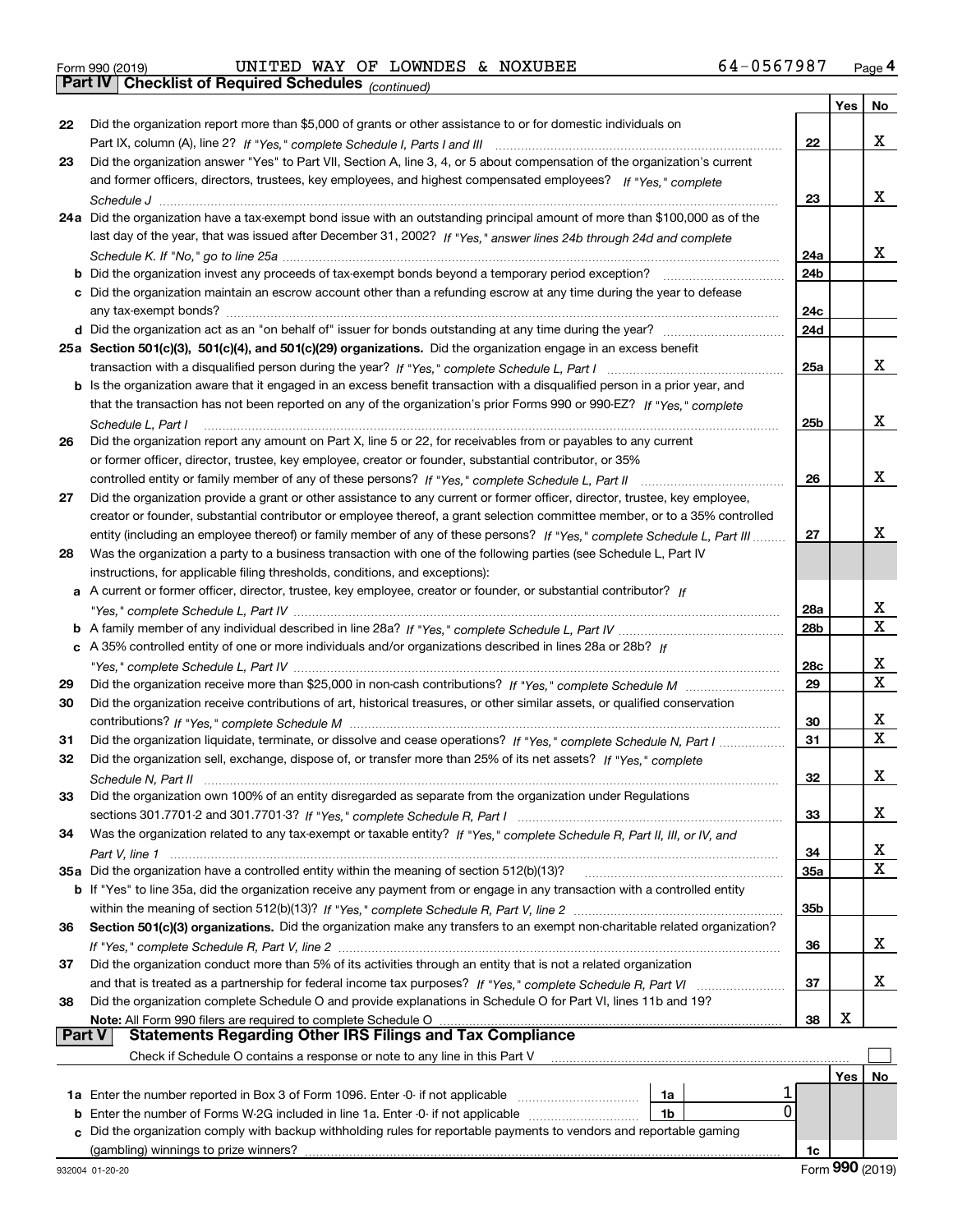| Form 990 (2019) |                                                                                | UNITED WAY OF LOWNDES & NOXUBEE |  | 64-0567987 | Page 5 |
|-----------------|--------------------------------------------------------------------------------|---------------------------------|--|------------|--------|
|                 | Part V   Statements Regarding Other IRS Filings and Tax Compliance (continued) |                                 |  |            |        |
|                 |                                                                                |                                 |  |            |        |

|     |                                                                                                                                                                                             |                 |                | Yes      | No               |  |  |  |  |  |  |  |
|-----|---------------------------------------------------------------------------------------------------------------------------------------------------------------------------------------------|-----------------|----------------|----------|------------------|--|--|--|--|--|--|--|
|     | 2a Enter the number of employees reported on Form W-3, Transmittal of Wage and Tax Statements,                                                                                              |                 |                |          |                  |  |  |  |  |  |  |  |
|     | filed for the calendar year ending with or within the year covered by this return                                                                                                           | 5<br>2a         | 2 <sub>b</sub> | х        |                  |  |  |  |  |  |  |  |
|     |                                                                                                                                                                                             |                 |                |          |                  |  |  |  |  |  |  |  |
|     | Note: If the sum of lines 1a and 2a is greater than 250, you may be required to $e$ -file (see instructions) $\ldots$                                                                       |                 |                |          |                  |  |  |  |  |  |  |  |
|     | 3a Did the organization have unrelated business gross income of \$1,000 or more during the year?                                                                                            |                 |                |          |                  |  |  |  |  |  |  |  |
|     |                                                                                                                                                                                             |                 | 3b             |          |                  |  |  |  |  |  |  |  |
|     | 4a At any time during the calendar year, did the organization have an interest in, or a signature or other authority over, a                                                                |                 | 4a             |          | х                |  |  |  |  |  |  |  |
|     | <b>b</b> If "Yes," enter the name of the foreign country                                                                                                                                    |                 |                |          |                  |  |  |  |  |  |  |  |
|     | See instructions for filing requirements for FinCEN Form 114, Report of Foreign Bank and Financial Accounts (FBAR).                                                                         |                 |                |          |                  |  |  |  |  |  |  |  |
|     | 5a Was the organization a party to a prohibited tax shelter transaction at any time during the tax year?                                                                                    |                 |                |          |                  |  |  |  |  |  |  |  |
| b   |                                                                                                                                                                                             |                 | 5a<br>5b       |          | х<br>$\mathbf X$ |  |  |  |  |  |  |  |
| c   |                                                                                                                                                                                             |                 | 5c             |          |                  |  |  |  |  |  |  |  |
|     | 6a Does the organization have annual gross receipts that are normally greater than \$100,000, and did the organization solicit                                                              |                 |                |          |                  |  |  |  |  |  |  |  |
|     | any contributions that were not tax deductible as charitable contributions?                                                                                                                 |                 | 6a             |          | x                |  |  |  |  |  |  |  |
|     | b If "Yes," did the organization include with every solicitation an express statement that such contributions or gifts                                                                      |                 |                |          |                  |  |  |  |  |  |  |  |
|     | were not tax deductible?                                                                                                                                                                    |                 | 6b             |          |                  |  |  |  |  |  |  |  |
| 7   | Organizations that may receive deductible contributions under section 170(c).                                                                                                               |                 |                |          |                  |  |  |  |  |  |  |  |
|     | a Did the organization receive a payment in excess of \$75 made partly as a contribution and partly for goods and services provided to the payor?                                           |                 | 7a             |          | x                |  |  |  |  |  |  |  |
|     | <b>b</b> If "Yes," did the organization notify the donor of the value of the goods or services provided?                                                                                    |                 | 7b             |          |                  |  |  |  |  |  |  |  |
|     | c Did the organization sell, exchange, or otherwise dispose of tangible personal property for which it was required                                                                         |                 |                |          |                  |  |  |  |  |  |  |  |
|     | to file Form 8282?                                                                                                                                                                          |                 | 7c             |          | х                |  |  |  |  |  |  |  |
|     | d If "Yes," indicate the number of Forms 8282 filed during the year                                                                                                                         | 7d              |                |          |                  |  |  |  |  |  |  |  |
| е   | Did the organization receive any funds, directly or indirectly, to pay premiums on a personal benefit contract?                                                                             |                 | 7e             |          |                  |  |  |  |  |  |  |  |
| Ť.  | Did the organization, during the year, pay premiums, directly or indirectly, on a personal benefit contract?                                                                                |                 | 7f             |          |                  |  |  |  |  |  |  |  |
| g   | If the organization received a contribution of qualified intellectual property, did the organization file Form 8899 as required?                                                            |                 | 7g<br>7h       |          |                  |  |  |  |  |  |  |  |
|     | If the organization received a contribution of cars, boats, airplanes, or other vehicles, did the organization file a Form 1098-C?<br>h.                                                    |                 |                |          |                  |  |  |  |  |  |  |  |
|     | Sponsoring organizations maintaining donor advised funds. Did a donor advised fund maintained by the<br>8                                                                                   |                 |                |          |                  |  |  |  |  |  |  |  |
| 9   | sponsoring organization have excess business holdings at any time during the year?<br>Sponsoring organizations maintaining donor advised funds.                                             |                 |                |          |                  |  |  |  |  |  |  |  |
| а   | Did the sponsoring organization make any taxable distributions under section 4966?                                                                                                          |                 | 9а             |          |                  |  |  |  |  |  |  |  |
| b   | Did the sponsoring organization make a distribution to a donor, donor advisor, or related person?                                                                                           |                 | 9b             |          |                  |  |  |  |  |  |  |  |
| 10  | Section 501(c)(7) organizations. Enter:                                                                                                                                                     |                 |                |          |                  |  |  |  |  |  |  |  |
| а   | Initiation fees and capital contributions included on Part VIII, line 12                                                                                                                    | 10a             |                |          |                  |  |  |  |  |  |  |  |
| b   | Gross receipts, included on Form 990, Part VIII, line 12, for public use of club facilities <i>manumum</i>                                                                                  | 10 <sub>b</sub> |                |          |                  |  |  |  |  |  |  |  |
| 11  | Section 501(c)(12) organizations. Enter:                                                                                                                                                    |                 |                |          |                  |  |  |  |  |  |  |  |
| а   | Gross income from members or shareholders                                                                                                                                                   | 11a             |                |          |                  |  |  |  |  |  |  |  |
|     | <b>b</b> Gross income from other sources (Do not net amounts due or paid to other sources against                                                                                           |                 |                |          |                  |  |  |  |  |  |  |  |
|     | amounts due or received from them.)                                                                                                                                                         | 11b             |                |          |                  |  |  |  |  |  |  |  |
|     | 12a Section 4947(a)(1) non-exempt charitable trusts. Is the organization filing Form 990 in lieu of Form 1041?                                                                              |                 | 12a            |          |                  |  |  |  |  |  |  |  |
|     | <b>b</b> If "Yes," enter the amount of tax-exempt interest received or accrued during the year                                                                                              | 12b             |                |          |                  |  |  |  |  |  |  |  |
| 13  | Section 501(c)(29) qualified nonprofit health insurance issuers.                                                                                                                            |                 | 13a            |          |                  |  |  |  |  |  |  |  |
|     | a Is the organization licensed to issue qualified health plans in more than one state?<br>Note: See the instructions for additional information the organization must report on Schedule O. |                 |                |          |                  |  |  |  |  |  |  |  |
|     | <b>b</b> Enter the amount of reserves the organization is required to maintain by the states in which the                                                                                   |                 |                |          |                  |  |  |  |  |  |  |  |
|     |                                                                                                                                                                                             | 13b             |                |          |                  |  |  |  |  |  |  |  |
|     |                                                                                                                                                                                             | ∣ 13с           |                |          |                  |  |  |  |  |  |  |  |
| 14a | Did the organization receive any payments for indoor tanning services during the tax year?                                                                                                  |                 | 14a            |          | х                |  |  |  |  |  |  |  |
|     |                                                                                                                                                                                             |                 | 14b            |          |                  |  |  |  |  |  |  |  |
| 15  | Is the organization subject to the section 4960 tax on payment(s) of more than \$1,000,000 in remuneration or                                                                               |                 |                |          |                  |  |  |  |  |  |  |  |
|     |                                                                                                                                                                                             |                 | 15             |          | х                |  |  |  |  |  |  |  |
|     | If "Yes," see instructions and file Form 4720, Schedule N.                                                                                                                                  |                 |                |          |                  |  |  |  |  |  |  |  |
| 16  | Is the organization an educational institution subject to the section 4968 excise tax on net investment income?                                                                             |                 | 16             |          | х                |  |  |  |  |  |  |  |
|     | If "Yes," complete Form 4720, Schedule O.                                                                                                                                                   |                 |                | $\Omega$ |                  |  |  |  |  |  |  |  |
|     |                                                                                                                                                                                             |                 |                |          |                  |  |  |  |  |  |  |  |

Form (2019) **990**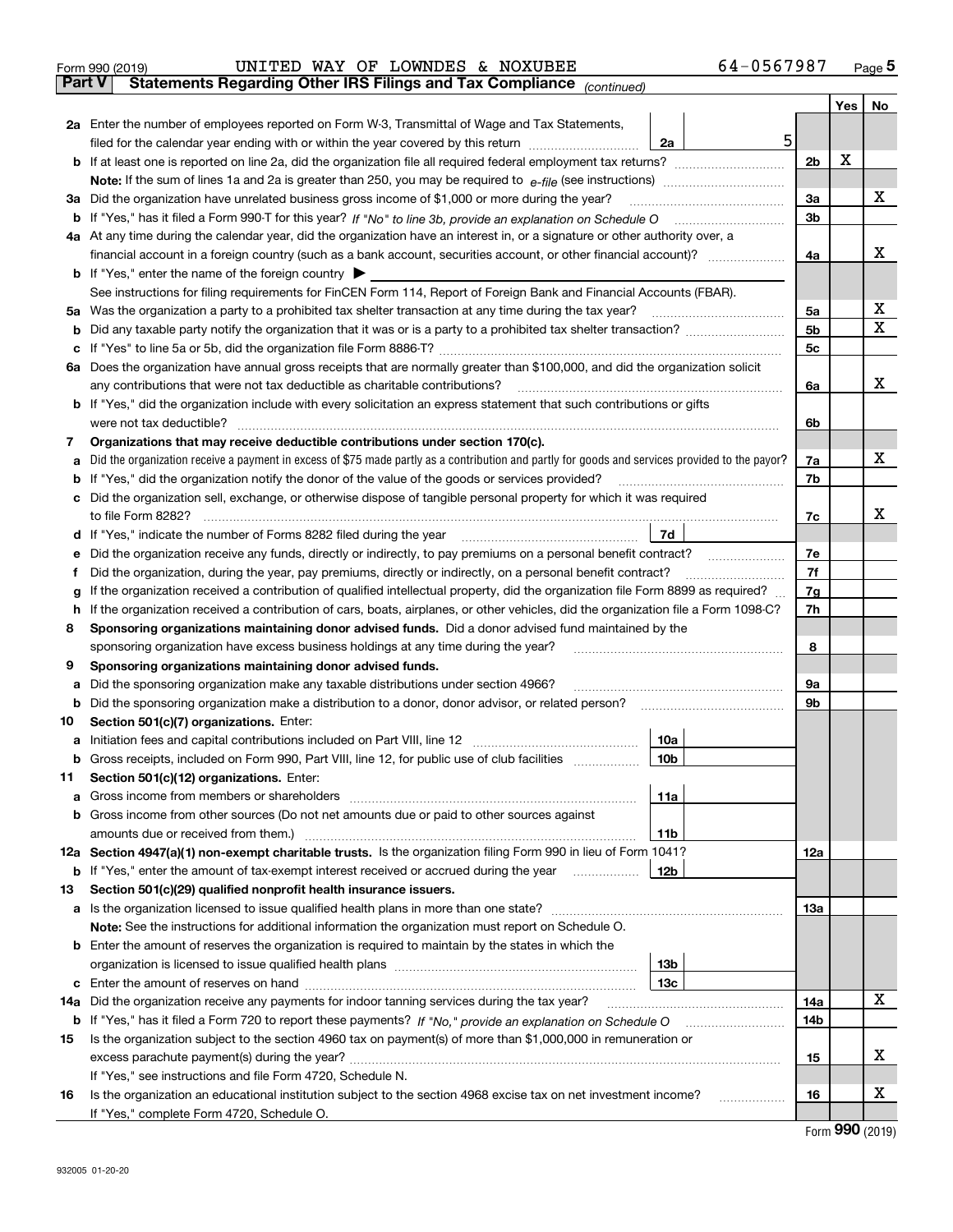|    |                                                                                                                                                                                                                                                         |                 | Yes | No              |  |  |  |  |  |  |  |  |
|----|---------------------------------------------------------------------------------------------------------------------------------------------------------------------------------------------------------------------------------------------------------|-----------------|-----|-----------------|--|--|--|--|--|--|--|--|
|    | 24<br>1a<br><b>1a</b> Enter the number of voting members of the governing body at the end of the tax year                                                                                                                                               |                 |     |                 |  |  |  |  |  |  |  |  |
|    | If there are material differences in voting rights among members of the governing body, or if the governing                                                                                                                                             |                 |     |                 |  |  |  |  |  |  |  |  |
|    | body delegated broad authority to an executive committee or similar committee, explain on Schedule O.                                                                                                                                                   |                 |     |                 |  |  |  |  |  |  |  |  |
|    | 24<br>1b                                                                                                                                                                                                                                                |                 |     |                 |  |  |  |  |  |  |  |  |
| 2  | Did any officer, director, trustee, or key employee have a family relationship or a business relationship with any other                                                                                                                                |                 |     |                 |  |  |  |  |  |  |  |  |
|    | officer, director, trustee, or key employee?                                                                                                                                                                                                            | 2               |     | х               |  |  |  |  |  |  |  |  |
| З  | Did the organization delegate control over management duties customarily performed by or under the direct supervision                                                                                                                                   |                 |     |                 |  |  |  |  |  |  |  |  |
|    | of officers, directors, trustees, or key employees to a management company or other person?                                                                                                                                                             |                 |     |                 |  |  |  |  |  |  |  |  |
| 4  | Did the organization make any significant changes to its governing documents since the prior Form 990 was filed?                                                                                                                                        |                 |     |                 |  |  |  |  |  |  |  |  |
| 5  | Did the organization become aware during the year of a significant diversion of the organization's assets?                                                                                                                                              |                 |     |                 |  |  |  |  |  |  |  |  |
| 6  | Did the organization have members or stockholders?                                                                                                                                                                                                      |                 |     |                 |  |  |  |  |  |  |  |  |
| 7a | Did the organization have members, stockholders, or other persons who had the power to elect or appoint one or                                                                                                                                          | 6               |     | $\mathbf X$     |  |  |  |  |  |  |  |  |
|    | more members of the governing body?                                                                                                                                                                                                                     | 7a              |     | х               |  |  |  |  |  |  |  |  |
|    | <b>b</b> Are any governance decisions of the organization reserved to (or subject to approval by) members, stockholders, or                                                                                                                             |                 |     |                 |  |  |  |  |  |  |  |  |
|    | persons other than the governing body?                                                                                                                                                                                                                  | 7b              |     | х               |  |  |  |  |  |  |  |  |
| 8  | Did the organization contemporaneously document the meetings held or written actions undertaken during the year by the following:                                                                                                                       |                 |     |                 |  |  |  |  |  |  |  |  |
|    | <b>a</b> The governing body?                                                                                                                                                                                                                            | 8a              | х   |                 |  |  |  |  |  |  |  |  |
|    | <b>b</b> Each committee with authority to act on behalf of the governing body?                                                                                                                                                                          | 8b              | X   |                 |  |  |  |  |  |  |  |  |
| 9  | Is there any officer, director, trustee, or key employee listed in Part VII, Section A, who cannot be reached at the                                                                                                                                    |                 |     |                 |  |  |  |  |  |  |  |  |
|    |                                                                                                                                                                                                                                                         | 9               |     | х               |  |  |  |  |  |  |  |  |
|    | Section B. Policies (This Section B requests information about policies not required by the Internal Revenue Code.)                                                                                                                                     |                 |     |                 |  |  |  |  |  |  |  |  |
|    |                                                                                                                                                                                                                                                         |                 | Yes | No              |  |  |  |  |  |  |  |  |
|    |                                                                                                                                                                                                                                                         | 10a             |     | x               |  |  |  |  |  |  |  |  |
|    | <b>b</b> If "Yes," did the organization have written policies and procedures governing the activities of such chapters, affiliates,                                                                                                                     |                 |     |                 |  |  |  |  |  |  |  |  |
|    | and branches to ensure their operations are consistent with the organization's exempt purposes?                                                                                                                                                         | 10 <sub>b</sub> |     |                 |  |  |  |  |  |  |  |  |
|    | 11a Has the organization provided a complete copy of this Form 990 to all members of its governing body before filing the form?                                                                                                                         | 11a             |     | x               |  |  |  |  |  |  |  |  |
|    | <b>b</b> Describe in Schedule O the process, if any, used by the organization to review this Form 990.                                                                                                                                                  |                 |     |                 |  |  |  |  |  |  |  |  |
|    |                                                                                                                                                                                                                                                         | 12a             | х   |                 |  |  |  |  |  |  |  |  |
|    | <b>b</b> Were officers, directors, or trustees, and key employees required to disclose annually interests that could give rise to conflicts?                                                                                                            | 12 <sub>b</sub> | Χ   |                 |  |  |  |  |  |  |  |  |
|    | c Did the organization regularly and consistently monitor and enforce compliance with the policy? $H^*Yes.$ describe                                                                                                                                    |                 |     |                 |  |  |  |  |  |  |  |  |
|    |                                                                                                                                                                                                                                                         | 12c             | х   |                 |  |  |  |  |  |  |  |  |
| 13 | in Schedule O how this was done manufactured and contact the state of the state of the state of the state of t<br>Did the organization have a written whistleblower policy?                                                                             | 13              |     | x               |  |  |  |  |  |  |  |  |
| 14 | Did the organization have a written document retention and destruction policy? manufactured and the organization have a written document retention and destruction policy?                                                                              | 14              | х   |                 |  |  |  |  |  |  |  |  |
| 15 | Did the process for determining compensation of the following persons include a review and approval by independent                                                                                                                                      |                 |     |                 |  |  |  |  |  |  |  |  |
|    | persons, comparability data, and contemporaneous substantiation of the deliberation and decision?                                                                                                                                                       |                 |     |                 |  |  |  |  |  |  |  |  |
|    |                                                                                                                                                                                                                                                         |                 |     | х               |  |  |  |  |  |  |  |  |
|    |                                                                                                                                                                                                                                                         | 15a             |     | X               |  |  |  |  |  |  |  |  |
|    | <b>b</b> Other officers or key employees of the organization<br>If "Yes" to line 15a or 15b, describe the process in Schedule O (see instructions).                                                                                                     | 15 <sub>b</sub> |     |                 |  |  |  |  |  |  |  |  |
|    |                                                                                                                                                                                                                                                         |                 |     |                 |  |  |  |  |  |  |  |  |
|    | 16a Did the organization invest in, contribute assets to, or participate in a joint venture or similar arrangement with a<br>taxable entity during the year?                                                                                            | 16a             |     | х               |  |  |  |  |  |  |  |  |
|    |                                                                                                                                                                                                                                                         |                 |     |                 |  |  |  |  |  |  |  |  |
|    | <b>b</b> If "Yes," did the organization follow a written policy or procedure requiring the organization to evaluate its participation<br>in joint venture arrangements under applicable federal tax law, and take steps to safeguard the organization's |                 |     |                 |  |  |  |  |  |  |  |  |
|    | exempt status with respect to such arrangements?                                                                                                                                                                                                        | 16b             |     |                 |  |  |  |  |  |  |  |  |
|    | <b>Section C. Disclosure</b>                                                                                                                                                                                                                            |                 |     |                 |  |  |  |  |  |  |  |  |
|    |                                                                                                                                                                                                                                                         |                 |     |                 |  |  |  |  |  |  |  |  |
| 17 | List the states with which a copy of this Form 990 is required to be filed $\triangleright MS$                                                                                                                                                          |                 |     |                 |  |  |  |  |  |  |  |  |
| 18 | Section 6104 requires an organization to make its Forms 1023 (1024 or 1024-A, if applicable), 990, and 990-T (Section 501(c)(3)s only) available                                                                                                        |                 |     |                 |  |  |  |  |  |  |  |  |
|    | for public inspection. Indicate how you made these available. Check all that apply.                                                                                                                                                                     |                 |     |                 |  |  |  |  |  |  |  |  |
|    | $X$ Upon request<br>$X$ Another's website<br>Own website<br>Other (explain on Schedule O)                                                                                                                                                               |                 |     |                 |  |  |  |  |  |  |  |  |
| 19 | Describe on Schedule O whether (and if so, how) the organization made its governing documents, conflict of interest policy, and financial                                                                                                               |                 |     |                 |  |  |  |  |  |  |  |  |
|    | statements available to the public during the tax year.                                                                                                                                                                                                 |                 |     |                 |  |  |  |  |  |  |  |  |
| 20 | State the name, address, and telephone number of the person who possesses the organization's books and records                                                                                                                                          |                 |     |                 |  |  |  |  |  |  |  |  |
|    | RENEE SANDERS - 662-328-0943                                                                                                                                                                                                                            |                 |     |                 |  |  |  |  |  |  |  |  |
|    | 39701<br>223 22ND STREET NORTH, COLUMBUS,<br>MS                                                                                                                                                                                                         |                 |     |                 |  |  |  |  |  |  |  |  |
|    | 932006 01-20-20                                                                                                                                                                                                                                         |                 |     | Form 990 (2019) |  |  |  |  |  |  |  |  |

Form 990 (2019) **CONTIMED WAY OF LOWNDES & NOXUBEE** 64 - 0567987 Page 6<br>**Part VI Governance, Management, and Disclosure** For each "Yes" response to lines 2 through 7b below, and for a "No" response UNITED WAY OF LOWNDES & NOXUBEE 64-0567987

Check if Schedule O contains a response or note to any line in this Part VI

**Section A. Governing Body and Management**

*to line 8a, 8b, or 10b below, describe the circumstances, processes, or changes on Schedule O. See instructions.*

*For each "Yes" response to lines 2 through 7b below, and for a "No" response*

 $\boxed{\text{X}}$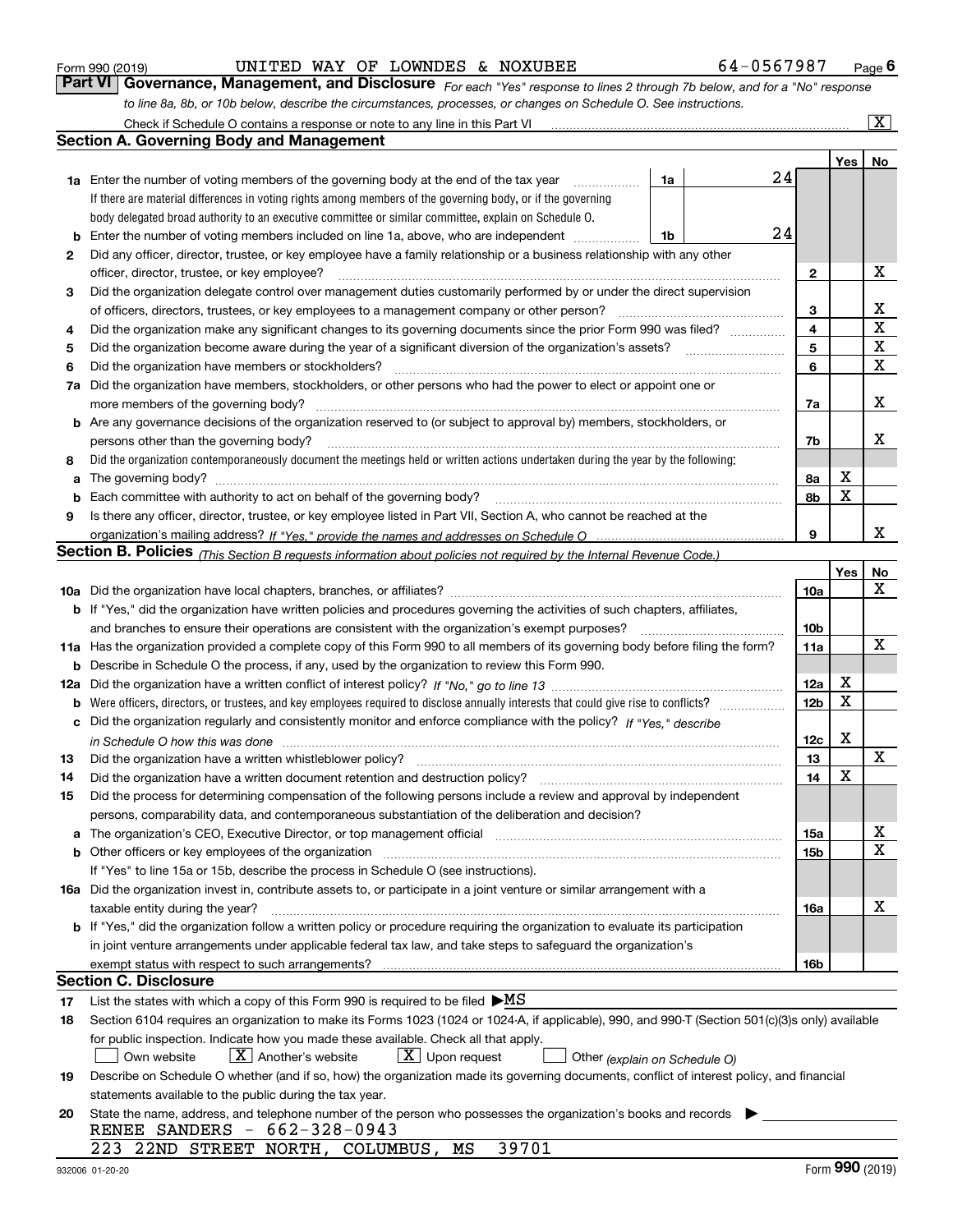$\mathcal{L}^{\text{max}}$ 

**7Part VII Compensation of Officers, Directors, Trustees, Key Employees, Highest Compensated Employees, and Independent Contractors**

Check if Schedule O contains a response or note to any line in this Part VII

**Section A. Officers, Directors, Trustees, Key Employees, and Highest Compensated Employees**

**1a**  Complete this table for all persons required to be listed. Report compensation for the calendar year ending with or within the organization's tax year. **•** List all of the organization's current officers, directors, trustees (whether individuals or organizations), regardless of amount of compensation.

Enter -0- in columns (D), (E), and (F) if no compensation was paid.

 $\bullet$  List all of the organization's  $\,$ current key employees, if any. See instructions for definition of "key employee."

**•** List the organization's five current highest compensated employees (other than an officer, director, trustee, or key employee) who received reportable compensation (Box 5 of Form W-2 and/or Box 7 of Form 1099-MISC) of more than \$100,000 from the organization and any related organizations.

**•** List all of the organization's former officers, key employees, and highest compensated employees who received more than \$100,000 of reportable compensation from the organization and any related organizations.

**former directors or trustees**  ¥ List all of the organization's that received, in the capacity as a former director or trustee of the organization, more than \$10,000 of reportable compensation from the organization and any related organizations.

See instructions for the order in which to list the persons above.

 $\boxed{\textbf{X}}$  Check this box if neither the organization nor any related organization compensated any current officer, director, or trustee.

| (A)                         | (B)                                                                          |                               |                                                                                                             |                         | (C)          |                                 |        | (D)                                            | (E)                                              | (F)                                                                               |
|-----------------------------|------------------------------------------------------------------------------|-------------------------------|-------------------------------------------------------------------------------------------------------------|-------------------------|--------------|---------------------------------|--------|------------------------------------------------|--------------------------------------------------|-----------------------------------------------------------------------------------|
| Name and title              | Average<br>hours per                                                         |                               | Position<br>(do not check more than one<br>box, unless person is both an<br>officer and a director/trustee) |                         |              |                                 |        | Reportable<br>compensation                     | Reportable<br>compensation                       | Estimated<br>amount of                                                            |
|                             | week<br>(list any<br>hours for<br>related<br>organizations<br>below<br>line) | ndividual trustee or director | nstitutional trustee                                                                                        | Officer                 | Key employee | Highest compensated<br>employee | Former | from<br>the<br>organization<br>(W-2/1099-MISC) | from related<br>organizations<br>(W-2/1099-MISC) | other<br>compensation<br>from the<br>organization<br>and related<br>organizations |
| (1)<br>SHAWN HANNAH         | 1.00                                                                         |                               |                                                                                                             |                         |              |                                 |        |                                                |                                                  |                                                                                   |
| <b>DIRECTOR</b>             |                                                                              | $\overline{\textbf{X}}$       |                                                                                                             |                         |              |                                 |        | 0.                                             | 0.                                               | $0_{.}$                                                                           |
| (2)<br>KELLUM KIM           | $\overline{2.00}$                                                            |                               |                                                                                                             |                         |              |                                 |        |                                                |                                                  |                                                                                   |
| PRESIDENT                   |                                                                              | $\overline{\textbf{X}}$       |                                                                                                             | $\overline{\textbf{X}}$ |              |                                 |        | $\mathbf 0$ .                                  | $\mathbf 0$ .                                    | $\mathbf 0$ .                                                                     |
| CLEOPATRA JONES<br>(3)      | 2.00                                                                         |                               |                                                                                                             |                         |              |                                 |        |                                                |                                                  |                                                                                   |
| PERSONNEL CHAIR             |                                                                              | $\mathbf x$                   |                                                                                                             | $\overline{\textbf{X}}$ |              |                                 |        | $\mathbf 0$ .                                  | $\mathbf 0$ .                                    | $\mathbf 0$ .                                                                     |
| DAVID VEGA<br>(4)           | 2.00                                                                         |                               |                                                                                                             |                         |              |                                 |        |                                                |                                                  |                                                                                   |
| NOMINATIONS CHAIR           |                                                                              | $\overline{\textbf{X}}$       |                                                                                                             | $\overline{\textbf{X}}$ |              |                                 |        | $\mathbf 0$ .                                  | $\mathbf 0$ .                                    | $\mathbf 0$ .                                                                     |
| MARTI KAUFFMAN<br>(5)       | 1.00                                                                         |                               |                                                                                                             |                         |              |                                 |        |                                                |                                                  |                                                                                   |
| <b>DIRECTOR</b>             |                                                                              | $\overline{\textbf{X}}$       |                                                                                                             |                         |              |                                 |        | $\mathbf 0$ .                                  | $\mathbf 0$ .                                    | $\mathbf 0$ .                                                                     |
| (6)<br><b>JAY FISHER</b>    | 1.00                                                                         |                               |                                                                                                             |                         |              |                                 |        |                                                |                                                  |                                                                                   |
| <b>DIRECTOR</b>             |                                                                              | $\overline{\textbf{X}}$       |                                                                                                             |                         |              |                                 |        | $\mathbf 0$ .                                  | $\mathbf 0$ .                                    | $\mathbf 0$ .                                                                     |
| (7)<br>MEG EBERT            | 1.00                                                                         |                               |                                                                                                             |                         |              |                                 |        |                                                |                                                  |                                                                                   |
| <b>DIRECTOR</b>             |                                                                              | $\overline{\textbf{X}}$       |                                                                                                             |                         |              |                                 |        | $\mathbf 0$ .                                  | $\mathbf 0$ .                                    | $\mathbf 0$ .                                                                     |
| JOHN R. DAVIS<br>(8)        | 1.00                                                                         |                               |                                                                                                             |                         |              |                                 |        |                                                |                                                  |                                                                                   |
| <b>DIRECTOR</b>             |                                                                              | $\overline{\textbf{X}}$       |                                                                                                             |                         |              |                                 |        | $\mathbf 0$ .                                  | $\mathbf 0$ .                                    | $\mathbf 0$ .                                                                     |
| RICK "SONIC" JOHNSON<br>(9) | 1.00                                                                         |                               |                                                                                                             |                         |              |                                 |        |                                                |                                                  |                                                                                   |
| <b>DIRECTOR</b>             |                                                                              | $\overline{\textbf{X}}$       |                                                                                                             |                         |              |                                 |        | $\mathbf 0$ .                                  | $\mathbf 0$ .                                    | $\mathbf 0$ .                                                                     |
| (10) AARON OBERSCHMIDT      | 1.00                                                                         |                               |                                                                                                             |                         |              |                                 |        |                                                |                                                  |                                                                                   |
| <b>DIRECTOR</b>             |                                                                              | $\overline{\textbf{X}}$       |                                                                                                             |                         |              |                                 |        | $\mathbf 0$ .                                  | $\mathbf 0$ .                                    | $\mathbf 0$ .                                                                     |
| (11) ANDREW BISHOP          | 1.00                                                                         |                               |                                                                                                             |                         |              |                                 |        |                                                |                                                  |                                                                                   |
| <b>DIRECTOR</b>             |                                                                              | $\overline{\textbf{X}}$       |                                                                                                             |                         |              |                                 |        | $\mathbf 0$ .                                  | $\mathbf 0$ .                                    | $\mathbf 0$ .                                                                     |
| (12) KAREN STANLEY          | 2.00                                                                         |                               |                                                                                                             |                         |              |                                 |        |                                                |                                                  |                                                                                   |
| COMMUNICATIONS CHAIR        |                                                                              | $\mathbf x$                   |                                                                                                             | $\overline{\textbf{X}}$ |              |                                 |        | $\mathbf 0$ .                                  | $\mathbf 0$ .                                    | $\mathbf 0$ .                                                                     |
| (13) MEGAN PRATT            | 1.00                                                                         |                               |                                                                                                             |                         |              |                                 |        |                                                |                                                  |                                                                                   |
| <b>DIRECTOR</b>             |                                                                              | $\overline{\textbf{X}}$       |                                                                                                             |                         |              |                                 |        | $\mathbf 0$ .                                  | $\mathbf 0$ .                                    | $\mathbf 0$ .                                                                     |
| (14) BRUCE JOHNSON          | 1.00                                                                         |                               |                                                                                                             |                         |              |                                 |        |                                                |                                                  |                                                                                   |
| <b>DIRECTOR</b>             |                                                                              | $\overline{\textbf{X}}$       |                                                                                                             |                         |              |                                 |        | $\mathbf 0$ .                                  | $\mathbf 0$ .                                    | $\mathbf 0$ .                                                                     |
| (15) WILLIAM BROWN          | 1.00                                                                         |                               |                                                                                                             |                         |              |                                 |        |                                                |                                                  |                                                                                   |
| <b>DIRECTOR</b>             |                                                                              | $\overline{\mathbf{X}}$       |                                                                                                             |                         |              |                                 |        | $\mathbf 0$ .                                  | 0.                                               | $0_{.}$                                                                           |
| (16) COLIN KRIEGER          | 1.00                                                                         |                               |                                                                                                             |                         |              |                                 |        |                                                |                                                  |                                                                                   |
| <b>DIRECTOR</b>             |                                                                              | $\overline{\mathbf{X}}$       |                                                                                                             |                         |              |                                 |        | $\mathbf 0$ .                                  | 0.                                               | $\mathbf 0$ .                                                                     |
| (17) TIM HEARD              | 1.00                                                                         |                               |                                                                                                             |                         |              |                                 |        |                                                |                                                  |                                                                                   |
| <b>DIRECTOR</b>             |                                                                              | $\overline{\mathbf{X}}$       |                                                                                                             |                         |              |                                 |        | $\mathbf 0$ .                                  | 0.                                               | $\mathbf 0$ .                                                                     |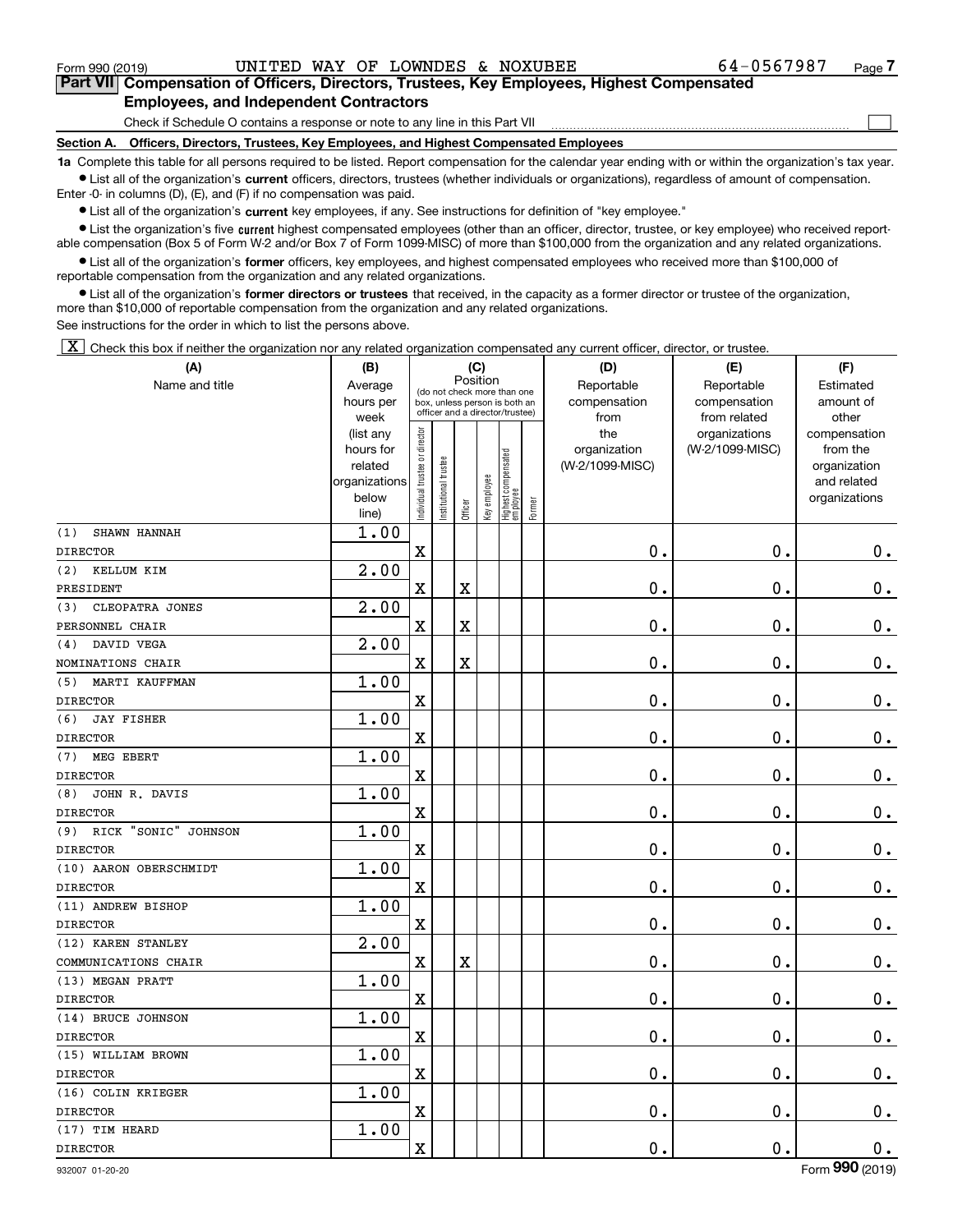| UNITED WAY OF LOWNDES & NOXUBEE<br>Form 990 (2019)                                                                                              |                   |                                |                       |         |              |                                                                  |        |                                | 64-0567987                       |   |                          | Page 8           |
|-------------------------------------------------------------------------------------------------------------------------------------------------|-------------------|--------------------------------|-----------------------|---------|--------------|------------------------------------------------------------------|--------|--------------------------------|----------------------------------|---|--------------------------|------------------|
| <b>Part VII</b><br>Section A. Officers, Directors, Trustees, Key Employees, and Highest Compensated Employees (continued)                       |                   |                                |                       |         |              |                                                                  |        |                                |                                  |   |                          |                  |
| (A)                                                                                                                                             | (B)               |                                |                       |         | (C)          |                                                                  |        | (D)                            | (E)                              |   | (F)                      |                  |
| Name and title                                                                                                                                  | Average           |                                |                       |         | Position     | (do not check more than one                                      |        | Reportable                     | Reportable                       |   | Estimated                |                  |
|                                                                                                                                                 | hours per         |                                |                       |         |              | box, unless person is both an<br>officer and a director/trustee) |        | compensation                   | compensation                     |   | amount of                |                  |
|                                                                                                                                                 | week<br>(list any |                                |                       |         |              |                                                                  |        | from                           | from related                     |   | other                    |                  |
|                                                                                                                                                 | hours for         | Individual trustee or director |                       |         |              |                                                                  |        | the<br>organization            | organizations<br>(W-2/1099-MISC) |   | compensation<br>from the |                  |
|                                                                                                                                                 | related           |                                |                       |         |              |                                                                  |        | (W-2/1099-MISC)                |                                  |   | organization             |                  |
|                                                                                                                                                 | organizations     |                                |                       |         |              |                                                                  |        |                                |                                  |   | and related              |                  |
|                                                                                                                                                 | below             |                                | Institutional trustee |         |              |                                                                  |        |                                |                                  |   | organizations            |                  |
|                                                                                                                                                 | line)             |                                |                       | Officer | Key employee | Highest compensated<br> employee                                 | Former |                                |                                  |   |                          |                  |
| (18) PAIGE SPEARS                                                                                                                               | $\overline{2.00}$ |                                |                       |         |              |                                                                  |        |                                |                                  |   |                          |                  |
| TREASURER                                                                                                                                       |                   | X                              |                       | X       |              |                                                                  |        | $\mathbf 0$ .                  | 0.                               |   |                          | $0$ .            |
| (19) JACQUELINE NEWTON                                                                                                                          | 2.00              |                                |                       |         |              |                                                                  |        |                                |                                  |   |                          |                  |
| <b>SECRETARY</b>                                                                                                                                |                   | х                              |                       | X       |              |                                                                  |        | 0.                             | 0.                               |   |                          | 0.               |
| (20) JENNIFER MILES                                                                                                                             | 1.00              |                                |                       |         |              |                                                                  |        |                                |                                  |   |                          |                  |
| PAST PRESIDENT                                                                                                                                  |                   | X                              |                       |         |              |                                                                  |        | 0.                             | 0.                               |   |                          | 0.               |
| (21) STAN MCCRARY                                                                                                                               | 1.00              |                                |                       |         |              |                                                                  |        |                                |                                  |   |                          |                  |
| PAST PRESIDENT                                                                                                                                  |                   | $\mathbf X$                    |                       |         |              |                                                                  |        | $\mathbf 0$ .                  | $\mathbf 0$ .                    |   |                          | 0.               |
| (22) SHELLY CLARK                                                                                                                               | 1.00              |                                |                       |         |              |                                                                  |        |                                |                                  |   |                          |                  |
| <b>DIRECTOR</b>                                                                                                                                 |                   | х                              |                       |         |              |                                                                  |        | $\mathbf 0$ .                  | 0.                               |   |                          | 0.               |
| (23) MONTY GILBREATH                                                                                                                            | 1.00              |                                |                       |         |              |                                                                  |        |                                |                                  |   |                          |                  |
| PAST PRESIDENT                                                                                                                                  |                   | $\mathbf X$                    |                       |         |              |                                                                  |        | 0.                             | 0.                               |   |                          | 0.               |
| (24) DARREN LEACH                                                                                                                               | 2.00              |                                |                       |         |              |                                                                  |        |                                |                                  |   |                          |                  |
| <b>ALLOCATIONS CHAIR</b>                                                                                                                        |                   | $\mathbf X$                    |                       |         |              |                                                                  |        | 0.                             | 0.                               |   |                          | 0.               |
| (25) JOHN MICHAEL ROLLINS                                                                                                                       | 1.00              |                                |                       |         |              |                                                                  |        |                                |                                  |   |                          |                  |
| <b>DIRECTOR</b>                                                                                                                                 |                   | $\mathbf X$                    |                       |         |              |                                                                  |        | $\mathbf 0$ .                  | $\mathbf 0$ .                    |   |                          | 0.               |
| (26) KRISTI JONES                                                                                                                               | 1.00              |                                |                       |         |              |                                                                  |        |                                |                                  |   |                          |                  |
| <b>DIRECTOR</b>                                                                                                                                 |                   | $\mathbf x$                    |                       |         |              |                                                                  |        | 0.                             | 0.                               |   |                          | 0.               |
| 1b Subtotal                                                                                                                                     |                   |                                |                       |         |              |                                                                  |        | $\overline{0}$ .               | $\mathbf 0$ .                    |   |                          | 0.               |
|                                                                                                                                                 |                   |                                |                       |         |              |                                                                  |        | $\overline{0}$ .               | 0.                               |   |                          | 0.               |
|                                                                                                                                                 |                   |                                |                       |         |              |                                                                  |        | 0.                             | 0.                               |   |                          | $\overline{0}$ . |
| Total number of individuals (including but not limited to those listed above) who received more than \$100,000 of reportable<br>$\mathbf{2}$    |                   |                                |                       |         |              |                                                                  |        |                                |                                  |   |                          |                  |
| compensation from the organization $\blacktriangleright$                                                                                        |                   |                                |                       |         |              |                                                                  |        |                                |                                  |   |                          | 0                |
|                                                                                                                                                 |                   |                                |                       |         |              |                                                                  |        |                                |                                  |   | <b>Yes</b>               | No               |
| 3<br>Did the organization list any former officer, director, trustee, key employee, or highest compensated employee on                          |                   |                                |                       |         |              |                                                                  |        |                                |                                  |   |                          |                  |
| line 1a? If "Yes," complete Schedule J for such individual manufactured contained and the 1a? If "Yes," complete Schedule J for such individual |                   |                                |                       |         |              |                                                                  |        |                                |                                  | 3 |                          | X                |
| For any individual listed on line 1a, is the sum of reportable compensation and other compensation from the organization                        |                   |                                |                       |         |              |                                                                  |        |                                |                                  |   |                          |                  |
|                                                                                                                                                 |                   |                                |                       |         |              |                                                                  |        |                                |                                  | 4 |                          | х                |
| Did any person listed on line 1a receive or accrue compensation from any unrelated organization or individual for services<br>5                 |                   |                                |                       |         |              |                                                                  |        |                                |                                  |   |                          |                  |
|                                                                                                                                                 |                   |                                |                       |         |              |                                                                  |        |                                |                                  | 5 |                          | x                |
| <b>Section B. Independent Contractors</b>                                                                                                       |                   |                                |                       |         |              |                                                                  |        |                                |                                  |   |                          |                  |
| Complete this table for your five highest compensated independent contractors that received more than \$100,000 of compensation from<br>1.      |                   |                                |                       |         |              |                                                                  |        |                                |                                  |   |                          |                  |
| the organization. Report compensation for the calendar year ending with or within the organization's tax year.                                  |                   |                                |                       |         |              |                                                                  |        |                                |                                  |   |                          |                  |
| (A)<br>Name and business address                                                                                                                |                   |                                | <b>NONE</b>           |         |              |                                                                  |        | (B)<br>Description of services |                                  |   | (C)<br>Compensation      |                  |
|                                                                                                                                                 |                   |                                |                       |         |              |                                                                  |        |                                |                                  |   |                          |                  |
|                                                                                                                                                 |                   |                                |                       |         |              |                                                                  |        |                                |                                  |   |                          |                  |
|                                                                                                                                                 |                   |                                |                       |         |              |                                                                  |        |                                |                                  |   |                          |                  |
|                                                                                                                                                 |                   |                                |                       |         |              |                                                                  |        |                                |                                  |   |                          |                  |
|                                                                                                                                                 |                   |                                |                       |         |              |                                                                  |        |                                |                                  |   |                          |                  |
|                                                                                                                                                 |                   |                                |                       |         |              |                                                                  |        |                                |                                  |   |                          |                  |
|                                                                                                                                                 |                   |                                |                       |         |              |                                                                  |        |                                |                                  |   |                          |                  |
|                                                                                                                                                 |                   |                                |                       |         |              |                                                                  |        |                                |                                  |   |                          |                  |
|                                                                                                                                                 |                   |                                |                       |         |              |                                                                  |        |                                |                                  |   |                          |                  |

**2**Total number of independent contractors (including but not limited to those listed above) who received more than  $$100,000$  of compensation from the organization  $\qquad \blacktriangleright$  0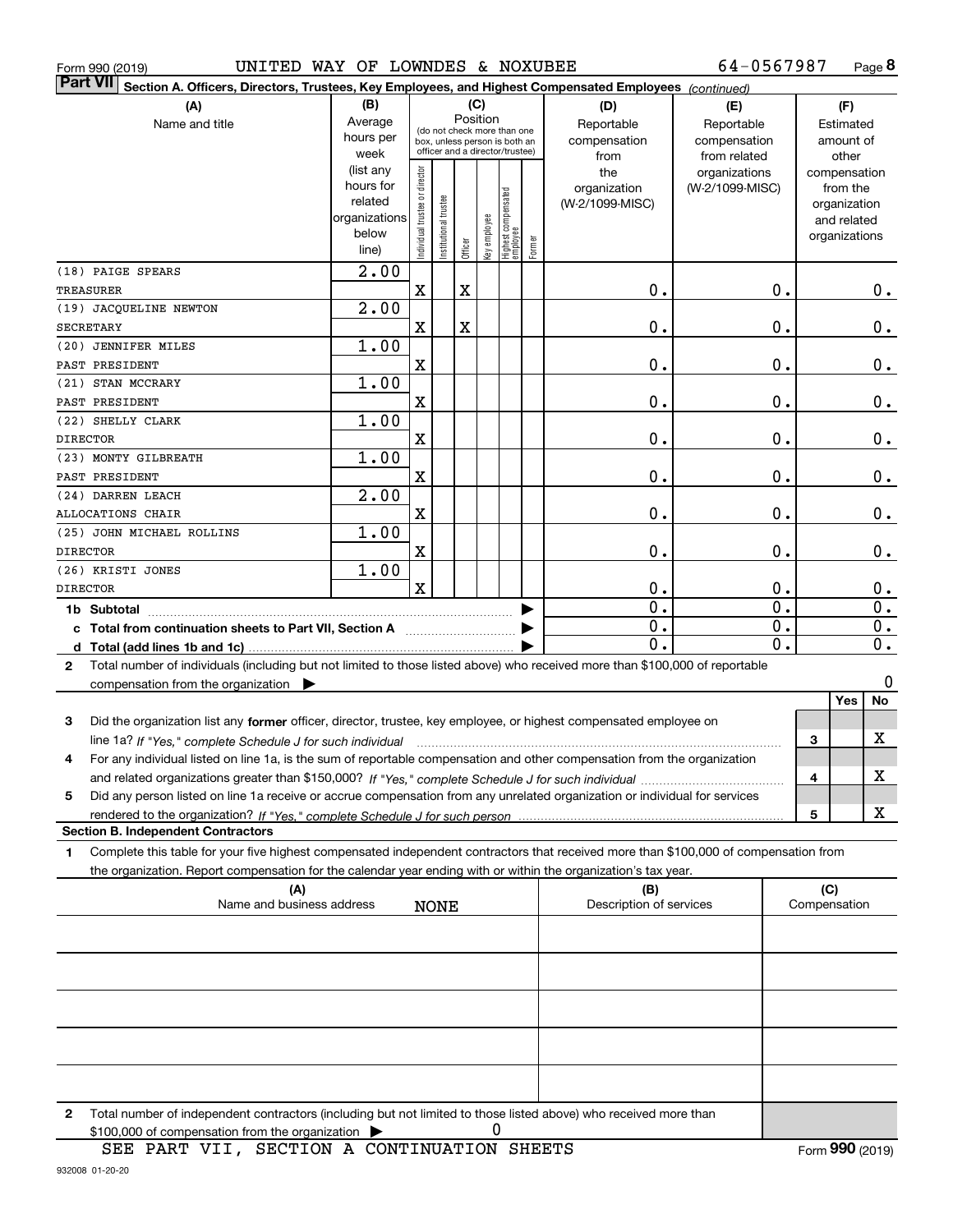| UNITED WAY OF LOWNDES & NOXUBEE<br>Form 990 |                      |                                |                        |             |              |                              |        |                                                                                                        | 64-0567987      |                             |  |  |  |
|---------------------------------------------|----------------------|--------------------------------|------------------------|-------------|--------------|------------------------------|--------|--------------------------------------------------------------------------------------------------------|-----------------|-----------------------------|--|--|--|
| <b>Part VII</b>                             |                      |                                |                        |             |              |                              |        | Section A. Officers, Directors, Trustees, Key Employees, and Highest Compensated Employees (continued) |                 |                             |  |  |  |
| (A)<br>(B)<br>(C)                           |                      |                                |                        |             |              |                              | (D)    | (E)                                                                                                    | (F)             |                             |  |  |  |
| Name and title                              | Average              |                                |                        |             | Position     |                              |        | Reportable                                                                                             | Reportable      | Estimated                   |  |  |  |
|                                             | hours                |                                | (check all that apply) |             |              |                              |        | compensation                                                                                           | compensation    | amount of                   |  |  |  |
|                                             | per                  |                                |                        |             |              |                              |        | from                                                                                                   | from related    | other                       |  |  |  |
|                                             | week                 |                                |                        |             |              |                              |        | the                                                                                                    | organizations   | compensation                |  |  |  |
|                                             | (list any            |                                |                        |             |              |                              |        | organization                                                                                           | (W-2/1099-MISC) | from the                    |  |  |  |
|                                             | hours for<br>related |                                |                        |             |              |                              |        | (W-2/1099-MISC)                                                                                        |                 | organization<br>and related |  |  |  |
|                                             | organizations        |                                |                        |             |              |                              |        |                                                                                                        |                 | organizations               |  |  |  |
|                                             | below                |                                |                        |             |              |                              |        |                                                                                                        |                 |                             |  |  |  |
|                                             | line)                | Individual trustee or director | Institutional trustee  | Officer     | Key employee | Highest compensated employee | Former |                                                                                                        |                 |                             |  |  |  |
| (27) RENEE SANDERS                          | 40.00                |                                |                        |             |              |                              |        |                                                                                                        |                 |                             |  |  |  |
| EXECUTIVE DIRECTOR                          |                      |                                |                        | $\mathbf X$ |              |                              |        | $\mathbf 0$ .                                                                                          | $0$ .           | 0.                          |  |  |  |
|                                             |                      |                                |                        |             |              |                              |        |                                                                                                        |                 |                             |  |  |  |
|                                             |                      |                                |                        |             |              |                              |        |                                                                                                        |                 |                             |  |  |  |
|                                             |                      |                                |                        |             |              |                              |        |                                                                                                        |                 |                             |  |  |  |
|                                             |                      |                                |                        |             |              |                              |        |                                                                                                        |                 |                             |  |  |  |
|                                             |                      |                                |                        |             |              |                              |        |                                                                                                        |                 |                             |  |  |  |
|                                             |                      |                                |                        |             |              |                              |        |                                                                                                        |                 |                             |  |  |  |
|                                             |                      |                                |                        |             |              |                              |        |                                                                                                        |                 |                             |  |  |  |
|                                             |                      |                                |                        |             |              |                              |        |                                                                                                        |                 |                             |  |  |  |
|                                             |                      |                                |                        |             |              |                              |        |                                                                                                        |                 |                             |  |  |  |
|                                             |                      |                                |                        |             |              |                              |        |                                                                                                        |                 |                             |  |  |  |
|                                             |                      |                                |                        |             |              |                              |        |                                                                                                        |                 |                             |  |  |  |
|                                             |                      |                                |                        |             |              |                              |        |                                                                                                        |                 |                             |  |  |  |
|                                             |                      |                                |                        |             |              |                              |        |                                                                                                        |                 |                             |  |  |  |
|                                             |                      |                                |                        |             |              |                              |        |                                                                                                        |                 |                             |  |  |  |
|                                             |                      |                                |                        |             |              |                              |        |                                                                                                        |                 |                             |  |  |  |
|                                             |                      |                                |                        |             |              |                              |        |                                                                                                        |                 |                             |  |  |  |
|                                             |                      |                                |                        |             |              |                              |        |                                                                                                        |                 |                             |  |  |  |
|                                             |                      |                                |                        |             |              |                              |        |                                                                                                        |                 |                             |  |  |  |
|                                             |                      |                                |                        |             |              |                              |        |                                                                                                        |                 |                             |  |  |  |
|                                             |                      |                                |                        |             |              |                              |        |                                                                                                        |                 |                             |  |  |  |
|                                             |                      |                                |                        |             |              |                              |        |                                                                                                        |                 |                             |  |  |  |
|                                             |                      |                                |                        |             |              |                              |        |                                                                                                        |                 |                             |  |  |  |
|                                             |                      |                                |                        |             |              |                              |        |                                                                                                        |                 |                             |  |  |  |
|                                             |                      |                                |                        |             |              |                              |        |                                                                                                        |                 |                             |  |  |  |
|                                             |                      |                                |                        |             |              |                              |        |                                                                                                        |                 |                             |  |  |  |
|                                             |                      |                                |                        |             |              |                              |        |                                                                                                        |                 |                             |  |  |  |
|                                             |                      |                                |                        |             |              |                              |        |                                                                                                        |                 |                             |  |  |  |
|                                             |                      |                                |                        |             |              |                              |        |                                                                                                        |                 |                             |  |  |  |
|                                             |                      |                                |                        |             |              |                              |        |                                                                                                        |                 |                             |  |  |  |
|                                             |                      |                                |                        |             |              |                              |        |                                                                                                        |                 |                             |  |  |  |
|                                             |                      |                                |                        |             |              |                              |        |                                                                                                        |                 |                             |  |  |  |
|                                             |                      |                                |                        |             |              |                              |        |                                                                                                        |                 |                             |  |  |  |
|                                             |                      |                                |                        |             |              |                              |        |                                                                                                        |                 |                             |  |  |  |
|                                             |                      |                                |                        |             |              |                              |        |                                                                                                        |                 |                             |  |  |  |
|                                             |                      |                                |                        |             |              |                              |        |                                                                                                        |                 |                             |  |  |  |
|                                             |                      |                                |                        |             |              |                              |        |                                                                                                        |                 |                             |  |  |  |
|                                             |                      |                                |                        |             |              |                              |        |                                                                                                        |                 |                             |  |  |  |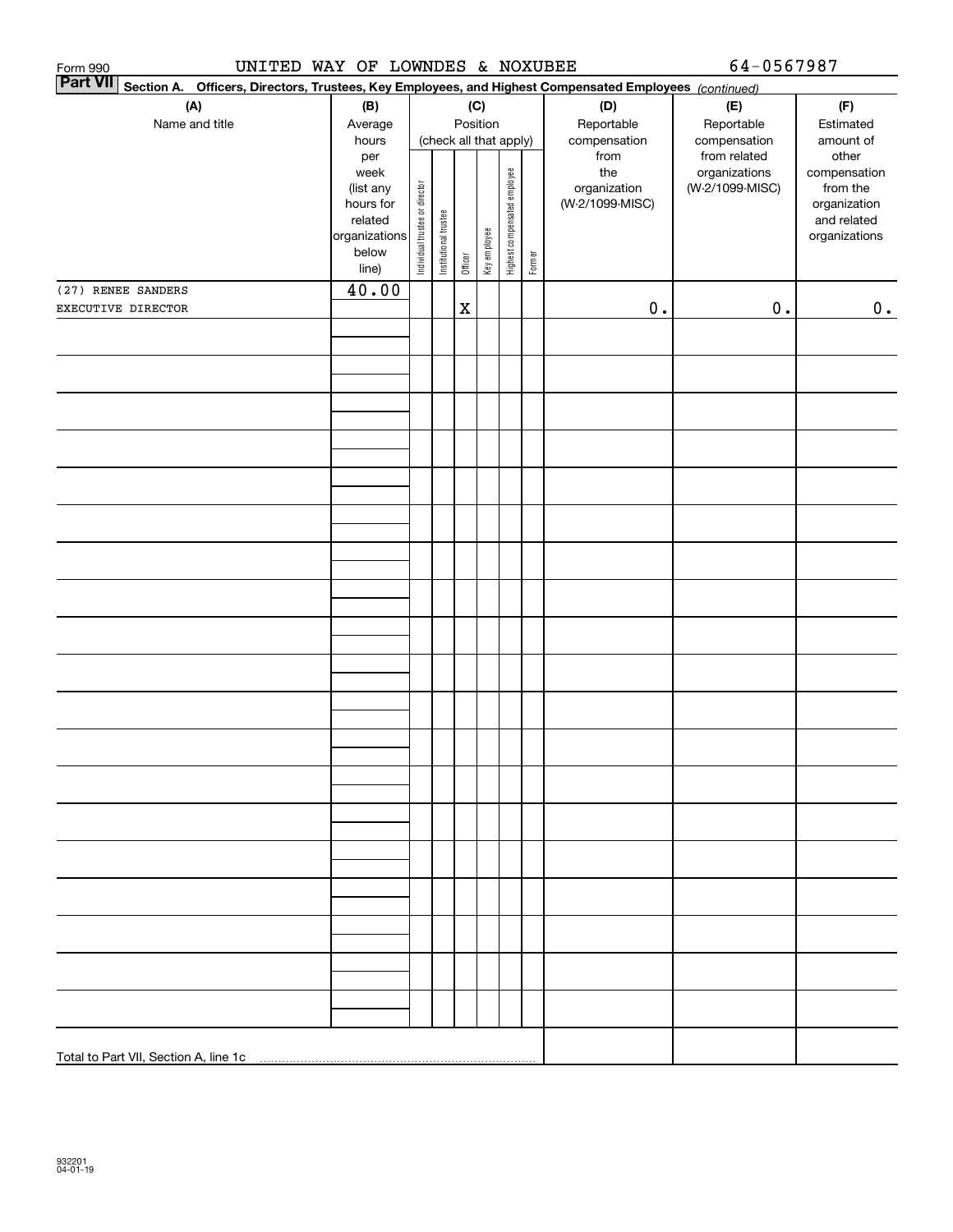|                                                           |                  | Form 990 (2019)                                                                                                                       |                |                |                |                       | UNITED WAY OF LOWNDES & NOXUBEE |                          | 64-0567987                  | Page 9                  |
|-----------------------------------------------------------|------------------|---------------------------------------------------------------------------------------------------------------------------------------|----------------|----------------|----------------|-----------------------|---------------------------------|--------------------------|-----------------------------|-------------------------|
|                                                           | <b>Part VIII</b> | <b>Statement of Revenue</b>                                                                                                           |                |                |                |                       |                                 |                          |                             |                         |
|                                                           |                  | Check if Schedule O contains a response or note to any line in this Part VIII                                                         |                |                |                |                       |                                 |                          |                             |                         |
|                                                           |                  |                                                                                                                                       |                |                |                |                       | (A)<br>Total revenue            | (B)<br>Related or exempt | $\overline{C}$<br>Unrelated | (D)<br>Revenue excluded |
|                                                           |                  |                                                                                                                                       |                |                |                |                       |                                 | function revenue         | Ibusiness revenue           | from tax under          |
|                                                           |                  |                                                                                                                                       |                |                |                |                       |                                 |                          |                             | sections 512 - 514      |
|                                                           |                  | 1 a Federated campaigns                                                                                                               |                | 1a             |                |                       |                                 |                          |                             |                         |
| Contributions, Gifts, Grants<br>and Other Similar Amounts |                  | <b>b</b> Membership dues<br>$\ldots \ldots \ldots \ldots \ldots$                                                                      |                | 1 <sub>b</sub> |                |                       |                                 |                          |                             |                         |
|                                                           | с                | Fundraising events                                                                                                                    |                | 1 <sub>c</sub> |                |                       |                                 |                          |                             |                         |
|                                                           | d                | Related organizations                                                                                                                 |                | 1 <sub>d</sub> |                |                       |                                 |                          |                             |                         |
|                                                           |                  | Government grants (contributions)                                                                                                     |                | 1e             |                | 355,918.              |                                 |                          |                             |                         |
|                                                           |                  | f All other contributions, gifts, grants, and                                                                                         |                |                |                |                       |                                 |                          |                             |                         |
|                                                           |                  | similar amounts not included above                                                                                                    |                | 1f             |                | <u>594,245.</u>       |                                 |                          |                             |                         |
|                                                           |                  | Noncash contributions included in lines 1a-1f                                                                                         |                | $1g$ \$        |                | 4,800.                |                                 |                          |                             |                         |
|                                                           |                  |                                                                                                                                       |                |                |                |                       | 950, 163.                       |                          |                             |                         |
|                                                           |                  |                                                                                                                                       |                |                |                | <b>Business Code</b>  |                                 |                          |                             |                         |
|                                                           | 2a               | <u> 1989 - Johann Barn, amerikansk politiker (d. 1989)</u>                                                                            |                |                |                |                       |                                 |                          |                             |                         |
|                                                           | b                | <u> 1989 - Johann Stoff, deutscher Stoffen und der Stoffen und der Stoffen und der Stoffen und der Stoffen und der</u>                |                |                |                |                       |                                 |                          |                             |                         |
|                                                           | c                | <u> 1989 - Johann Barn, fransk politik amerikansk politik (</u>                                                                       |                |                |                |                       |                                 |                          |                             |                         |
|                                                           | d                | <u> 1989 - Johann Barbara, martxa alemaniar a</u>                                                                                     |                |                |                |                       |                                 |                          |                             |                         |
| Program Service<br>Revenue                                |                  |                                                                                                                                       |                |                |                |                       |                                 |                          |                             |                         |
|                                                           |                  | All other program service revenue <i>mimimini</i>                                                                                     |                |                |                |                       |                                 |                          |                             |                         |
|                                                           | q                |                                                                                                                                       |                |                |                | $\blacktriangleright$ |                                 |                          |                             |                         |
|                                                           | 3                | Investment income (including dividends, interest, and                                                                                 |                |                |                |                       |                                 |                          |                             |                         |
|                                                           |                  |                                                                                                                                       |                |                |                |                       | 3,026.                          | 3,026.                   |                             |                         |
|                                                           |                  | Income from investment of tax-exempt bond proceeds                                                                                    |                |                |                | ▶                     |                                 |                          |                             |                         |
|                                                           | 4                |                                                                                                                                       |                |                |                |                       |                                 |                          |                             |                         |
|                                                           | 5                |                                                                                                                                       |                | (i) Real       |                | (ii) Personal         |                                 |                          |                             |                         |
|                                                           |                  |                                                                                                                                       |                |                |                |                       |                                 |                          |                             |                         |
|                                                           |                  | 6 a Gross rents<br>$\cdots$                                                                                                           | 6a             |                |                |                       |                                 |                          |                             |                         |
|                                                           | b                | Less: rental expenses                                                                                                                 | 6 <sub>b</sub> |                |                |                       |                                 |                          |                             |                         |
|                                                           | c                | Rental income or (loss)                                                                                                               | 6c             |                |                |                       |                                 |                          |                             |                         |
|                                                           | d                | Net rental income or (loss)                                                                                                           |                |                |                |                       |                                 |                          |                             |                         |
|                                                           |                  | 7 a Gross amount from sales of                                                                                                        |                | (i) Securities |                | (ii) Other            |                                 |                          |                             |                         |
|                                                           |                  | assets other than inventory                                                                                                           | 7a             |                |                |                       |                                 |                          |                             |                         |
|                                                           |                  | <b>b</b> Less: cost or other basis                                                                                                    |                |                |                |                       |                                 |                          |                             |                         |
| wenue                                                     |                  | and sales expenses                                                                                                                    | 7b             |                |                | $\frac{27}{-27}$ .    |                                 |                          |                             |                         |
|                                                           |                  | c Gain or (loss)                                                                                                                      | 7c             |                |                |                       |                                 |                          |                             |                         |
| <u>ଝ</u>                                                  |                  |                                                                                                                                       |                |                |                |                       | $-27.$                          | $-27.$                   |                             |                         |
| Other                                                     |                  | 8 a Gross income from fundraising events (not                                                                                         |                |                |                |                       |                                 |                          |                             |                         |
|                                                           |                  | including \$<br><u>na sa sa sa sa sanarang sa sanarang sa sanarang sa sanarang sa sanarang sa sanarang sa sanarang sa sanarang sa</u> |                |                |                |                       |                                 |                          |                             |                         |
|                                                           |                  | contributions reported on line 1c). See                                                                                               |                |                |                |                       |                                 |                          |                             |                         |
|                                                           |                  |                                                                                                                                       |                |                | 8a             |                       |                                 |                          |                             |                         |
|                                                           |                  | <b>b</b> Less: direct expenses                                                                                                        |                |                | 8b             |                       |                                 |                          |                             |                         |
|                                                           |                  | c Net income or (loss) from fundraising events                                                                                        |                |                |                | .                     |                                 |                          |                             |                         |
|                                                           |                  | 9 a Gross income from gaming activities. See                                                                                          |                |                |                |                       |                                 |                          |                             |                         |
|                                                           |                  |                                                                                                                                       |                |                | 9а             |                       |                                 |                          |                             |                         |
|                                                           |                  |                                                                                                                                       |                |                | 9 <sub>b</sub> |                       |                                 |                          |                             |                         |
|                                                           |                  | c Net income or (loss) from gaming activities                                                                                         |                |                |                | ▶<br>.                |                                 |                          |                             |                         |
|                                                           |                  | 10 a Gross sales of inventory, less returns                                                                                           |                |                |                |                       |                                 |                          |                             |                         |
|                                                           |                  |                                                                                                                                       |                |                | 10a            |                       |                                 |                          |                             |                         |
|                                                           |                  | <b>b</b> Less: cost of goods sold                                                                                                     |                |                | 10b            |                       |                                 |                          |                             |                         |
|                                                           |                  | c Net income or (loss) from sales of inventory                                                                                        |                |                |                |                       |                                 |                          |                             |                         |
|                                                           |                  |                                                                                                                                       |                |                |                | <b>Business Code</b>  |                                 |                          |                             |                         |
| Miscellaneous<br>Revenue                                  |                  | 11 a OTHER                                                                                                                            |                |                |                | 900099                | 4,306.                          | 4,306.                   |                             |                         |
|                                                           | b                |                                                                                                                                       |                |                |                |                       |                                 |                          |                             |                         |
|                                                           | c                |                                                                                                                                       |                |                |                |                       |                                 |                          |                             |                         |
|                                                           |                  |                                                                                                                                       |                |                |                |                       |                                 |                          |                             |                         |
|                                                           |                  |                                                                                                                                       |                |                |                | ▶                     | 4,306.                          |                          |                             |                         |
|                                                           | 12               |                                                                                                                                       |                |                |                |                       | 957,468.                        | 7,305.                   | 0.                          | 0.                      |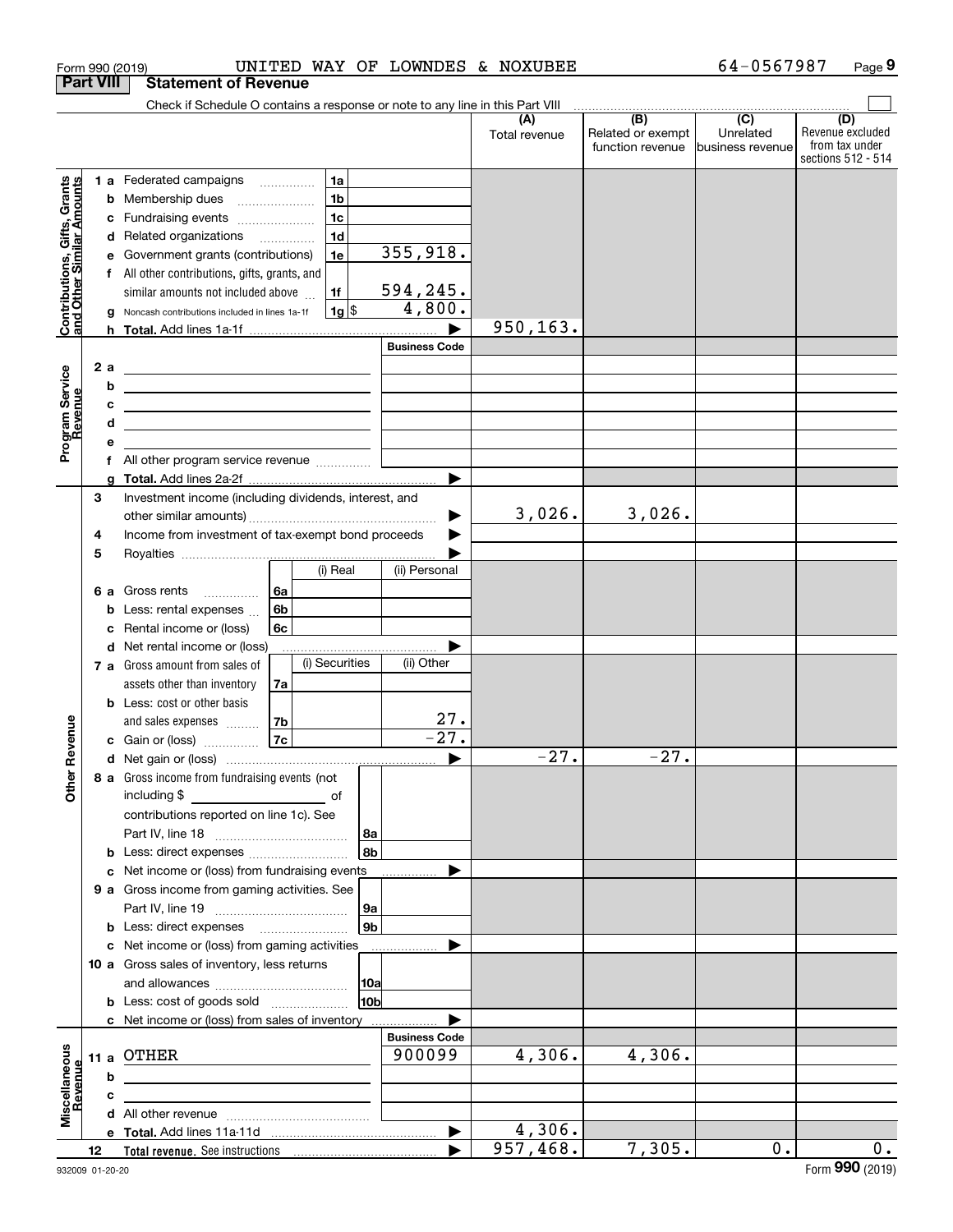|              | Form 990 (2019)                                                                                                                                                                                            | UNITED WAY OF LOWNDES & NOXUBEE |                                    |                                    | 64-0567987<br>Page 10          |  |  |  |  |  |
|--------------|------------------------------------------------------------------------------------------------------------------------------------------------------------------------------------------------------------|---------------------------------|------------------------------------|------------------------------------|--------------------------------|--|--|--|--|--|
|              | <b>Part IX Statement of Functional Expenses</b>                                                                                                                                                            |                                 |                                    |                                    |                                |  |  |  |  |  |
|              | Section 501(c)(3) and 501(c)(4) organizations must complete all columns. All other organizations must complete column (A).                                                                                 |                                 |                                    |                                    |                                |  |  |  |  |  |
|              | Check if Schedule O contains a response or note to any line in this Part IX<br>$\overline{C}$                                                                                                              |                                 |                                    |                                    |                                |  |  |  |  |  |
|              | Do not include amounts reported on lines 6b,<br>7b, 8b, 9b, and 10b of Part VIII.                                                                                                                          | Total expenses                  | (B)<br>Program service<br>expenses | Management and<br>general expenses | (D)<br>Fundraising<br>expenses |  |  |  |  |  |
| 1.           | Grants and other assistance to domestic organizations                                                                                                                                                      |                                 |                                    |                                    |                                |  |  |  |  |  |
|              | and domestic governments. See Part IV, line 21                                                                                                                                                             | 547,467.                        | 547,467.                           |                                    |                                |  |  |  |  |  |
| $\mathbf{2}$ | Grants and other assistance to domestic                                                                                                                                                                    |                                 |                                    |                                    |                                |  |  |  |  |  |
|              | individuals. See Part IV, line 22                                                                                                                                                                          |                                 |                                    |                                    |                                |  |  |  |  |  |
| 3            | Grants and other assistance to foreign                                                                                                                                                                     |                                 |                                    |                                    |                                |  |  |  |  |  |
|              | organizations, foreign governments, and foreign                                                                                                                                                            |                                 |                                    |                                    |                                |  |  |  |  |  |
|              | individuals. See Part IV, lines 15 and 16                                                                                                                                                                  |                                 |                                    |                                    |                                |  |  |  |  |  |
| 4            | Benefits paid to or for members                                                                                                                                                                            |                                 |                                    |                                    |                                |  |  |  |  |  |
| 5            | Compensation of current officers, directors,                                                                                                                                                               |                                 |                                    |                                    |                                |  |  |  |  |  |
|              | trustees, and key employees                                                                                                                                                                                | 100, 304.                       | 14,695.                            | 27,082.                            | 58,527.                        |  |  |  |  |  |
| 6            | Compensation not included above to disqualified                                                                                                                                                            |                                 |                                    |                                    |                                |  |  |  |  |  |
|              | persons (as defined under section 4958(f)(1)) and                                                                                                                                                          |                                 |                                    |                                    |                                |  |  |  |  |  |
|              | persons described in section 4958(c)(3)(B)                                                                                                                                                                 |                                 |                                    |                                    |                                |  |  |  |  |  |
| 7            |                                                                                                                                                                                                            |                                 |                                    |                                    |                                |  |  |  |  |  |
| 8            | Pension plan accruals and contributions (include                                                                                                                                                           |                                 |                                    |                                    |                                |  |  |  |  |  |
|              | section 401(k) and 403(b) employer contributions)                                                                                                                                                          |                                 |                                    |                                    |                                |  |  |  |  |  |
| 9            |                                                                                                                                                                                                            | 7,534.                          |                                    | 2,034.                             |                                |  |  |  |  |  |
| 10           |                                                                                                                                                                                                            |                                 | 1,104.                             |                                    | 4,396.                         |  |  |  |  |  |
| 11           | Fees for services (nonemployees):                                                                                                                                                                          |                                 |                                    |                                    |                                |  |  |  |  |  |
| a            |                                                                                                                                                                                                            |                                 |                                    |                                    |                                |  |  |  |  |  |
| b            |                                                                                                                                                                                                            | 18, 209.                        |                                    | 18, 209.                           |                                |  |  |  |  |  |
| c            |                                                                                                                                                                                                            |                                 |                                    |                                    |                                |  |  |  |  |  |
| d            |                                                                                                                                                                                                            |                                 |                                    |                                    |                                |  |  |  |  |  |
| e            | Professional fundraising services. See Part IV, line 17                                                                                                                                                    |                                 |                                    |                                    |                                |  |  |  |  |  |
| f            | Investment management fees<br>Other. (If line 11g amount exceeds 10% of line 25,                                                                                                                           |                                 |                                    |                                    |                                |  |  |  |  |  |
| g            | column (A) amount, list line 11g expenses on Sch O.)                                                                                                                                                       |                                 |                                    |                                    |                                |  |  |  |  |  |
| 12           |                                                                                                                                                                                                            | 11,208.                         | 1,642.                             | 3,026.                             | 6,540.                         |  |  |  |  |  |
| 13           |                                                                                                                                                                                                            |                                 |                                    |                                    |                                |  |  |  |  |  |
| 14           |                                                                                                                                                                                                            |                                 |                                    |                                    |                                |  |  |  |  |  |
| 15           |                                                                                                                                                                                                            |                                 |                                    |                                    |                                |  |  |  |  |  |
| 16           |                                                                                                                                                                                                            | 4,000.                          | 586.                               | 1,080.                             | 2,334.                         |  |  |  |  |  |
| 17           | Travel                                                                                                                                                                                                     | 1,616.                          | 237.                               | 436.                               | 943.                           |  |  |  |  |  |
| 18           | Payments of travel or entertainment expenses                                                                                                                                                               |                                 |                                    |                                    |                                |  |  |  |  |  |
|              | for any federal, state, or local public officials                                                                                                                                                          |                                 |                                    |                                    |                                |  |  |  |  |  |
| 19           | Conferences, conventions, and meetings                                                                                                                                                                     |                                 |                                    |                                    |                                |  |  |  |  |  |
| 20           | Interest                                                                                                                                                                                                   |                                 |                                    |                                    |                                |  |  |  |  |  |
| 21           |                                                                                                                                                                                                            |                                 |                                    |                                    |                                |  |  |  |  |  |
| 22           | Depreciation, depletion, and amortization                                                                                                                                                                  | 1,762.                          | 258.                               | 476.                               | 1,028.                         |  |  |  |  |  |
| 23           | Insurance                                                                                                                                                                                                  | 4,470.                          | 655.                               | 1,207.                             | 2,608.                         |  |  |  |  |  |
| 24           | Other expenses. Itemize expenses not covered<br>above (List miscellaneous expenses on line 24e. If<br>line 24e amount exceeds 10% of line 25, column (A)<br>amount, list line 24e expenses on Schedule O.) |                                 |                                    |                                    |                                |  |  |  |  |  |
| a            | <b>SUPPLIES</b>                                                                                                                                                                                            | 24,391.                         | 3,573.                             | 6,586.                             | 14,232.                        |  |  |  |  |  |
| b            | CAMPAIGN SUPPLIES AND E                                                                                                                                                                                    | 20, 142.                        |                                    |                                    | 20, 142.                       |  |  |  |  |  |
| C            | UTILITIES                                                                                                                                                                                                  | 8,628.                          | 1,264.                             | 2,330.                             | 5,034.                         |  |  |  |  |  |
| d            | PAYMENTS TO NATIONAL OR                                                                                                                                                                                    | 4,971.                          | $\overline{728}$ .                 | 1,342.                             | 2,901.                         |  |  |  |  |  |
| е            | All other expenses                                                                                                                                                                                         | 9,108.                          | $\overline{593}$ .                 | 6,155.                             | 2,360.                         |  |  |  |  |  |
| 25           | Total functional expenses. Add lines 1 through 24e                                                                                                                                                         | 763,810.                        | 572,802.                           | 69,963.                            | 121,045.                       |  |  |  |  |  |
| 26           | Joint costs. Complete this line only if the organization                                                                                                                                                   |                                 |                                    |                                    |                                |  |  |  |  |  |
|              | reported in column (B) joint costs from a combined                                                                                                                                                         |                                 |                                    |                                    |                                |  |  |  |  |  |

Check here  $\begin{array}{|c|c|c|c|c|}\hline \text{ } & \text{ if following SOP 98-2 (ASC 958-720)} \\\hline \end{array}$ 

educational campaign and fundraising solicitation.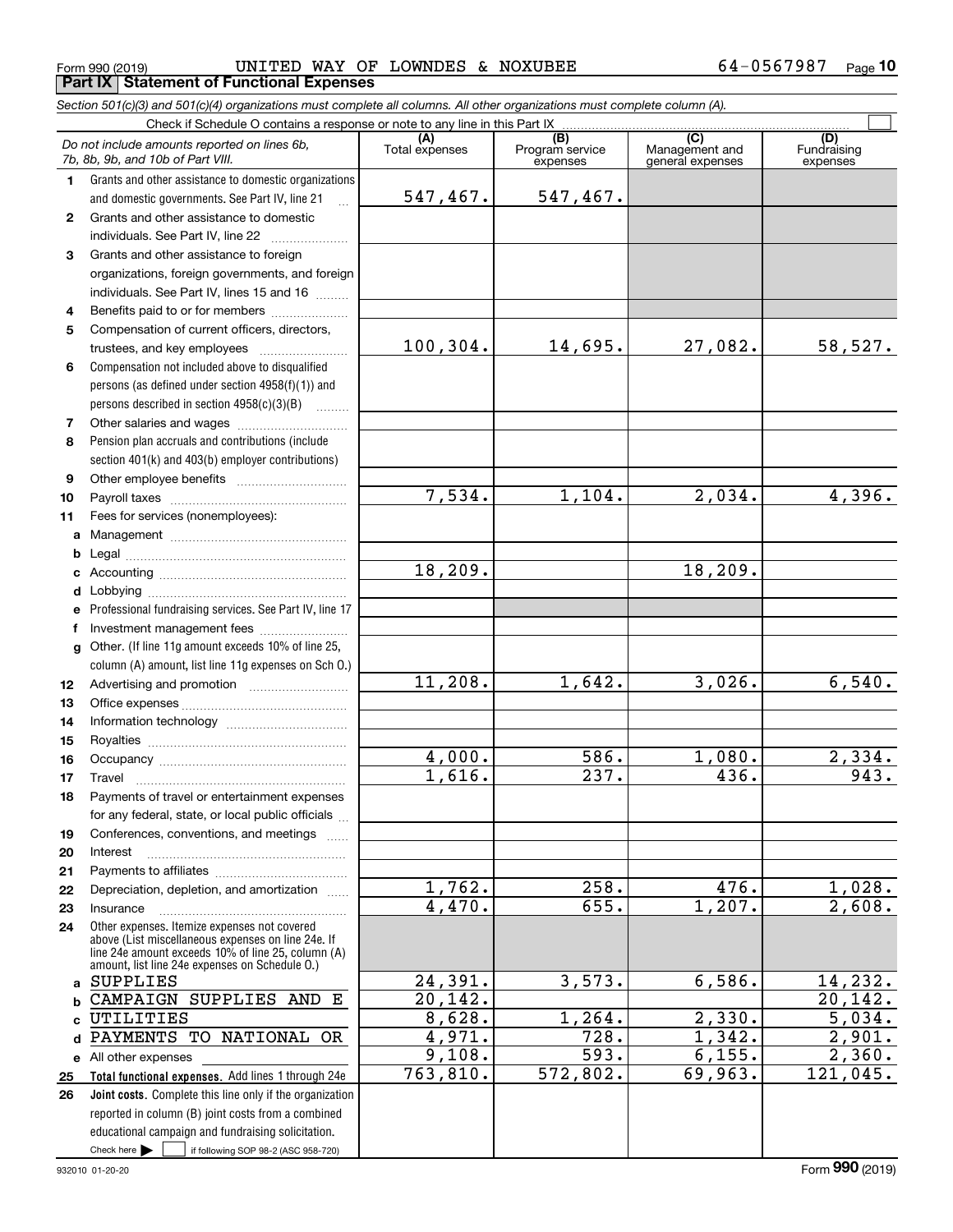| Form 990 (2019) | <b>WAY</b><br>UNITED | ОF | LOWNDES | $\sim$ | <b>NOXUBEE</b> | 7007<br>ч п.<br>`n | Page |  |
|-----------------|----------------------|----|---------|--------|----------------|--------------------|------|--|
|                 |                      |    |         |        |                |                    |      |  |

|                             |    |                                                                                           |        |                         | (A)<br>Beginning of year |                | (B)<br>End of year |
|-----------------------------|----|-------------------------------------------------------------------------------------------|--------|-------------------------|--------------------------|----------------|--------------------|
|                             | 1  |                                                                                           |        |                         | 289,643.                 | $\mathbf{1}$   | 449, 173.          |
|                             | 2  |                                                                                           |        |                         |                          | $\mathbf{2}$   |                    |
|                             | з  |                                                                                           |        | 22,890.                 | 3                        | 64,570.        |                    |
|                             | 4  |                                                                                           |        |                         | 4                        |                |                    |
|                             | 5  | Loans and other receivables from any current or former officer, director,                 |        |                         |                          |                |                    |
|                             |    | trustee, key employee, creator or founder, substantial contributor, or 35%                |        |                         |                          |                |                    |
|                             |    | controlled entity or family member of any of these persons                                |        | 5                       |                          |                |                    |
|                             | 6  | Loans and other receivables from other disqualified persons (as defined                   |        |                         |                          |                |                    |
|                             |    | under section $4958(f)(1)$ , and persons described in section $4958(c)(3)(B)$<br>$\ldots$ |        |                         |                          | 6              |                    |
|                             | 7  |                                                                                           |        |                         |                          | $\overline{7}$ |                    |
| Assets                      | 8  |                                                                                           |        |                         |                          | 8              |                    |
|                             | 9  | Prepaid expenses and deferred charges                                                     |        |                         |                          | 9              |                    |
|                             |    | <b>10a</b> Land, buildings, and equipment: cost or other                                  |        |                         |                          |                |                    |
|                             |    | basis. Complete Part VI of Schedule D  10a                                                |        | $\frac{9,905.}{4,902.}$ |                          |                |                    |
|                             |    | <b>b</b> Less: accumulated depreciation<br>المستشيشين                                     | 4,613. | 10 <sub>c</sub>         | 5,003.                   |                |                    |
|                             | 11 |                                                                                           |        |                         | 11                       |                |                    |
|                             | 12 |                                                                                           |        | 12                      |                          |                |                    |
|                             | 13 |                                                                                           |        | 13                      |                          |                |                    |
|                             | 14 |                                                                                           |        | 14                      |                          |                |                    |
|                             | 15 |                                                                                           |        | 15                      |                          |                |                    |
|                             | 16 |                                                                                           |        |                         | 317, 146.                | 16             | 518, 746.          |
|                             | 17 |                                                                                           | 1,430. | 17                      | 8,553.                   |                |                    |
|                             | 18 |                                                                                           |        |                         | 18                       |                |                    |
|                             | 19 |                                                                                           |        |                         |                          | 19             |                    |
|                             | 20 |                                                                                           |        |                         |                          | 20             |                    |
|                             | 21 | Escrow or custodial account liability. Complete Part IV of Schedule D                     |        | .                       |                          | 21             |                    |
|                             | 22 | Loans and other payables to any current or former officer, director,                      |        |                         |                          |                |                    |
| Liabilities                 |    | trustee, key employee, creator or founder, substantial contributor, or 35%                |        |                         |                          |                |                    |
|                             |    | controlled entity or family member of any of these persons                                |        |                         |                          | 22             |                    |
|                             | 23 | Secured mortgages and notes payable to unrelated third parties                            |        |                         |                          | 23             |                    |
|                             | 24 |                                                                                           |        |                         |                          | 24             |                    |
|                             | 25 | Other liabilities (including federal income tax, payables to related third                |        |                         |                          |                |                    |
|                             |    | parties, and other liabilities not included on lines 17-24). Complete Part X              |        |                         |                          |                |                    |
|                             |    | of Schedule D                                                                             |        |                         | 1,448.                   | 25             | 2,267.             |
|                             | 26 |                                                                                           |        |                         | 2,878.                   | 26             | 10,820.            |
|                             |    | Organizations that follow FASB ASC 958, check here $\blacktriangleright \boxed{X}$        |        |                         |                          |                |                    |
|                             |    | and complete lines 27, 28, 32, and 33.                                                    |        |                         |                          |                |                    |
|                             | 27 |                                                                                           |        |                         | 282,397.                 | 27             | 228,939.           |
|                             | 28 |                                                                                           |        |                         | 31,871.                  | 28             | 278,987.           |
|                             |    | Organizations that do not follow FASB ASC 958, check here $\blacktriangleright$           |        |                         |                          |                |                    |
|                             |    | and complete lines 29 through 33.                                                         |        |                         |                          |                |                    |
|                             | 29 |                                                                                           |        |                         |                          | 29             |                    |
|                             | 30 | Paid-in or capital surplus, or land, building, or equipment fund                          |        |                         |                          | 30             |                    |
| Net Assets or Fund Balances | 31 | Retained earnings, endowment, accumulated income, or other funds                          |        |                         |                          | 31             |                    |
|                             | 32 |                                                                                           |        |                         | 314,268.<br>317,146.     | 32             | 507,926.           |
|                             | 33 |                                                                                           |        |                         |                          | 33             | 518, 746.          |

Form (2019) **990**

**Part X Balance Sheet**

|  | orm 990 (2019) |  |
|--|----------------|--|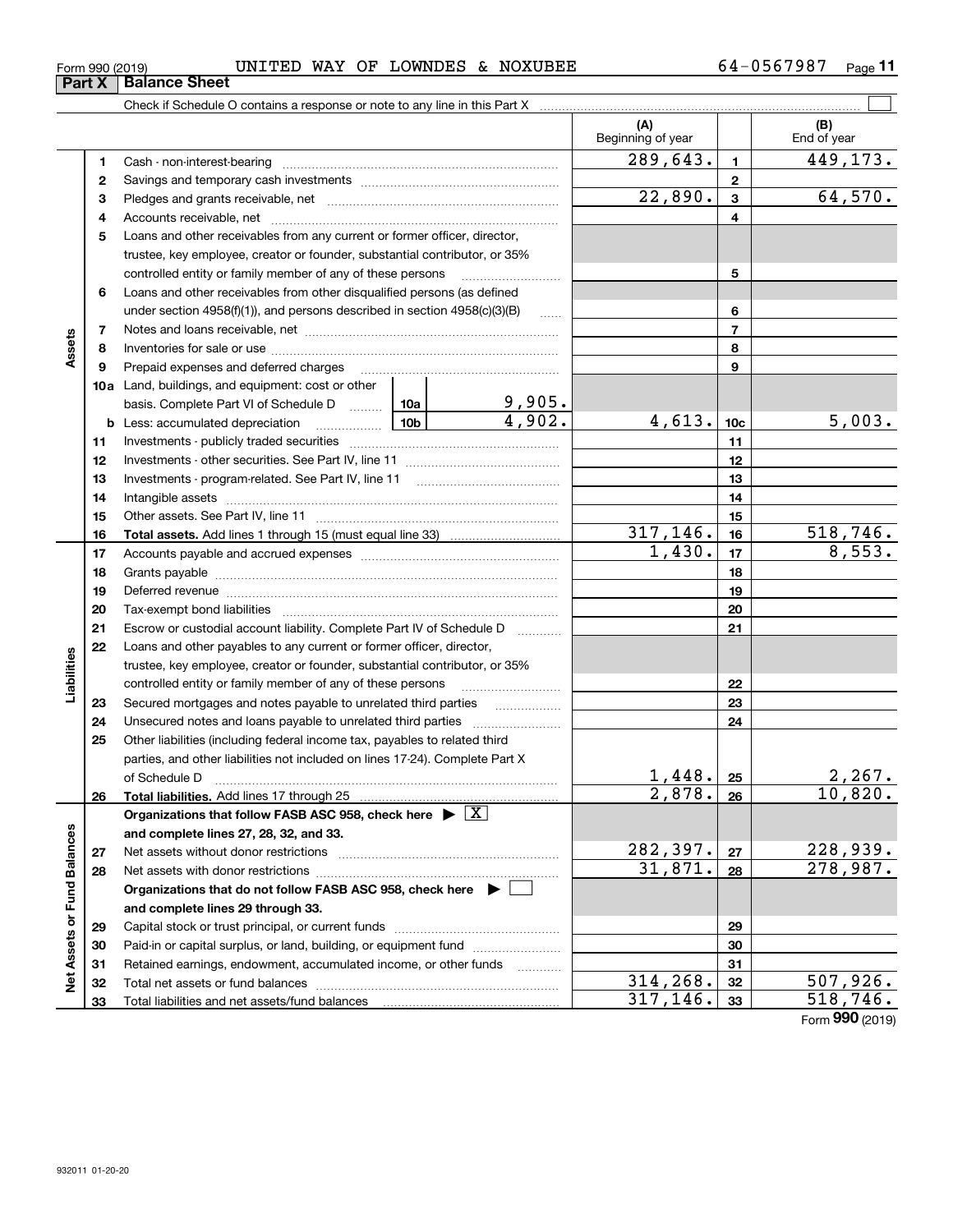|    | UNITED WAY OF LOWNDES & NOXUBEE<br>Form 990 (2019)                                                                                                                                                                             | 64-0567987              |                |     | Page 12                 |
|----|--------------------------------------------------------------------------------------------------------------------------------------------------------------------------------------------------------------------------------|-------------------------|----------------|-----|-------------------------|
|    | <b>Reconciliation of Net Assets</b><br><b>Part XI</b>                                                                                                                                                                          |                         |                |     |                         |
|    |                                                                                                                                                                                                                                |                         |                |     |                         |
|    |                                                                                                                                                                                                                                |                         |                |     |                         |
| 1  |                                                                                                                                                                                                                                | 1.                      | 957,468.       |     |                         |
| 2  |                                                                                                                                                                                                                                | $\overline{2}$          | 763,810.       |     |                         |
| з  | Revenue less expenses. Subtract line 2 from line 1                                                                                                                                                                             | 3                       | 193,658.       |     |                         |
| 4  |                                                                                                                                                                                                                                | $\overline{\mathbf{4}}$ |                |     | 314, 268.               |
| 5  |                                                                                                                                                                                                                                | 5                       |                |     |                         |
| 6  | Donated services and use of facilities [111] processes and the service of facilities [11] processes and use of facilities [11] processes and the service of facilities [11] processes and the service of the service of the se | 6                       |                |     |                         |
| 7  | Investment expenses www.communication.com/www.communication.com/www.communication.com/www.com                                                                                                                                  | $\overline{7}$          |                |     |                         |
| 8  | Prior period adjustments                                                                                                                                                                                                       | 8                       |                |     |                         |
| 9  | Other changes in net assets or fund balances (explain on Schedule O)                                                                                                                                                           | 9                       |                |     | $\overline{0}$ .        |
| 10 | Net assets or fund balances at end of year. Combine lines 3 through 9 (must equal Part X, line 32,                                                                                                                             |                         |                |     |                         |
|    |                                                                                                                                                                                                                                | 10                      | 507,926.       |     |                         |
|    | Part XII Financial Statements and Reporting                                                                                                                                                                                    |                         |                |     |                         |
|    |                                                                                                                                                                                                                                |                         |                |     | $\overline{\mathbf{X}}$ |
|    |                                                                                                                                                                                                                                |                         |                | Yes | <b>No</b>               |
| 1  | $\boxed{\mathbf{X}}$ Accrual<br>Accounting method used to prepare the Form 990: <u>June</u> Cash<br>Other                                                                                                                      |                         |                |     |                         |
|    | If the organization changed its method of accounting from a prior year or checked "Other," explain in Schedule O.                                                                                                              |                         |                |     |                         |
|    | 2a Were the organization's financial statements compiled or reviewed by an independent accountant?                                                                                                                             |                         | 2a             |     | x                       |
|    | If "Yes," check a box below to indicate whether the financial statements for the year were compiled or reviewed on a                                                                                                           |                         |                |     |                         |
|    | separate basis, consolidated basis, or both:                                                                                                                                                                                   |                         |                |     |                         |
|    | Separate basis<br>Both consolidated and separate basis<br>Consolidated basis                                                                                                                                                   |                         |                |     |                         |
|    | <b>b</b> Were the organization's financial statements audited by an independent accountant?                                                                                                                                    |                         | 2 <sub>b</sub> | Х   |                         |
|    | If "Yes," check a box below to indicate whether the financial statements for the year were audited on a separate basis,                                                                                                        |                         |                |     |                         |
|    | consolidated basis, or both:                                                                                                                                                                                                   |                         |                |     |                         |
|    | $\lfloor x \rfloor$ Separate basis<br><b>Consolidated basis</b><br>Both consolidated and separate basis                                                                                                                        |                         |                |     |                         |
|    | c If "Yes" to line 2a or 2b, does the organization have a committee that assumes responsibility for oversight of the audit,                                                                                                    |                         |                |     |                         |
|    |                                                                                                                                                                                                                                |                         | 2c             | x   |                         |
|    | If the organization changed either its oversight process or selection process during the tax year, explain on Schedule O.                                                                                                      |                         |                |     |                         |
|    | 3a As a result of a federal award, was the organization required to undergo an audit or audits as set forth in the Single Audit                                                                                                |                         |                |     |                         |
|    |                                                                                                                                                                                                                                |                         | За             |     | x                       |
|    | <b>b</b> If "Yes," did the organization undergo the required audit or audits? If the organization did not undergo the required audit                                                                                           |                         |                |     |                         |
|    |                                                                                                                                                                                                                                |                         | 3 <sub>b</sub> |     |                         |

Form (2019) **990**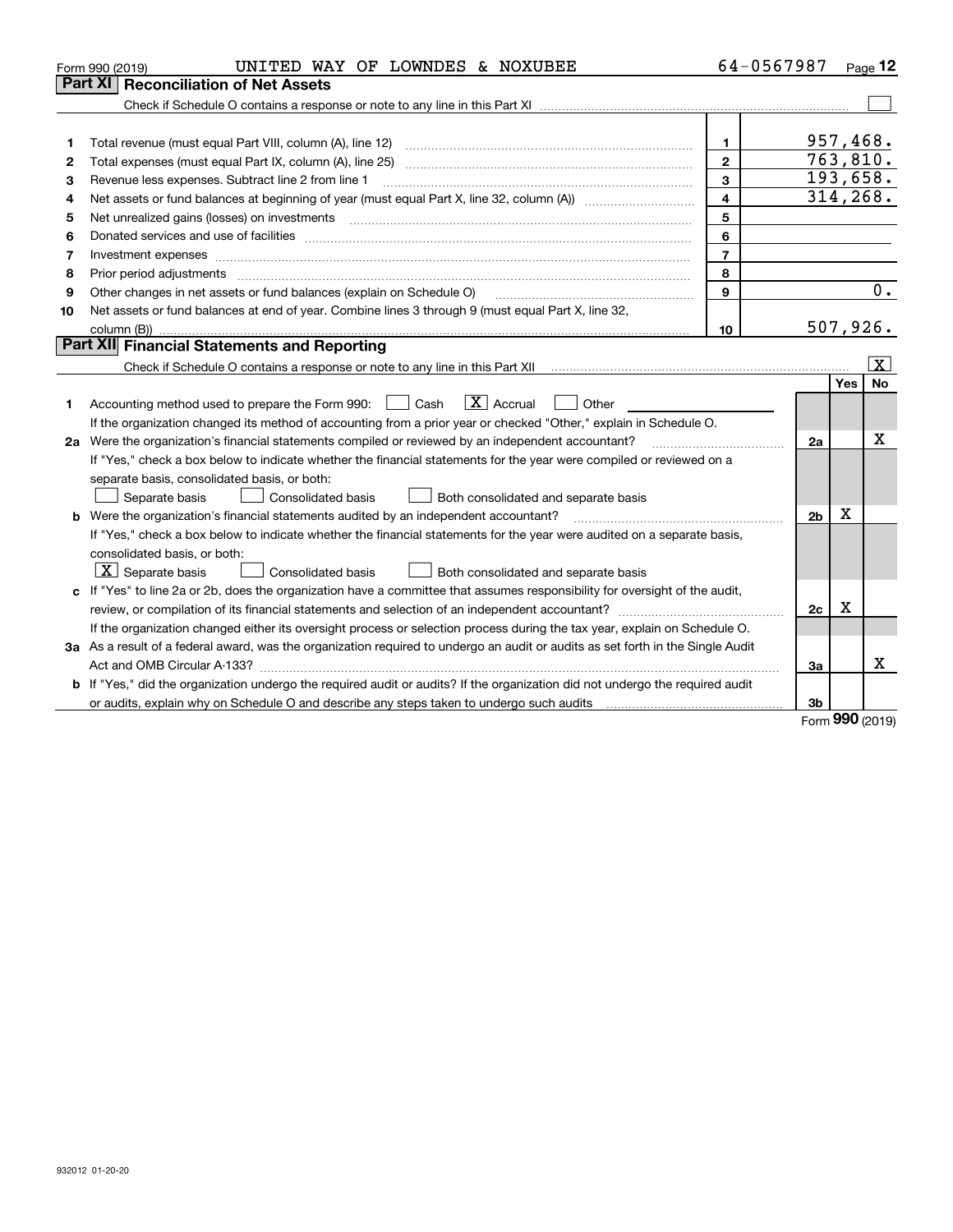| <b>SCHEDULE A</b> |  |  |  |  |  |  |
|-------------------|--|--|--|--|--|--|
|-------------------|--|--|--|--|--|--|

Department of the Treasury Internal Revenue Service

**(Form 990 or 990-EZ)**

## **Public Charity Status and Public Support**

**Complete if the organization is a section 501(c)(3) organization or a section 4947(a)(1) nonexempt charitable trust.**

| Attach to Form 990 or Form 990-EZ. |
|------------------------------------|
|                                    |

**| Go to www.irs.gov/Form990 for instructions and the latest information.**

| OMB No 1545-0047                    |
|-------------------------------------|
| 2019                                |
| <b>Open to Public</b><br>Inspection |

|  | Name of the organization |
|--|--------------------------|
|--|--------------------------|

|       | Name of the organization<br><b>Employer identification number</b>                                                         |                                                                                                                                                                                            |          |                                                        |                             |                                 |                                                      |  |                                                    |  |  |
|-------|---------------------------------------------------------------------------------------------------------------------------|--------------------------------------------------------------------------------------------------------------------------------------------------------------------------------------------|----------|--------------------------------------------------------|-----------------------------|---------------------------------|------------------------------------------------------|--|----------------------------------------------------|--|--|
|       |                                                                                                                           |                                                                                                                                                                                            |          | UNITED WAY OF LOWNDES & NOXUBEE                        |                             |                                 |                                                      |  | 64-0567987                                         |  |  |
|       | Part I                                                                                                                    | Reason for Public Charity Status (All organizations must complete this part.) See instructions.                                                                                            |          |                                                        |                             |                                 |                                                      |  |                                                    |  |  |
|       |                                                                                                                           | The organization is not a private foundation because it is: (For lines 1 through 12, check only one box.)                                                                                  |          |                                                        |                             |                                 |                                                      |  |                                                    |  |  |
| 1.    |                                                                                                                           | A church, convention of churches, or association of churches described in section 170(b)(1)(A)(i).                                                                                         |          |                                                        |                             |                                 |                                                      |  |                                                    |  |  |
| 2     |                                                                                                                           | A school described in section 170(b)(1)(A)(ii). (Attach Schedule E (Form 990 or 990-EZ).)                                                                                                  |          |                                                        |                             |                                 |                                                      |  |                                                    |  |  |
| 3     | A hospital or a cooperative hospital service organization described in section 170(b)(1)(A)(iii).                         |                                                                                                                                                                                            |          |                                                        |                             |                                 |                                                      |  |                                                    |  |  |
|       |                                                                                                                           | A medical research organization operated in conjunction with a hospital described in section 170(b)(1)(A)(iii). Enter the hospital's name,                                                 |          |                                                        |                             |                                 |                                                      |  |                                                    |  |  |
|       |                                                                                                                           | city, and state:                                                                                                                                                                           |          |                                                        |                             |                                 |                                                      |  |                                                    |  |  |
| 5     | An organization operated for the benefit of a college or university owned or operated by a governmental unit described in |                                                                                                                                                                                            |          |                                                        |                             |                                 |                                                      |  |                                                    |  |  |
|       |                                                                                                                           | section 170(b)(1)(A)(iv). (Complete Part II.)                                                                                                                                              |          |                                                        |                             |                                 |                                                      |  |                                                    |  |  |
| 6     |                                                                                                                           |                                                                                                                                                                                            |          |                                                        |                             |                                 |                                                      |  |                                                    |  |  |
| 7     |                                                                                                                           | A federal, state, or local government or governmental unit described in section 170(b)(1)(A)(v).                                                                                           |          |                                                        |                             |                                 |                                                      |  |                                                    |  |  |
|       |                                                                                                                           | An organization that normally receives a substantial part of its support from a governmental unit or from the general public described in<br>section 170(b)(1)(A)(vi). (Complete Part II.) |          |                                                        |                             |                                 |                                                      |  |                                                    |  |  |
| 8     |                                                                                                                           | A community trust described in section 170(b)(1)(A)(vi). (Complete Part II.)                                                                                                               |          |                                                        |                             |                                 |                                                      |  |                                                    |  |  |
| 9     |                                                                                                                           | An agricultural research organization described in section 170(b)(1)(A)(ix) operated in conjunction with a land-grant college                                                              |          |                                                        |                             |                                 |                                                      |  |                                                    |  |  |
|       |                                                                                                                           | or university or a non-land-grant college of agriculture (see instructions). Enter the name, city, and state of the college or                                                             |          |                                                        |                             |                                 |                                                      |  |                                                    |  |  |
|       |                                                                                                                           |                                                                                                                                                                                            |          |                                                        |                             |                                 |                                                      |  |                                                    |  |  |
|       | $\boxed{\text{X}}$                                                                                                        | university:                                                                                                                                                                                |          |                                                        |                             |                                 |                                                      |  |                                                    |  |  |
| 10    |                                                                                                                           | An organization that normally receives: (1) more than 33 1/3% of its support from contributions, membership fees, and gross receipts from                                                  |          |                                                        |                             |                                 |                                                      |  |                                                    |  |  |
|       |                                                                                                                           | activities related to its exempt functions - subject to certain exceptions, and (2) no more than 33 1/3% of its support from gross investment                                              |          |                                                        |                             |                                 |                                                      |  |                                                    |  |  |
|       |                                                                                                                           | income and unrelated business taxable income (less section 511 tax) from businesses acquired by the organization after June 30, 1975.                                                      |          |                                                        |                             |                                 |                                                      |  |                                                    |  |  |
|       |                                                                                                                           | See section 509(a)(2). (Complete Part III.)                                                                                                                                                |          |                                                        |                             |                                 |                                                      |  |                                                    |  |  |
| 11    |                                                                                                                           | An organization organized and operated exclusively to test for public safety. See section 509(a)(4).                                                                                       |          |                                                        |                             |                                 |                                                      |  |                                                    |  |  |
| 12    |                                                                                                                           | An organization organized and operated exclusively for the benefit of, to perform the functions of, or to carry out the purposes of one or                                                 |          |                                                        |                             |                                 |                                                      |  |                                                    |  |  |
|       |                                                                                                                           | more publicly supported organizations described in section 509(a)(1) or section 509(a)(2). See section 509(a)(3). Check the box in                                                         |          |                                                        |                             |                                 |                                                      |  |                                                    |  |  |
|       |                                                                                                                           | lines 12a through 12d that describes the type of supporting organization and complete lines 12e, 12f, and 12g.                                                                             |          |                                                        |                             |                                 |                                                      |  |                                                    |  |  |
| a     |                                                                                                                           | Type I. A supporting organization operated, supervised, or controlled by its supported organization(s), typically by giving                                                                |          |                                                        |                             |                                 |                                                      |  |                                                    |  |  |
|       |                                                                                                                           | the supported organization(s) the power to regularly appoint or elect a majority of the directors or trustees of the supporting                                                            |          |                                                        |                             |                                 |                                                      |  |                                                    |  |  |
|       |                                                                                                                           | organization. You must complete Part IV, Sections A and B.                                                                                                                                 |          |                                                        |                             |                                 |                                                      |  |                                                    |  |  |
| b     |                                                                                                                           | Type II. A supporting organization supervised or controlled in connection with its supported organization(s), by having                                                                    |          |                                                        |                             |                                 |                                                      |  |                                                    |  |  |
|       |                                                                                                                           | control or management of the supporting organization vested in the same persons that control or manage the supported                                                                       |          |                                                        |                             |                                 |                                                      |  |                                                    |  |  |
|       |                                                                                                                           | organization(s). You must complete Part IV, Sections A and C.                                                                                                                              |          |                                                        |                             |                                 |                                                      |  |                                                    |  |  |
| c     |                                                                                                                           | Type III functionally integrated. A supporting organization operated in connection with, and functionally integrated with,                                                                 |          |                                                        |                             |                                 |                                                      |  |                                                    |  |  |
|       |                                                                                                                           | its supported organization(s) (see instructions). You must complete Part IV, Sections A, D, and E.                                                                                         |          |                                                        |                             |                                 |                                                      |  |                                                    |  |  |
| d     |                                                                                                                           | Type III non-functionally integrated. A supporting organization operated in connection with its supported organization(s)                                                                  |          |                                                        |                             |                                 |                                                      |  |                                                    |  |  |
|       |                                                                                                                           | that is not functionally integrated. The organization generally must satisfy a distribution requirement and an attentiveness                                                               |          |                                                        |                             |                                 |                                                      |  |                                                    |  |  |
|       |                                                                                                                           | requirement (see instructions). You must complete Part IV, Sections A and D, and Part V.                                                                                                   |          |                                                        |                             |                                 |                                                      |  |                                                    |  |  |
|       |                                                                                                                           | Check this box if the organization received a written determination from the IRS that it is a Type I, Type II, Type III                                                                    |          |                                                        |                             |                                 |                                                      |  |                                                    |  |  |
|       |                                                                                                                           | functionally integrated, or Type III non-functionally integrated supporting organization.                                                                                                  |          |                                                        |                             |                                 |                                                      |  |                                                    |  |  |
|       |                                                                                                                           | f Enter the number of supported organizations                                                                                                                                              |          |                                                        |                             |                                 |                                                      |  |                                                    |  |  |
|       |                                                                                                                           | g Provide the following information about the supported organization(s).                                                                                                                   |          |                                                        |                             | (iv) Is the organization listed |                                                      |  |                                                    |  |  |
|       |                                                                                                                           | (i) Name of supported<br>organization                                                                                                                                                      | (ii) EIN | (iii) Type of organization<br>(described on lines 1-10 | in your governing document? |                                 | (v) Amount of monetary<br>support (see instructions) |  | (vi) Amount of other<br>support (see instructions) |  |  |
|       |                                                                                                                           |                                                                                                                                                                                            |          | above (see instructions))                              | Yes                         | No                              |                                                      |  |                                                    |  |  |
|       |                                                                                                                           |                                                                                                                                                                                            |          |                                                        |                             |                                 |                                                      |  |                                                    |  |  |
|       |                                                                                                                           |                                                                                                                                                                                            |          |                                                        |                             |                                 |                                                      |  |                                                    |  |  |
|       |                                                                                                                           |                                                                                                                                                                                            |          |                                                        |                             |                                 |                                                      |  |                                                    |  |  |
|       |                                                                                                                           |                                                                                                                                                                                            |          |                                                        |                             |                                 |                                                      |  |                                                    |  |  |
|       |                                                                                                                           |                                                                                                                                                                                            |          |                                                        |                             |                                 |                                                      |  |                                                    |  |  |
|       |                                                                                                                           |                                                                                                                                                                                            |          |                                                        |                             |                                 |                                                      |  |                                                    |  |  |
|       |                                                                                                                           |                                                                                                                                                                                            |          |                                                        |                             |                                 |                                                      |  |                                                    |  |  |
|       |                                                                                                                           |                                                                                                                                                                                            |          |                                                        |                             |                                 |                                                      |  |                                                    |  |  |
|       |                                                                                                                           |                                                                                                                                                                                            |          |                                                        |                             |                                 |                                                      |  |                                                    |  |  |
|       |                                                                                                                           |                                                                                                                                                                                            |          |                                                        |                             |                                 |                                                      |  |                                                    |  |  |
| Total |                                                                                                                           |                                                                                                                                                                                            |          |                                                        |                             |                                 |                                                      |  |                                                    |  |  |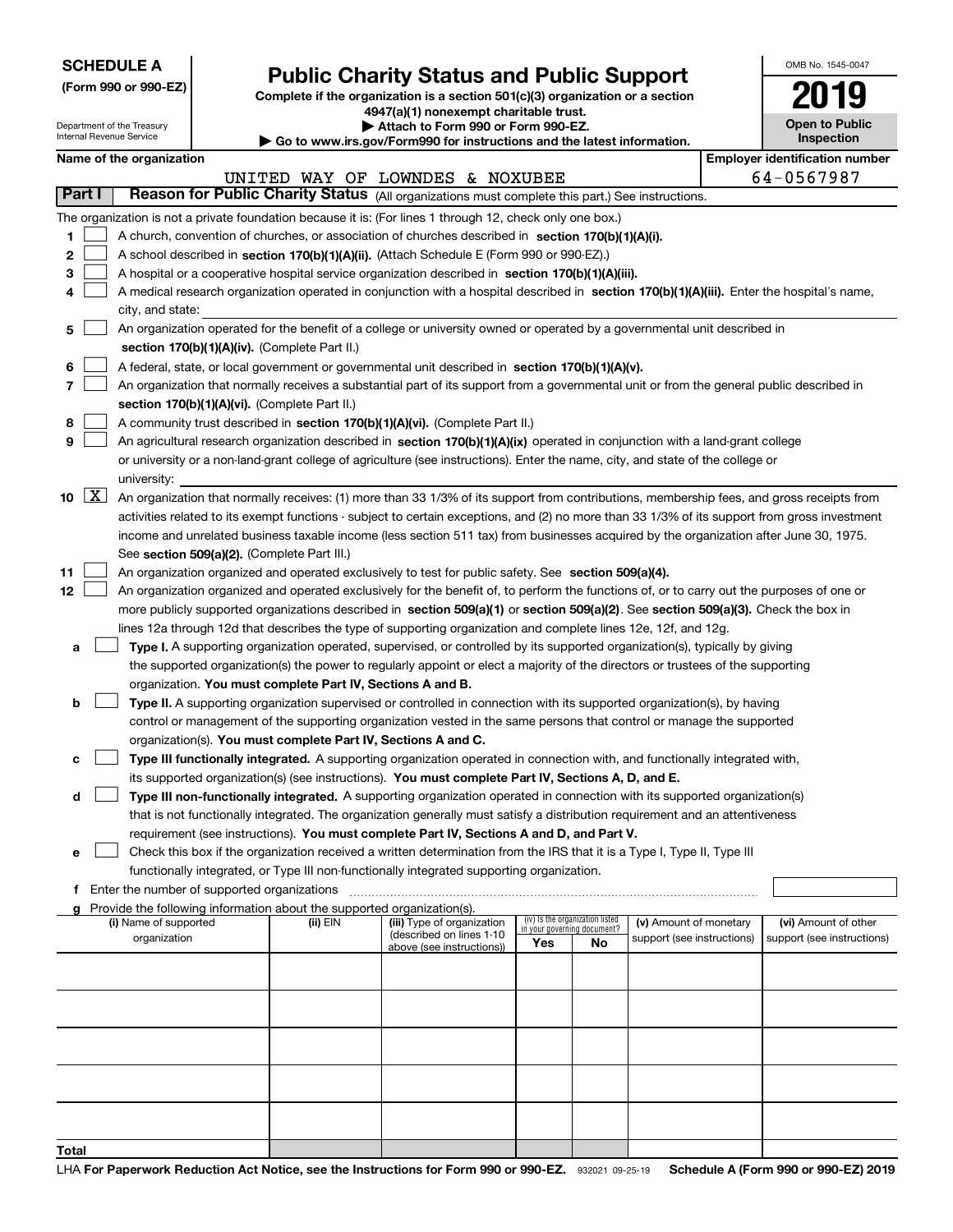### Schedule A (Form 990 or 990-EZ) 2019 Page UNITED WAY OF LOWNDES & NOXUBEE 64-0567987

(Complete only if you checked the box on line 5, 7, or 8 of Part I or if the organization failed to qualify under Part III. If the organization fails to qualify under the tests listed below, please complete Part III.) **Part II Support Schedule for Organizations Described in Sections 170(b)(1)(A)(iv) and 170(b)(1)(A)(vi)** 

|    | <b>Section A. Public Support</b>                                                                                                               |          |            |            |            |          |           |
|----|------------------------------------------------------------------------------------------------------------------------------------------------|----------|------------|------------|------------|----------|-----------|
|    | Calendar year (or fiscal year beginning in) $\blacktriangleright$                                                                              | (a) 2015 | $(b)$ 2016 | $(c)$ 2017 | $(d)$ 2018 | (e) 2019 | (f) Total |
|    | <b>1</b> Gifts, grants, contributions, and                                                                                                     |          |            |            |            |          |           |
|    | membership fees received. (Do not                                                                                                              |          |            |            |            |          |           |
|    | include any "unusual grants.")                                                                                                                 |          |            |            |            |          |           |
|    | 2 Tax revenues levied for the organ-                                                                                                           |          |            |            |            |          |           |
|    | ization's benefit and either paid to                                                                                                           |          |            |            |            |          |           |
|    | or expended on its behalf                                                                                                                      |          |            |            |            |          |           |
|    | 3 The value of services or facilities                                                                                                          |          |            |            |            |          |           |
|    | furnished by a governmental unit to                                                                                                            |          |            |            |            |          |           |
|    | the organization without charge                                                                                                                |          |            |            |            |          |           |
|    | 4 Total. Add lines 1 through 3                                                                                                                 |          |            |            |            |          |           |
| 5. | The portion of total contributions                                                                                                             |          |            |            |            |          |           |
|    | by each person (other than a                                                                                                                   |          |            |            |            |          |           |
|    | governmental unit or publicly                                                                                                                  |          |            |            |            |          |           |
|    | supported organization) included                                                                                                               |          |            |            |            |          |           |
|    | on line 1 that exceeds 2% of the                                                                                                               |          |            |            |            |          |           |
|    | amount shown on line 11,                                                                                                                       |          |            |            |            |          |           |
|    | column (f)                                                                                                                                     |          |            |            |            |          |           |
|    | 6 Public support. Subtract line 5 from line 4.                                                                                                 |          |            |            |            |          |           |
|    | <b>Section B. Total Support</b>                                                                                                                |          |            |            |            |          |           |
|    | Calendar year (or fiscal year beginning in)                                                                                                    | (a) 2015 | $(b)$ 2016 | $(c)$ 2017 | $(d)$ 2018 | (e) 2019 | (f) Total |
|    | 7 Amounts from line 4                                                                                                                          |          |            |            |            |          |           |
| 8. | Gross income from interest,                                                                                                                    |          |            |            |            |          |           |
|    | dividends, payments received on                                                                                                                |          |            |            |            |          |           |
|    | securities loans, rents, royalties,                                                                                                            |          |            |            |            |          |           |
|    | and income from similar sources                                                                                                                |          |            |            |            |          |           |
| 9  | Net income from unrelated business                                                                                                             |          |            |            |            |          |           |
|    | activities, whether or not the                                                                                                                 |          |            |            |            |          |           |
|    | business is regularly carried on                                                                                                               |          |            |            |            |          |           |
|    | <b>10</b> Other income. Do not include gain                                                                                                    |          |            |            |            |          |           |
|    | or loss from the sale of capital                                                                                                               |          |            |            |            |          |           |
|    | assets (Explain in Part VI.)                                                                                                                   |          |            |            |            |          |           |
|    | <b>11 Total support.</b> Add lines 7 through 10                                                                                                |          |            |            |            |          |           |
|    | <b>12</b> Gross receipts from related activities, etc. (see instructions)                                                                      |          |            |            |            | 12       |           |
|    | 13 First five years. If the Form 990 is for the organization's first, second, third, fourth, or fifth tax year as a section 501(c)(3)          |          |            |            |            |          |           |
|    | organization, check this box and stop here                                                                                                     |          |            |            |            |          |           |
|    | <b>Section C. Computation of Public Support Percentage</b>                                                                                     |          |            |            |            |          |           |
|    |                                                                                                                                                |          |            |            |            | 14       | %         |
|    |                                                                                                                                                |          |            |            |            | 15       | %         |
|    | 16a 33 1/3% support test - 2019. If the organization did not check the box on line 13, and line 14 is 33 1/3% or more, check this box and      |          |            |            |            |          |           |
|    | stop here. The organization qualifies as a publicly supported organization                                                                     |          |            |            |            |          | ▔▁∣       |
|    | b 33 1/3% support test - 2018. If the organization did not check a box on line 13 or 16a, and line 15 is 33 1/3% or more, check this box       |          |            |            |            |          |           |
|    | and stop here. The organization qualifies as a publicly supported organization                                                                 |          |            |            |            |          |           |
|    | 17a 10% -facts-and-circumstances test - 2019. If the organization did not check a box on line 13, 16a, or 16b, and line 14 is 10% or more,     |          |            |            |            |          |           |
|    | and if the organization meets the "facts-and-circumstances" test, check this box and stop here. Explain in Part VI how the organization        |          |            |            |            |          |           |
|    | meets the "facts-and-circumstances" test. The organization qualifies as a publicly supported organization                                      |          |            |            |            |          |           |
|    | <b>b 10% -facts-and-circumstances test - 2018.</b> If the organization did not check a box on line 13, 16a, 16b, or 17a, and line 15 is 10% or |          |            |            |            |          |           |
|    | more, and if the organization meets the "facts-and-circumstances" test, check this box and stop here. Explain in Part VI how the               |          |            |            |            |          |           |
|    | organization meets the "facts-and-circumstances" test. The organization qualifies as a publicly supported organization                         |          |            |            |            |          |           |
| 18 | Private foundation. If the organization did not check a box on line 13, 16a, 16b, 17a, or 17b, check this box and see instructions             |          |            |            |            |          |           |

**Schedule A (Form 990 or 990-EZ) 2019**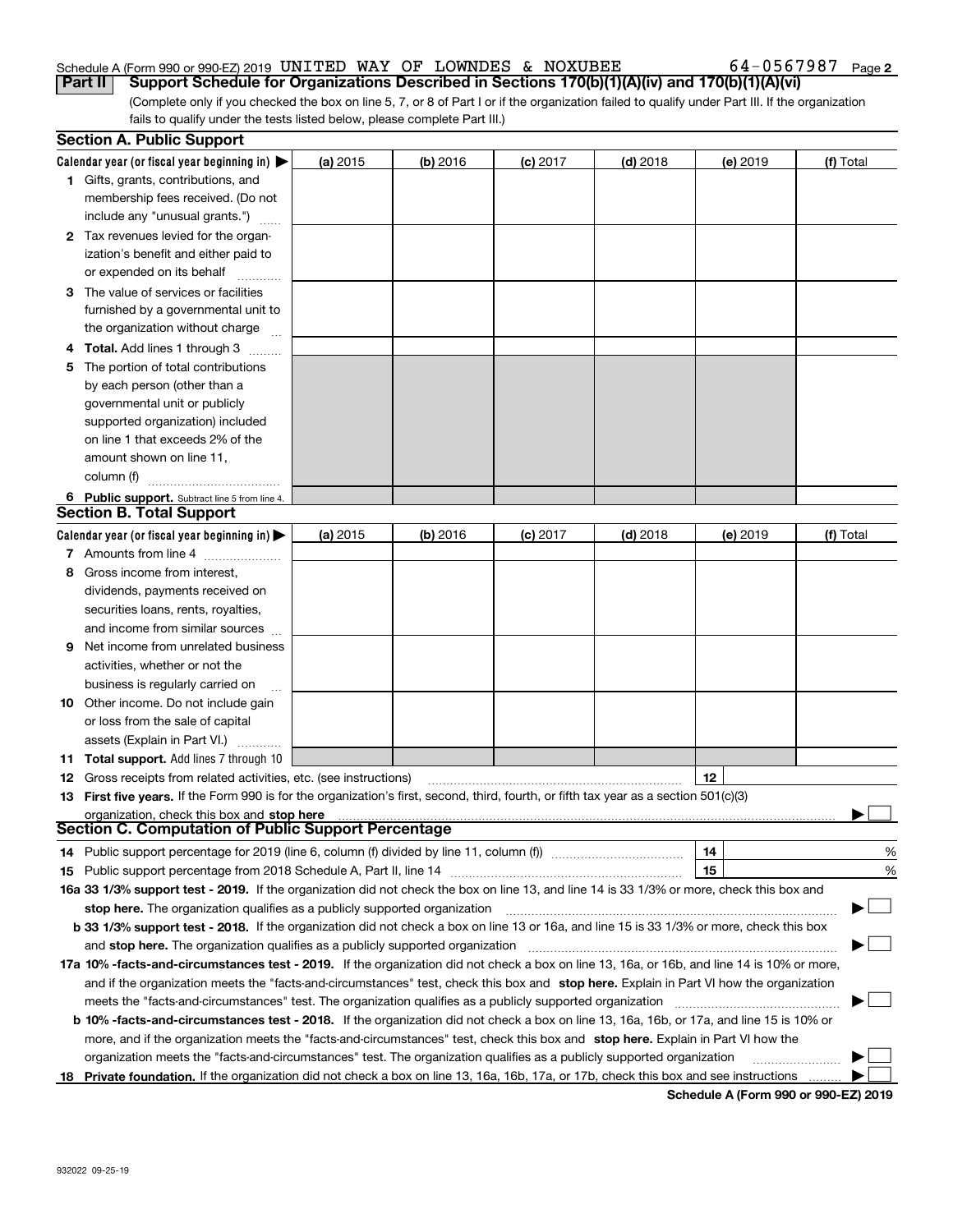#### Schedule A (Form 990 or 990-EZ) 2019 Page UNITED WAY OF LOWNDES & NOXUBEE 64-0567987 **Part III Support Schedule for Organizations Described in Section 509(a)(2)**

(Complete only if you checked the box on line 10 of Part I or if the organization failed to qualify under Part II. If the organization fails to qualify under the tests listed below, please complete Part II.)

|    | <b>Section A. Public Support</b>                                                                                                                                                                                                                          |           |            |                         |                        |                         |                                 |
|----|-----------------------------------------------------------------------------------------------------------------------------------------------------------------------------------------------------------------------------------------------------------|-----------|------------|-------------------------|------------------------|-------------------------|---------------------------------|
|    | Calendar year (or fiscal year beginning in)                                                                                                                                                                                                               | (a) 2015  | $(b)$ 2016 | $(c)$ 2017              | $(d)$ 2018             | (e) 2019                | (f) Total                       |
|    | 1 Gifts, grants, contributions, and                                                                                                                                                                                                                       |           |            |                         |                        |                         |                                 |
|    | membership fees received. (Do not                                                                                                                                                                                                                         |           |            |                         |                        |                         |                                 |
|    | include any "unusual grants.")                                                                                                                                                                                                                            | 649,542.  | 773,614.   | 564, 776.               | 562,747.               | 657,259.                | 3207938.                        |
|    | 2 Gross receipts from admissions,<br>merchandise sold or services per-<br>formed, or facilities furnished in<br>any activity that is related to the<br>organization's tax-exempt purpose                                                                  | 7,000.    | 12,395.    | 2,003.                  | 11,346.                | 16,967.                 | 49,711.                         |
|    | 3 Gross receipts from activities that                                                                                                                                                                                                                     |           |            |                         |                        |                         |                                 |
|    | are not an unrelated trade or bus-<br>iness under section 513                                                                                                                                                                                             |           |            |                         |                        |                         |                                 |
|    | 4 Tax revenues levied for the organ-                                                                                                                                                                                                                      |           |            |                         |                        |                         |                                 |
|    | ization's benefit and either paid to                                                                                                                                                                                                                      |           |            |                         |                        |                         |                                 |
|    | or expended on its behalf                                                                                                                                                                                                                                 |           |            |                         |                        |                         |                                 |
|    | 5 The value of services or facilities                                                                                                                                                                                                                     |           |            |                         |                        |                         |                                 |
|    | furnished by a governmental unit to<br>the organization without charge                                                                                                                                                                                    |           |            |                         |                        |                         |                                 |
|    | 6 Total. Add lines 1 through 5                                                                                                                                                                                                                            | 656, 542. | 786,009.   | 566, 779.               | 574,093.               | 674, 226.               | 3257649.                        |
|    | 7a Amounts included on lines 1, 2, and                                                                                                                                                                                                                    |           |            |                         |                        |                         |                                 |
|    | 3 received from disqualified persons                                                                                                                                                                                                                      |           |            |                         |                        |                         | 0.                              |
|    | <b>b</b> Amounts included on lines 2 and 3 received<br>from other than disqualified persons that<br>exceed the greater of \$5,000 or 1% of the<br>amount on line 13 for the year                                                                          |           |            |                         |                        |                         | 0.                              |
|    | c Add lines 7a and 7b                                                                                                                                                                                                                                     |           |            |                         |                        |                         | $\overline{0}$ .                |
|    | 8 Public support. (Subtract line 7c from line 6.)                                                                                                                                                                                                         |           |            |                         |                        |                         | 3257649.                        |
|    | <b>Section B. Total Support</b>                                                                                                                                                                                                                           |           |            |                         |                        |                         |                                 |
|    | Calendar year (or fiscal year beginning in)                                                                                                                                                                                                               | (a) 2015  | $(b)$ 2016 | $(c)$ 2017              | $(d)$ 2018             | (e) 2019                | (f) Total                       |
|    | <b>9</b> Amounts from line 6                                                                                                                                                                                                                              | 656,542.  | 786,009.   | $\overline{566, 779}$ . | $\overline{574,093}$ . | $\overline{674}$ , 226. | 3257649.                        |
|    | 10a Gross income from interest,<br>dividends, payments received on<br>securities loans, rents, royalties,                                                                                                                                                 |           |            |                         |                        |                         |                                 |
|    | and income from similar sources                                                                                                                                                                                                                           | 1,943.    | 4,031.     | 3,692.                  | 4,402.                 | 3,026.                  | 17,094.                         |
|    | <b>b</b> Unrelated business taxable income                                                                                                                                                                                                                |           |            |                         |                        |                         |                                 |
|    | (less section 511 taxes) from businesses                                                                                                                                                                                                                  |           |            |                         |                        |                         |                                 |
|    | acquired after June 30, 1975                                                                                                                                                                                                                              |           |            |                         |                        |                         |                                 |
|    | c Add lines 10a and 10b                                                                                                                                                                                                                                   | 1,943.    | 4,031.     | 3,692.                  | 4,402.                 | 3,026.                  | 17,094.                         |
|    | <b>11</b> Net income from unrelated business<br>activities not included in line 10b,<br>whether or not the business is<br>regularly carried on                                                                                                            |           |            |                         |                        |                         |                                 |
|    | <b>12</b> Other income. Do not include gain<br>or loss from the sale of capital<br>assets (Explain in Part VI.)                                                                                                                                           |           |            |                         |                        |                         |                                 |
|    | 13 Total support. (Add lines 9, 10c, 11, and 12.)                                                                                                                                                                                                         | 658, 485. | 790,040.   | 570, 471.               | 578,495.               | 677,252.                | 3274743.                        |
|    | 14 First five years. If the Form 990 is for the organization's first, second, third, fourth, or fifth tax year as a section 501(c)(3) organization,                                                                                                       |           |            |                         |                        |                         |                                 |
|    | check this box and stop here measurements are all the contract of the state of the state of the state of the state of the state of the state of the state of the state of the state of the state of the state of the state of                             |           |            |                         |                        |                         |                                 |
|    | <b>Section C. Computation of Public Support Percentage</b>                                                                                                                                                                                                |           |            |                         |                        |                         |                                 |
|    | 15 Public support percentage for 2019 (line 8, column (f), divided by line 13, column (f))                                                                                                                                                                |           |            |                         |                        | 15                      | 99.48<br>%                      |
| 16 | Public support percentage from 2018 Schedule A, Part III, line 15                                                                                                                                                                                         |           |            |                         |                        | 16                      | 99.52<br>$\%$                   |
|    | Section D. Computation of Investment Income Percentage                                                                                                                                                                                                    |           |            |                         |                        |                         |                                 |
|    | 17 Investment income percentage for 2019 (line 10c, column (f), divided by line 13, column (f))                                                                                                                                                           |           |            |                         |                        | 17                      | .52<br>$\%$                     |
|    | <b>18</b> Investment income percentage from <b>2018</b> Schedule A, Part III, line 17                                                                                                                                                                     |           |            |                         |                        | 18                      | .48<br>%                        |
|    | 19a 33 1/3% support tests - 2019. If the organization did not check the box on line 14, and line 15 is more than 33 1/3%, and line 17 is not                                                                                                              |           |            |                         |                        |                         |                                 |
|    | more than 33 1/3%, check this box and stop here. The organization qualifies as a publicly supported organization<br>b 33 1/3% support tests - 2018. If the organization did not check a box on line 14 or line 19a, and line 16 is more than 33 1/3%, and |           |            |                         |                        |                         | $\blacktriangleright$ $\vert$ X |
|    | line 18 is not more than 33 1/3%, check this box and stop here. The organization qualifies as a publicly supported organization                                                                                                                           |           |            |                         |                        |                         |                                 |
|    |                                                                                                                                                                                                                                                           |           |            |                         |                        |                         |                                 |

**Schedule A (Form 990 or 990-EZ) 2019**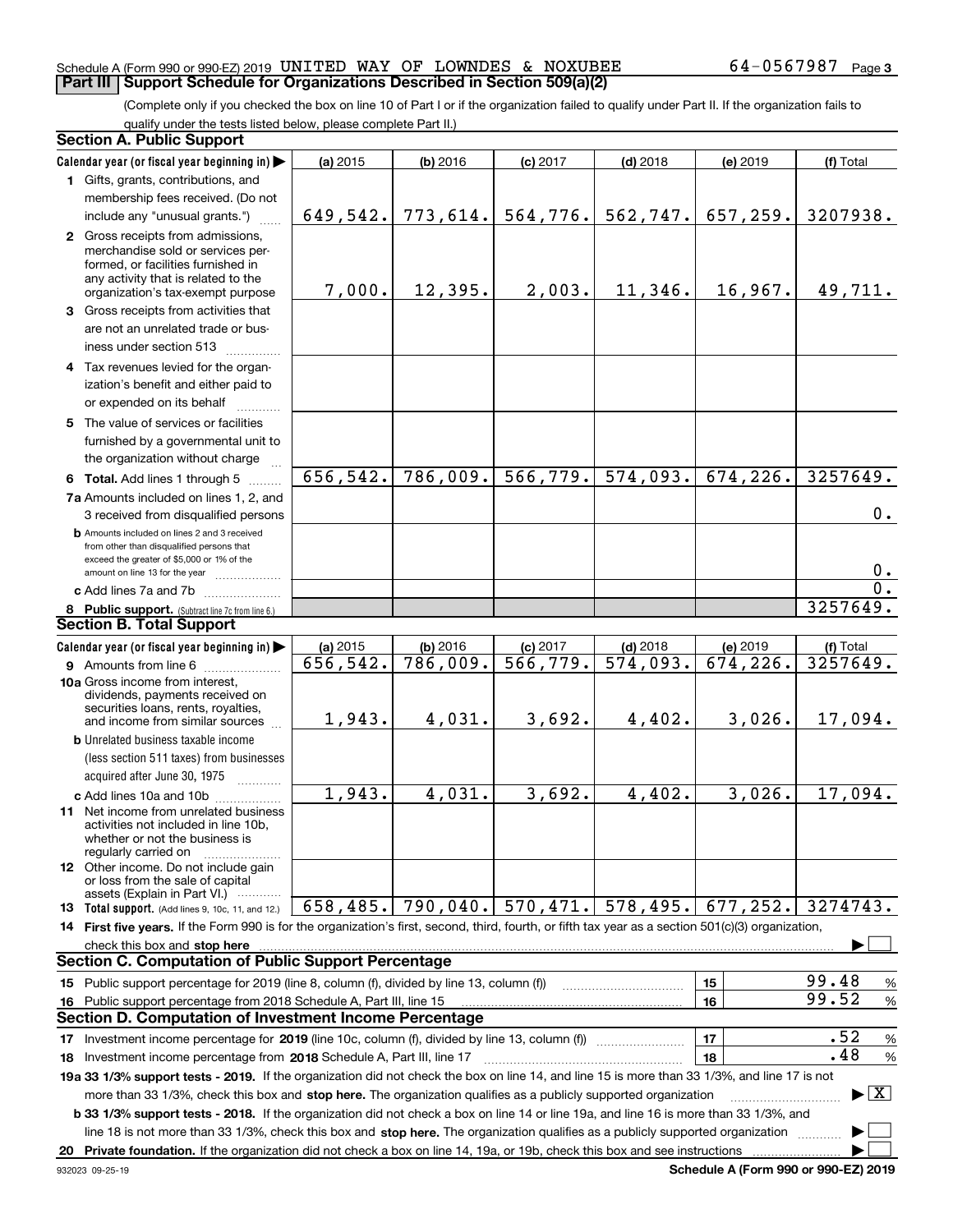#### Schedule A (Form 990 or 990-EZ) 2019 Page UNITED WAY OF LOWNDES & NOXUBEE 64-0567987

## **Part IV Supporting Organizations**

(Complete only if you checked a box in line 12 on Part I. If you checked 12a of Part I, complete Sections A and B. If you checked 12b of Part I, complete Sections A and C. If you checked 12c of Part I, complete Sections A, D, and E. If you checked 12d of Part I, complete Sections A and D, and complete Part V.)

#### **Section A. All Supporting Organizations**

- **1** Are all of the organization's supported organizations listed by name in the organization's governing documents? If "No," describe in **Part VI** how the supported organizations are designated. If designated by *class or purpose, describe the designation. If historic and continuing relationship, explain.*
- **2** Did the organization have any supported organization that does not have an IRS determination of status under section 509(a)(1) or (2)? If "Yes," explain in Part VI how the organization determined that the supported *organization was described in section 509(a)(1) or (2).*
- **3a** Did the organization have a supported organization described in section 501(c)(4), (5), or (6)? If "Yes," answer *(b) and (c) below.*
- **b** Did the organization confirm that each supported organization qualified under section 501(c)(4), (5), or (6) and satisfied the public support tests under section 509(a)(2)? If "Yes," describe in **Part VI** when and how the *organization made the determination.*
- **c**Did the organization ensure that all support to such organizations was used exclusively for section 170(c)(2)(B) purposes? If "Yes," explain in **Part VI** what controls the organization put in place to ensure such use.
- **4a***If* Was any supported organization not organized in the United States ("foreign supported organization")? *"Yes," and if you checked 12a or 12b in Part I, answer (b) and (c) below.*
- **b** Did the organization have ultimate control and discretion in deciding whether to make grants to the foreign supported organization? If "Yes," describe in **Part VI** how the organization had such control and discretion *despite being controlled or supervised by or in connection with its supported organizations.*
- **c** Did the organization support any foreign supported organization that does not have an IRS determination under sections 501(c)(3) and 509(a)(1) or (2)? If "Yes," explain in **Part VI** what controls the organization used *to ensure that all support to the foreign supported organization was used exclusively for section 170(c)(2)(B) purposes.*
- **5a***If "Yes,"* Did the organization add, substitute, or remove any supported organizations during the tax year? answer (b) and (c) below (if applicable). Also, provide detail in **Part VI,** including (i) the names and EIN *numbers of the supported organizations added, substituted, or removed; (ii) the reasons for each such action; (iii) the authority under the organization's organizing document authorizing such action; and (iv) how the action was accomplished (such as by amendment to the organizing document).*
- **b** Type I or Type II only. Was any added or substituted supported organization part of a class already designated in the organization's organizing document?
- **cSubstitutions only.**  Was the substitution the result of an event beyond the organization's control?
- **6** Did the organization provide support (whether in the form of grants or the provision of services or facilities) to **Part VI.** *If "Yes," provide detail in* support or benefit one or more of the filing organization's supported organizations? anyone other than (i) its supported organizations, (ii) individuals that are part of the charitable class benefited by one or more of its supported organizations, or (iii) other supporting organizations that also
- **7**Did the organization provide a grant, loan, compensation, or other similar payment to a substantial contributor *If "Yes," complete Part I of Schedule L (Form 990 or 990-EZ).* regard to a substantial contributor? (as defined in section 4958(c)(3)(C)), a family member of a substantial contributor, or a 35% controlled entity with
- **8** Did the organization make a loan to a disqualified person (as defined in section 4958) not described in line 7? *If "Yes," complete Part I of Schedule L (Form 990 or 990-EZ).*
- **9a** Was the organization controlled directly or indirectly at any time during the tax year by one or more in section 509(a)(1) or (2))? If "Yes," *provide detail in* <code>Part VI.</code> disqualified persons as defined in section 4946 (other than foundation managers and organizations described
- **b** Did one or more disqualified persons (as defined in line 9a) hold a controlling interest in any entity in which the supporting organization had an interest? If "Yes," provide detail in P**art VI**.
- **c**Did a disqualified person (as defined in line 9a) have an ownership interest in, or derive any personal benefit from, assets in which the supporting organization also had an interest? If "Yes," provide detail in P**art VI.**
- **10a** Was the organization subject to the excess business holdings rules of section 4943 because of section supporting organizations)? If "Yes," answer 10b below. 4943(f) (regarding certain Type II supporting organizations, and all Type III non-functionally integrated
- **b** Did the organization have any excess business holdings in the tax year? (Use Schedule C, Form 4720, to *determine whether the organization had excess business holdings.)*

**23a3b3c4a4b4c5a5b5c6789a 9b9c10a**

**1**

**YesNo**

**10b**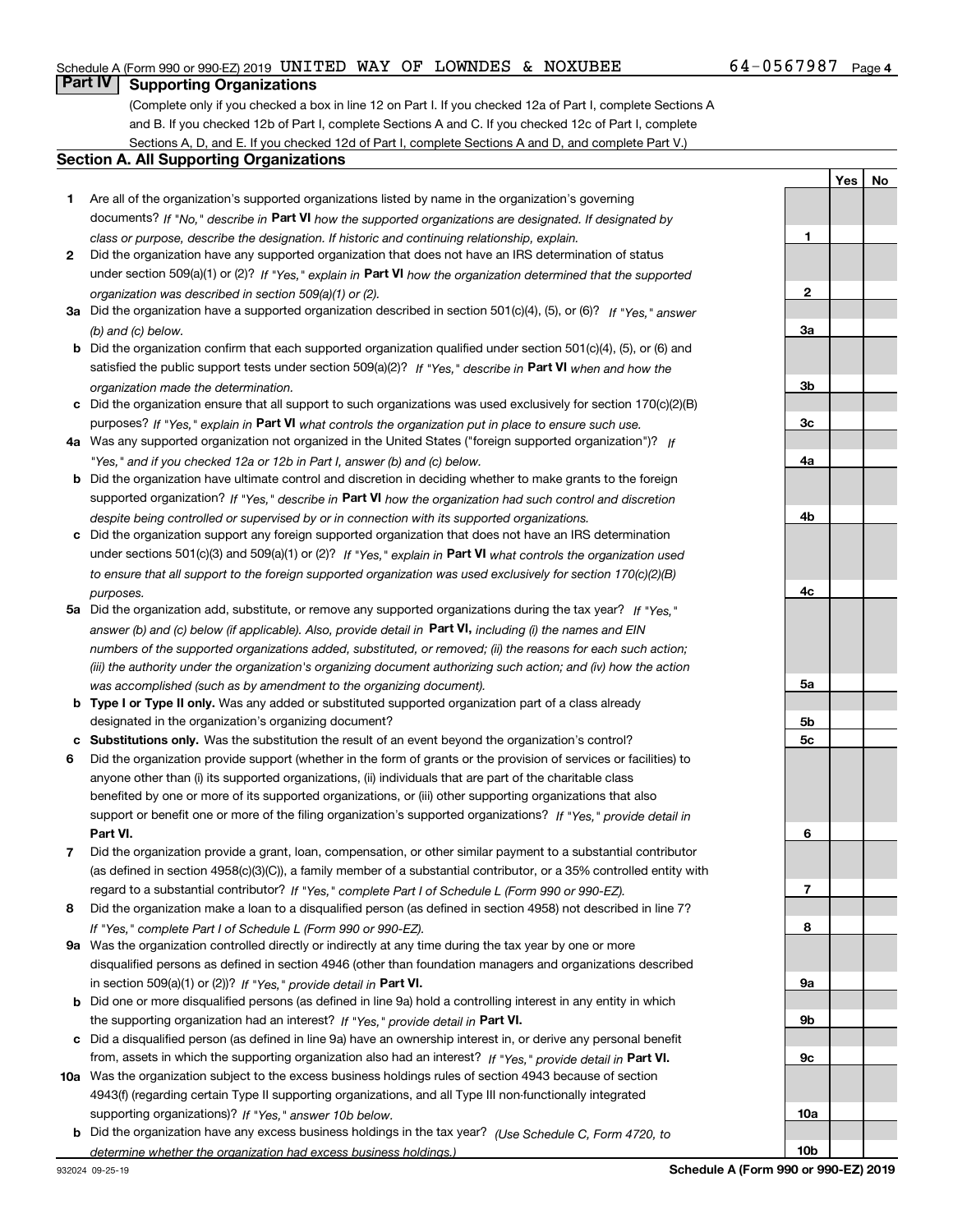#### Schedule A (Form 990 or 990-EZ) 2019 Page UNITED WAY OF LOWNDES & NOXUBEE 64-0567987

|    | Part IV<br><b>Supporting Organizations (continued)</b>                                                                            |                 |     |    |
|----|-----------------------------------------------------------------------------------------------------------------------------------|-----------------|-----|----|
|    |                                                                                                                                   |                 | Yes | No |
| 11 | Has the organization accepted a gift or contribution from any of the following persons?                                           |                 |     |    |
|    | a A person who directly or indirectly controls, either alone or together with persons described in (b) and (c)                    |                 |     |    |
|    | below, the governing body of a supported organization?                                                                            | 11a             |     |    |
|    | <b>b</b> A family member of a person described in (a) above?                                                                      | 11 <sub>b</sub> |     |    |
|    | c A 35% controlled entity of a person described in (a) or (b) above? If "Yes" to a, b, or c, provide detail in Part VI.           | 11c             |     |    |
|    | <b>Section B. Type I Supporting Organizations</b>                                                                                 |                 |     |    |
|    |                                                                                                                                   |                 | Yes | No |
| 1  | Did the directors, trustees, or membership of one or more supported organizations have the power to                               |                 |     |    |
|    | regularly appoint or elect at least a majority of the organization's directors or trustees at all times during the                |                 |     |    |
|    | tax year? If "No," describe in Part VI how the supported organization(s) effectively operated, supervised, or                     |                 |     |    |
|    | controlled the organization's activities. If the organization had more than one supported organization,                           |                 |     |    |
|    | describe how the powers to appoint and/or remove directors or trustees were allocated among the supported                         |                 |     |    |
|    | organizations and what conditions or restrictions, if any, applied to such powers during the tax year.                            | 1               |     |    |
| 2  | Did the organization operate for the benefit of any supported organization other than the supported                               |                 |     |    |
|    | organization(s) that operated, supervised, or controlled the supporting organization? If "Yes," explain in                        |                 |     |    |
|    | Part VI how providing such benefit carried out the purposes of the supported organization(s) that operated,                       |                 |     |    |
|    | supervised, or controlled the supporting organization.                                                                            | 2               |     |    |
|    | <b>Section C. Type II Supporting Organizations</b>                                                                                |                 |     |    |
|    |                                                                                                                                   |                 | Yes | No |
| 1  | Were a majority of the organization's directors or trustees during the tax year also a majority of the directors                  |                 |     |    |
|    | or trustees of each of the organization's supported organization(s)? If "No," describe in Part VI how control                     |                 |     |    |
|    | or management of the supporting organization was vested in the same persons that controlled or managed                            |                 |     |    |
|    | the supported organization(s)                                                                                                     | 1               |     |    |
|    | <b>Section D. All Type III Supporting Organizations</b>                                                                           |                 |     |    |
|    |                                                                                                                                   |                 | Yes | No |
| 1  | Did the organization provide to each of its supported organizations, by the last day of the fifth month of the                    |                 |     |    |
|    | organization's tax year, (i) a written notice describing the type and amount of support provided during the prior tax             |                 |     |    |
|    | year, (ii) a copy of the Form 990 that was most recently filed as of the date of notification, and (iii) copies of the            |                 |     |    |
|    | organization's governing documents in effect on the date of notification, to the extent not previously provided?                  | 1               |     |    |
| 2  | Were any of the organization's officers, directors, or trustees either (i) appointed or elected by the supported                  |                 |     |    |
|    | organization(s) or (ii) serving on the governing body of a supported organization? If "No," explain in Part VI how                |                 |     |    |
|    | the organization maintained a close and continuous working relationship with the supported organization(s).                       | $\mathbf{2}$    |     |    |
| 3  | By reason of the relationship described in (2), did the organization's supported organizations have a                             |                 |     |    |
|    | significant voice in the organization's investment policies and in directing the use of the organization's                        |                 |     |    |
|    | income or assets at all times during the tax year? If "Yes," describe in Part VI the role the organization's                      |                 |     |    |
|    | supported organizations played in this regard.                                                                                    | 3               |     |    |
|    | Section E. Type III Functionally Integrated Supporting Organizations                                                              |                 |     |    |
| 1  | Check the box next to the method that the organization used to satisfy the Integral Part Test during the year (see instructions). |                 |     |    |
| а  | The organization satisfied the Activities Test. Complete line 2 below.                                                            |                 |     |    |
| b  | The organization is the parent of each of its supported organizations. Complete line 3 below.                                     |                 |     |    |
| с  | The organization supported a governmental entity. Describe in Part VI how you supported a government entity (see instructions)    |                 |     |    |
| 2  | Activities Test. Answer (a) and (b) below.                                                                                        |                 | Yes | No |
| а  | Did substantially all of the organization's activities during the tax year directly further the exempt purposes of                |                 |     |    |
|    | the supported organization(s) to which the organization was responsive? If "Yes," then in Part VI identify                        |                 |     |    |
|    | those supported organizations and explain how these activities directly furthered their exempt purposes,                          |                 |     |    |
|    | how the organization was responsive to those supported organizations, and how the organization determined                         |                 |     |    |
|    | that these activities constituted substantially all of its activities.                                                            | 2a              |     |    |
|    | <b>b</b> Did the activities described in (a) constitute activities that, but for the organization's involvement, one or more      |                 |     |    |
|    | of the organization's supported organization(s) would have been engaged in? If "Yes," explain in Part VI the                      |                 |     |    |
|    | reasons for the organization's position that its supported organization(s) would have engaged in these                            |                 |     |    |
|    | activities but for the organization's involvement.                                                                                | 2 <sub>b</sub>  |     |    |
| з  | Parent of Supported Organizations. Answer (a) and (b) below.                                                                      |                 |     |    |
|    | a Did the organization have the power to regularly appoint or elect a majority of the officers, directors, or                     |                 |     |    |
|    | trustees of each of the supported organizations? Provide details in Part VI.                                                      | 3a              |     |    |
|    | <b>b</b> Did the organization exercise a substantial degree of direction over the policies, programs, and activities of each      |                 |     |    |
|    | of its supported organizations? If "Yes." describe in Part VI the role played by the organization in this regard.                 | 3b              |     |    |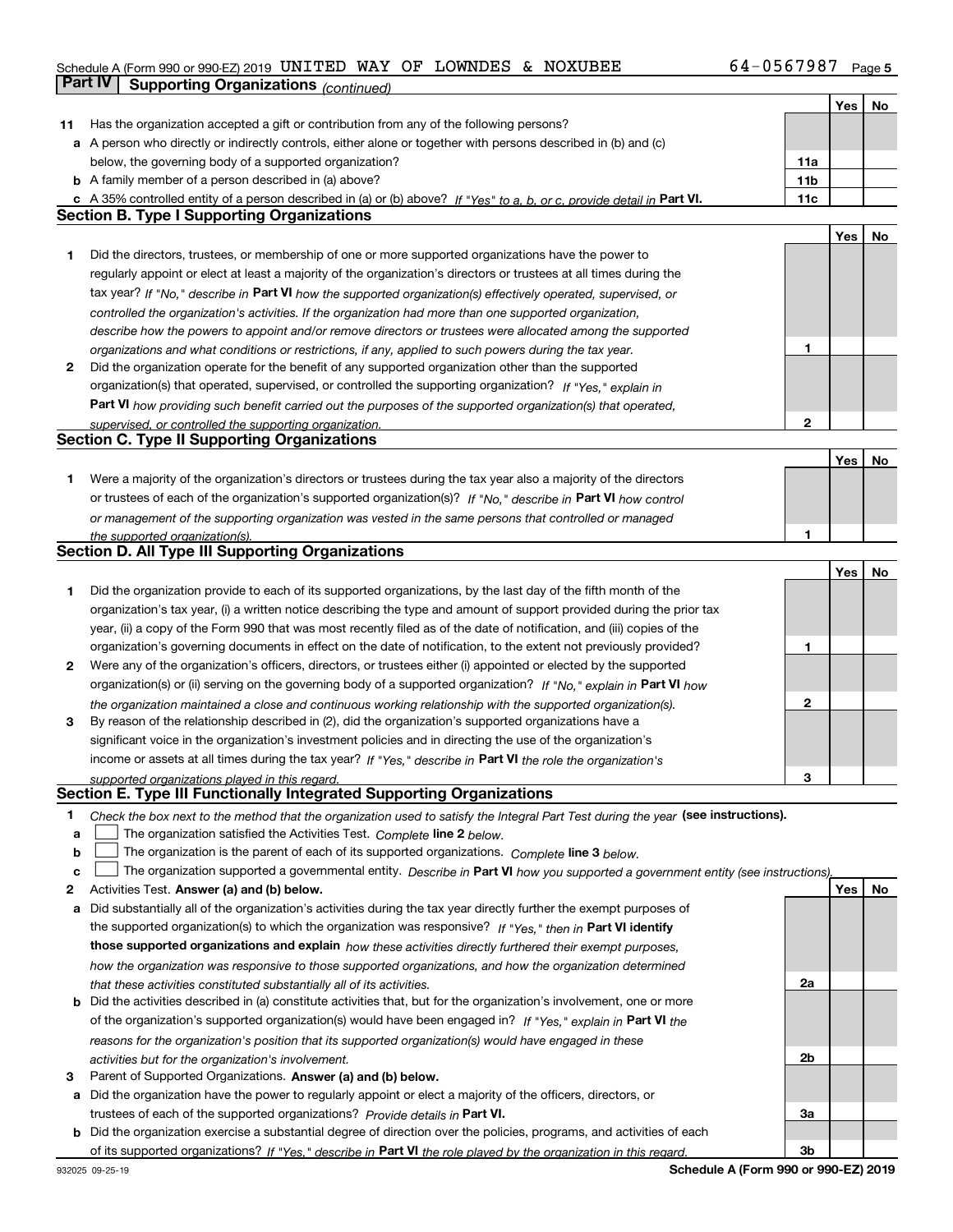| <b>Part V</b>   Type III Non-Functionally Integrated 509(a)(3) Supporting Organizations |  |  |                     |  |
|-----------------------------------------------------------------------------------------|--|--|---------------------|--|
| Schedule A (Form 990 or 990-EZ) 2019 UNITED WAY OF LOWNDES & NOXUBEE                    |  |  | — б4−0567987 Раде б |  |

#### 1 Check here if the organization satisfied the Integral Part Test as a qualifying trust on Nov. 20, 1970 (explain in Part VI). See instructions. All other Type III non-functionally integrated supporting organizations must complete Sections A through E.

|    | Section A - Adjusted Net Income                                              |                | (A) Prior Year | (B) Current Year<br>(optional) |
|----|------------------------------------------------------------------------------|----------------|----------------|--------------------------------|
| 1. | Net short-term capital gain                                                  | 1              |                |                                |
| 2  | Recoveries of prior-year distributions                                       | $\overline{2}$ |                |                                |
| З  | Other gross income (see instructions)                                        | 3              |                |                                |
| 4  | Add lines 1 through 3.                                                       | 4              |                |                                |
| 5  | Depreciation and depletion                                                   | 5              |                |                                |
| 6  | Portion of operating expenses paid or incurred for production or             |                |                |                                |
|    | collection of gross income or for management, conservation, or               |                |                |                                |
|    | maintenance of property held for production of income (see instructions)     | 6              |                |                                |
| 7  | Other expenses (see instructions)                                            | $\overline{7}$ |                |                                |
| 8  | Adjusted Net Income (subtract lines 5, 6, and 7 from line 4)                 | 8              |                |                                |
|    | <b>Section B - Minimum Asset Amount</b>                                      |                | (A) Prior Year | (B) Current Year<br>(optional) |
| 1  | Aggregate fair market value of all non-exempt-use assets (see                |                |                |                                |
|    | instructions for short tax year or assets held for part of year):            |                |                |                                |
|    | a Average monthly value of securities                                        | 1a             |                |                                |
|    | <b>b</b> Average monthly cash balances                                       | 1b             |                |                                |
|    | <b>c</b> Fair market value of other non-exempt-use assets                    | 1c             |                |                                |
|    | d Total (add lines 1a, 1b, and 1c)                                           | 1d             |                |                                |
|    | <b>e</b> Discount claimed for blockage or other                              |                |                |                                |
|    | factors (explain in detail in Part VI):                                      |                |                |                                |
| 2  | Acquisition indebtedness applicable to non-exempt-use assets                 | $\mathbf{2}$   |                |                                |
| 3  | Subtract line 2 from line 1d.                                                | 3              |                |                                |
| 4  | Cash deemed held for exempt use. Enter 1-1/2% of line 3 (for greater amount, |                |                |                                |
|    | see instructions).                                                           | 4              |                |                                |
| 5  | Net value of non-exempt-use assets (subtract line 4 from line 3)             | 5              |                |                                |
| 6  | Multiply line 5 by .035.                                                     | 6              |                |                                |
| 7  | Recoveries of prior-year distributions                                       | $\overline{7}$ |                |                                |
| 8  | Minimum Asset Amount (add line 7 to line 6)                                  | 8              |                |                                |
|    | <b>Section C - Distributable Amount</b>                                      |                |                | <b>Current Year</b>            |
| 1  | Adjusted net income for prior year (from Section A, line 8, Column A)        | 1              |                |                                |
| 2  | Enter 85% of line 1.                                                         | $\mathbf{2}$   |                |                                |
| З  | Minimum asset amount for prior year (from Section B, line 8, Column A)       | 3              |                |                                |
| 4  | Enter greater of line 2 or line 3.                                           | 4              |                |                                |
| 5  | Income tax imposed in prior year                                             | 5              |                |                                |
| 6  | Distributable Amount. Subtract line 5 from line 4, unless subject to         |                |                |                                |
|    | emergency temporary reduction (see instructions).                            | 6              |                |                                |
|    |                                                                              |                |                |                                |

**7**Check here if the current year is the organization's first as a non-functionally integrated Type III supporting organization (see instructions).

**Schedule A (Form 990 or 990-EZ) 2019**

**1**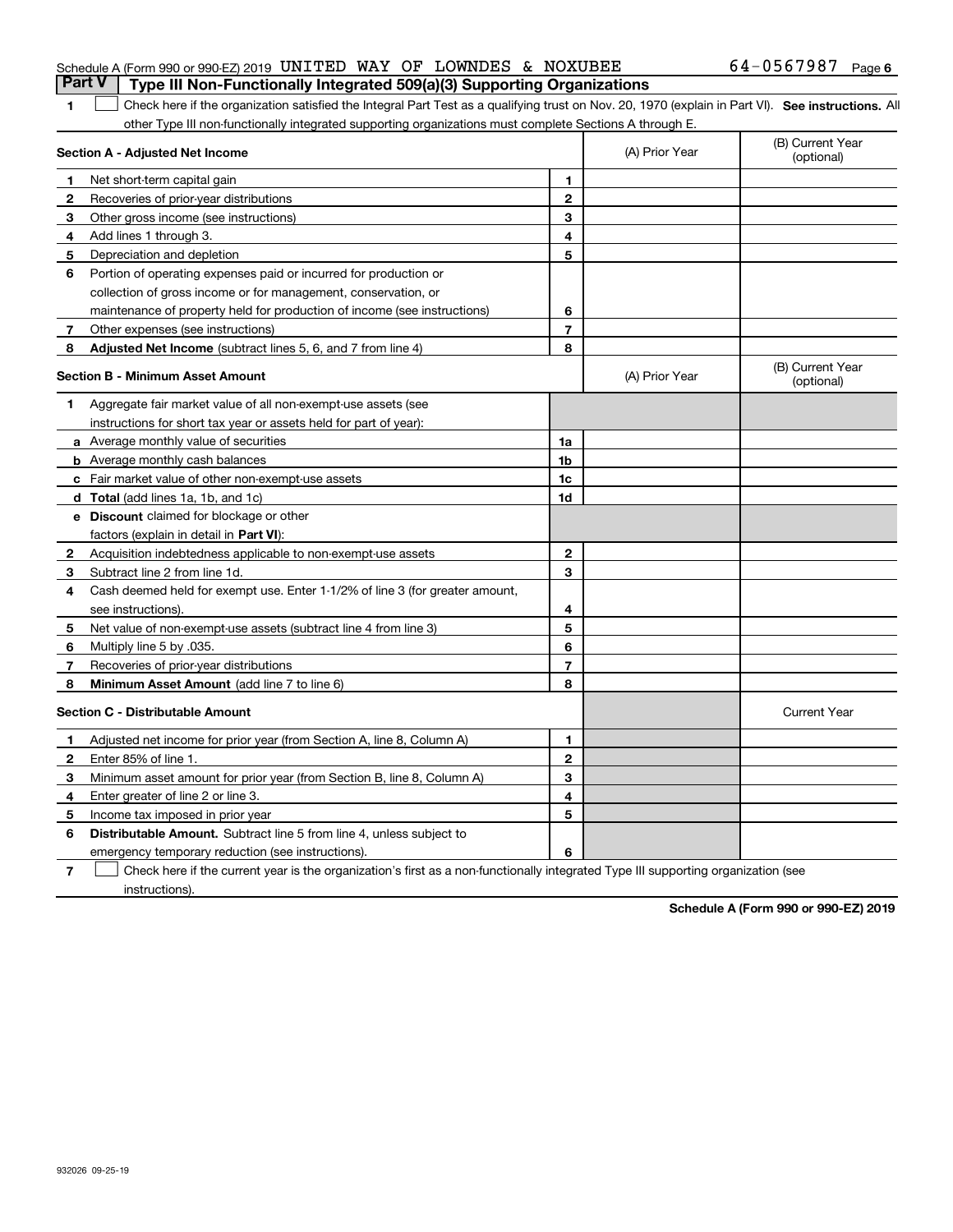#### Schedule A (Form 990 or 990-EZ) 2019 UN L'I'EID WA Y O F LOWNDES & NOXUBEE 6 4-U 5 6 7 9 8 7 Page UNITED WAY OF LOWNDES & NOXUBEE 64-0567987

| <b>Part V</b> | Type III Non-Functionally Integrated 509(a)(3) Supporting Organizations                    |                             | (continued)                           |                                         |  |  |  |
|---------------|--------------------------------------------------------------------------------------------|-----------------------------|---------------------------------------|-----------------------------------------|--|--|--|
|               | <b>Section D - Distributions</b>                                                           |                             |                                       | <b>Current Year</b>                     |  |  |  |
| 1             | Amounts paid to supported organizations to accomplish exempt purposes                      |                             |                                       |                                         |  |  |  |
| 2             | Amounts paid to perform activity that directly furthers exempt purposes of supported       |                             |                                       |                                         |  |  |  |
|               | organizations, in excess of income from activity                                           |                             |                                       |                                         |  |  |  |
| з             | Administrative expenses paid to accomplish exempt purposes of supported organizations      |                             |                                       |                                         |  |  |  |
| 4             | Amounts paid to acquire exempt-use assets                                                  |                             |                                       |                                         |  |  |  |
| 5             | Qualified set-aside amounts (prior IRS approval required)                                  |                             |                                       |                                         |  |  |  |
| 6             | Other distributions (describe in Part VI). See instructions.                               |                             |                                       |                                         |  |  |  |
| 7             | Total annual distributions. Add lines 1 through 6.                                         |                             |                                       |                                         |  |  |  |
| 8             | Distributions to attentive supported organizations to which the organization is responsive |                             |                                       |                                         |  |  |  |
|               | (provide details in Part VI). See instructions.                                            |                             |                                       |                                         |  |  |  |
| 9             | Distributable amount for 2019 from Section C, line 6                                       |                             |                                       |                                         |  |  |  |
| 10            | Line 8 amount divided by line 9 amount                                                     |                             |                                       |                                         |  |  |  |
|               |                                                                                            | (i)                         | (iii)                                 | (iii)                                   |  |  |  |
|               | <b>Section E - Distribution Allocations</b> (see instructions)                             | <b>Excess Distributions</b> | <b>Underdistributions</b><br>Pre-2019 | <b>Distributable</b><br>Amount for 2019 |  |  |  |
| 1             | Distributable amount for 2019 from Section C, line 6                                       |                             |                                       |                                         |  |  |  |
| 2             | Underdistributions, if any, for years prior to 2019 (reason-                               |                             |                                       |                                         |  |  |  |
|               | able cause required- explain in Part VI). See instructions.                                |                             |                                       |                                         |  |  |  |
| з             | Excess distributions carryover, if any, to 2019                                            |                             |                                       |                                         |  |  |  |
|               | <b>a</b> From 2014                                                                         |                             |                                       |                                         |  |  |  |
|               | <b>b</b> From $2015$                                                                       |                             |                                       |                                         |  |  |  |
|               | $c$ From 2016                                                                              |                             |                                       |                                         |  |  |  |
|               | <b>d</b> From 2017                                                                         |                             |                                       |                                         |  |  |  |
|               | e From 2018                                                                                |                             |                                       |                                         |  |  |  |
|               | Total of lines 3a through e                                                                |                             |                                       |                                         |  |  |  |
|               | <b>g</b> Applied to underdistributions of prior years                                      |                             |                                       |                                         |  |  |  |
|               | <b>h</b> Applied to 2019 distributable amount                                              |                             |                                       |                                         |  |  |  |
|               | Carryover from 2014 not applied (see instructions)                                         |                             |                                       |                                         |  |  |  |
|               | Remainder. Subtract lines 3g, 3h, and 3i from 3f.                                          |                             |                                       |                                         |  |  |  |
| 4             | Distributions for 2019 from Section D,                                                     |                             |                                       |                                         |  |  |  |
|               | line $7:$                                                                                  |                             |                                       |                                         |  |  |  |
|               | <b>a</b> Applied to underdistributions of prior years                                      |                             |                                       |                                         |  |  |  |
|               | <b>b</b> Applied to 2019 distributable amount                                              |                             |                                       |                                         |  |  |  |
| c             | Remainder. Subtract lines 4a and 4b from 4.                                                |                             |                                       |                                         |  |  |  |
| 5             | Remaining underdistributions for years prior to 2019, if                                   |                             |                                       |                                         |  |  |  |
|               | any. Subtract lines 3g and 4a from line 2. For result greater                              |                             |                                       |                                         |  |  |  |
|               | than zero, explain in Part VI. See instructions.                                           |                             |                                       |                                         |  |  |  |
| 6             | Remaining underdistributions for 2019. Subtract lines 3h                                   |                             |                                       |                                         |  |  |  |
|               | and 4b from line 1. For result greater than zero, explain in                               |                             |                                       |                                         |  |  |  |
|               | Part VI. See instructions.                                                                 |                             |                                       |                                         |  |  |  |
|               |                                                                                            |                             |                                       |                                         |  |  |  |
| 7             | Excess distributions carryover to 2020. Add lines 3j                                       |                             |                                       |                                         |  |  |  |
|               | and 4c.                                                                                    |                             |                                       |                                         |  |  |  |
| 8             | Breakdown of line 7:                                                                       |                             |                                       |                                         |  |  |  |
|               | a Excess from 2015                                                                         |                             |                                       |                                         |  |  |  |
|               | <b>b</b> Excess from 2016                                                                  |                             |                                       |                                         |  |  |  |
|               | c Excess from 2017                                                                         |                             |                                       |                                         |  |  |  |
|               | d Excess from 2018                                                                         |                             |                                       |                                         |  |  |  |
|               | e Excess from 2019                                                                         |                             |                                       |                                         |  |  |  |

**Schedule A (Form 990 or 990-EZ) 2019**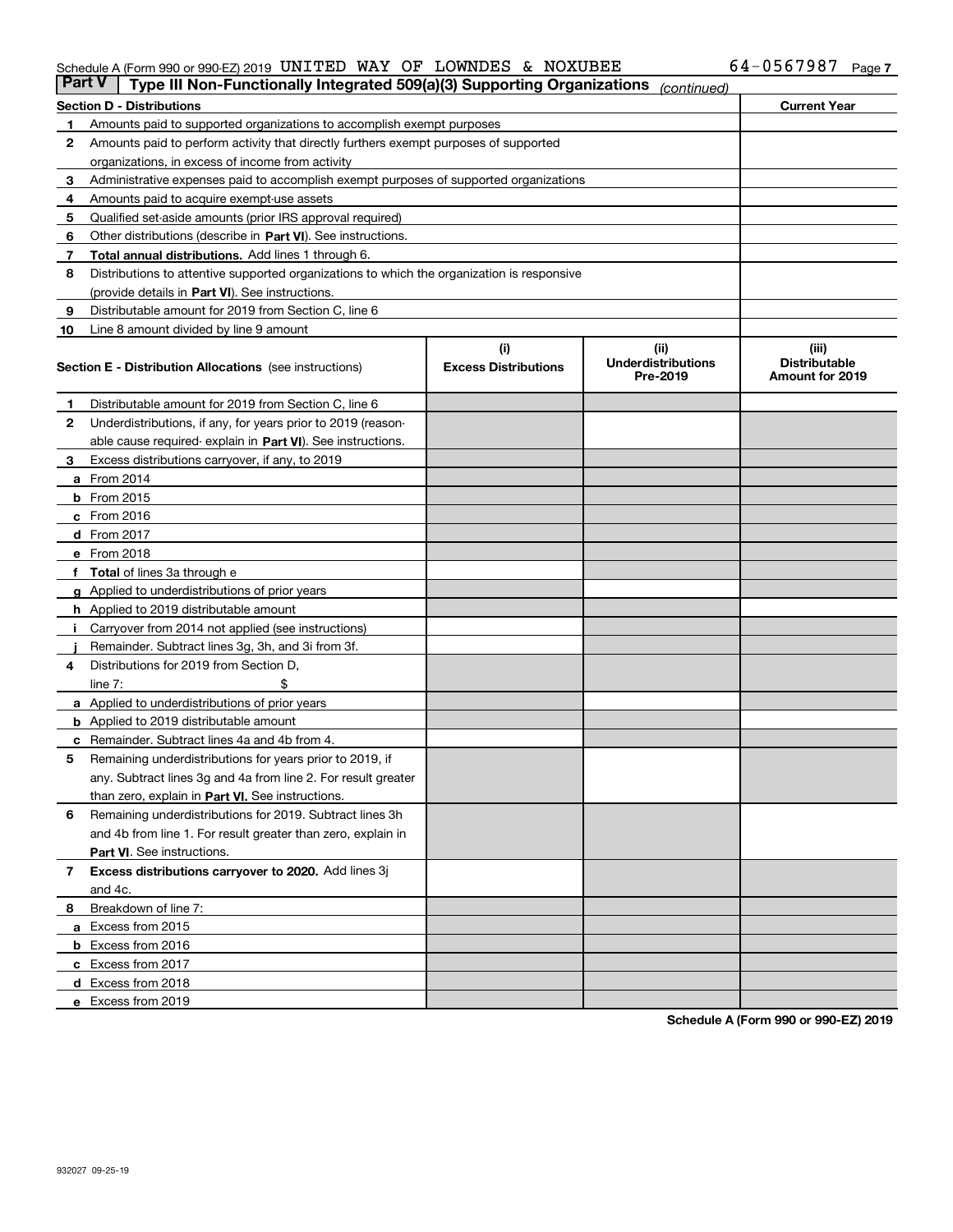|                | Schedule A (Form 990 or 990-EZ) 2019 UNITED WAY OF LOWNDES & NOXUBEE |  |  | $64 - 0567987$ Page 8                                                                                                                                                                                                                                                                                                                                                                                                                                                                                                                                                |  |
|----------------|----------------------------------------------------------------------|--|--|----------------------------------------------------------------------------------------------------------------------------------------------------------------------------------------------------------------------------------------------------------------------------------------------------------------------------------------------------------------------------------------------------------------------------------------------------------------------------------------------------------------------------------------------------------------------|--|
| <b>Part VI</b> |                                                                      |  |  | Supplemental Information. Provide the explanations required by Part II, line 10; Part II, line 17a or 17b; Part III, line 12;<br>Part IV, Section A, lines 1, 2, 3b, 3c, 4b, 4c, 5a, 6, 9a, 9b, 9c, 11a, 11b, and 11c; Part IV, Section B, lines 1 and 2; Part IV, Section C,<br>line 1; Part IV, Section D, lines 2 and 3; Part IV, Section E, lines 1c, 2a, 2b, 3a, and 3b; Part V, line 1; Part V, Section B, line 1e; Part V,<br>Section D, lines 5, 6, and 8; and Part V, Section E, lines 2, 5, and 6. Also complete this part for any additional information. |  |
|                | (See instructions.)                                                  |  |  |                                                                                                                                                                                                                                                                                                                                                                                                                                                                                                                                                                      |  |
|                |                                                                      |  |  |                                                                                                                                                                                                                                                                                                                                                                                                                                                                                                                                                                      |  |
|                |                                                                      |  |  |                                                                                                                                                                                                                                                                                                                                                                                                                                                                                                                                                                      |  |
|                |                                                                      |  |  |                                                                                                                                                                                                                                                                                                                                                                                                                                                                                                                                                                      |  |
|                |                                                                      |  |  |                                                                                                                                                                                                                                                                                                                                                                                                                                                                                                                                                                      |  |
|                |                                                                      |  |  |                                                                                                                                                                                                                                                                                                                                                                                                                                                                                                                                                                      |  |
|                |                                                                      |  |  |                                                                                                                                                                                                                                                                                                                                                                                                                                                                                                                                                                      |  |
|                |                                                                      |  |  |                                                                                                                                                                                                                                                                                                                                                                                                                                                                                                                                                                      |  |
|                |                                                                      |  |  |                                                                                                                                                                                                                                                                                                                                                                                                                                                                                                                                                                      |  |
|                |                                                                      |  |  |                                                                                                                                                                                                                                                                                                                                                                                                                                                                                                                                                                      |  |
|                |                                                                      |  |  |                                                                                                                                                                                                                                                                                                                                                                                                                                                                                                                                                                      |  |
|                |                                                                      |  |  |                                                                                                                                                                                                                                                                                                                                                                                                                                                                                                                                                                      |  |
|                |                                                                      |  |  |                                                                                                                                                                                                                                                                                                                                                                                                                                                                                                                                                                      |  |
|                |                                                                      |  |  |                                                                                                                                                                                                                                                                                                                                                                                                                                                                                                                                                                      |  |
|                |                                                                      |  |  |                                                                                                                                                                                                                                                                                                                                                                                                                                                                                                                                                                      |  |
|                |                                                                      |  |  |                                                                                                                                                                                                                                                                                                                                                                                                                                                                                                                                                                      |  |
|                |                                                                      |  |  |                                                                                                                                                                                                                                                                                                                                                                                                                                                                                                                                                                      |  |
|                |                                                                      |  |  |                                                                                                                                                                                                                                                                                                                                                                                                                                                                                                                                                                      |  |
|                |                                                                      |  |  |                                                                                                                                                                                                                                                                                                                                                                                                                                                                                                                                                                      |  |
|                |                                                                      |  |  |                                                                                                                                                                                                                                                                                                                                                                                                                                                                                                                                                                      |  |
|                |                                                                      |  |  |                                                                                                                                                                                                                                                                                                                                                                                                                                                                                                                                                                      |  |
|                |                                                                      |  |  |                                                                                                                                                                                                                                                                                                                                                                                                                                                                                                                                                                      |  |
|                |                                                                      |  |  |                                                                                                                                                                                                                                                                                                                                                                                                                                                                                                                                                                      |  |
|                |                                                                      |  |  |                                                                                                                                                                                                                                                                                                                                                                                                                                                                                                                                                                      |  |
|                |                                                                      |  |  |                                                                                                                                                                                                                                                                                                                                                                                                                                                                                                                                                                      |  |
|                |                                                                      |  |  |                                                                                                                                                                                                                                                                                                                                                                                                                                                                                                                                                                      |  |
|                |                                                                      |  |  |                                                                                                                                                                                                                                                                                                                                                                                                                                                                                                                                                                      |  |
|                |                                                                      |  |  |                                                                                                                                                                                                                                                                                                                                                                                                                                                                                                                                                                      |  |
|                |                                                                      |  |  |                                                                                                                                                                                                                                                                                                                                                                                                                                                                                                                                                                      |  |
|                |                                                                      |  |  |                                                                                                                                                                                                                                                                                                                                                                                                                                                                                                                                                                      |  |
|                |                                                                      |  |  |                                                                                                                                                                                                                                                                                                                                                                                                                                                                                                                                                                      |  |
|                |                                                                      |  |  |                                                                                                                                                                                                                                                                                                                                                                                                                                                                                                                                                                      |  |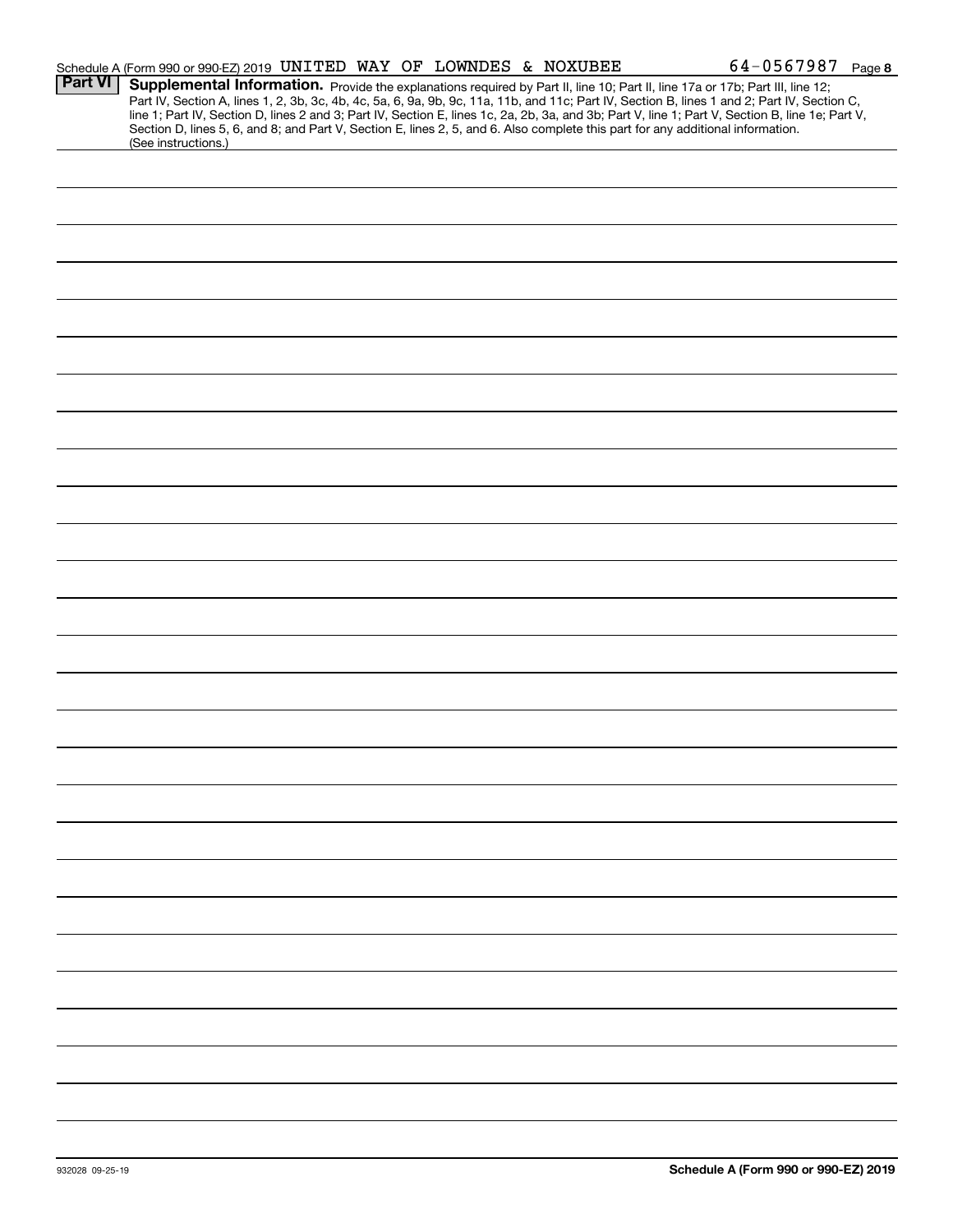Department of the Treasury Internal Revenue Service **(Form 990, 990-EZ, or 990-PF)** Name of the organization

## **Schedule B Schedule of Contributors**

**| Attach to Form 990, Form 990-EZ, or Form 990-PF. | Go to www.irs.gov/Form990 for the latest information.** OMB No. 1545-0047

**2019**

**Employer identification number**

|                                       | UNITED WAY OF LOWNDES & NOXUBEE                                             | 64-0567987 |
|---------------------------------------|-----------------------------------------------------------------------------|------------|
| <b>Organization type</b> (check one): |                                                                             |            |
| Filers of:                            | Section:                                                                    |            |
| Form 990 or 990-EZ                    | $\lfloor x \rfloor$ 501(c)( 3) (enter number) organization                  |            |
|                                       | $4947(a)(1)$ nonexempt charitable trust not treated as a private foundation |            |

|             | 527 political organization                                            |
|-------------|-----------------------------------------------------------------------|
| Form 990-PF | 501(c)(3) exempt private foundation                                   |
|             | 4947(a)(1) nonexempt charitable trust treated as a private foundation |
|             | 501(c)(3) taxable private foundation                                  |

Check if your organization is covered by the **General Rule** or a **Special Rule. Note:**  Only a section 501(c)(7), (8), or (10) organization can check boxes for both the General Rule and a Special Rule. See instructions.

#### **General Rule**

 $\boxed{\textbf{X}}$  For an organization filing Form 990, 990-EZ, or 990-PF that received, during the year, contributions totaling \$5,000 or more (in money or property) from any one contributor. Complete Parts I and II. See instructions for determining a contributor's total contributions.

#### **Special Rules**

any one contributor, during the year, total contributions of the greater of  $\,$  (1) \$5,000; or **(2)** 2% of the amount on (i) Form 990, Part VIII, line 1h; For an organization described in section 501(c)(3) filing Form 990 or 990-EZ that met the 33 1/3% support test of the regulations under sections 509(a)(1) and 170(b)(1)(A)(vi), that checked Schedule A (Form 990 or 990-EZ), Part II, line 13, 16a, or 16b, and that received from or (ii) Form 990-EZ, line 1. Complete Parts I and II.  $\mathcal{L}^{\text{max}}$ 

year, total contributions of more than \$1,000 *exclusively* for religious, charitable, scientific, literary, or educational purposes, or for the For an organization described in section 501(c)(7), (8), or (10) filing Form 990 or 990-EZ that received from any one contributor, during the prevention of cruelty to children or animals. Complete Parts I, II, and III.  $\mathcal{L}^{\text{max}}$ 

purpose. Don't complete any of the parts unless the **General Rule** applies to this organization because it received *nonexclusively* year, contributions <sub>exclusively</sub> for religious, charitable, etc., purposes, but no such contributions totaled more than \$1,000. If this box is checked, enter here the total contributions that were received during the year for an  $\;$ exclusively religious, charitable, etc., For an organization described in section 501(c)(7), (8), or (10) filing Form 990 or 990-EZ that received from any one contributor, during the religious, charitable, etc., contributions totaling \$5,000 or more during the year  $\Box$ — $\Box$  =  $\Box$  $\mathcal{L}^{\text{max}}$ 

**Caution:**  An organization that isn't covered by the General Rule and/or the Special Rules doesn't file Schedule B (Form 990, 990-EZ, or 990-PF),  **must** but it answer "No" on Part IV, line 2, of its Form 990; or check the box on line H of its Form 990-EZ or on its Form 990-PF, Part I, line 2, to certify that it doesn't meet the filing requirements of Schedule B (Form 990, 990-EZ, or 990-PF).

**For Paperwork Reduction Act Notice, see the instructions for Form 990, 990-EZ, or 990-PF. Schedule B (Form 990, 990-EZ, or 990-PF) (2019)** LHA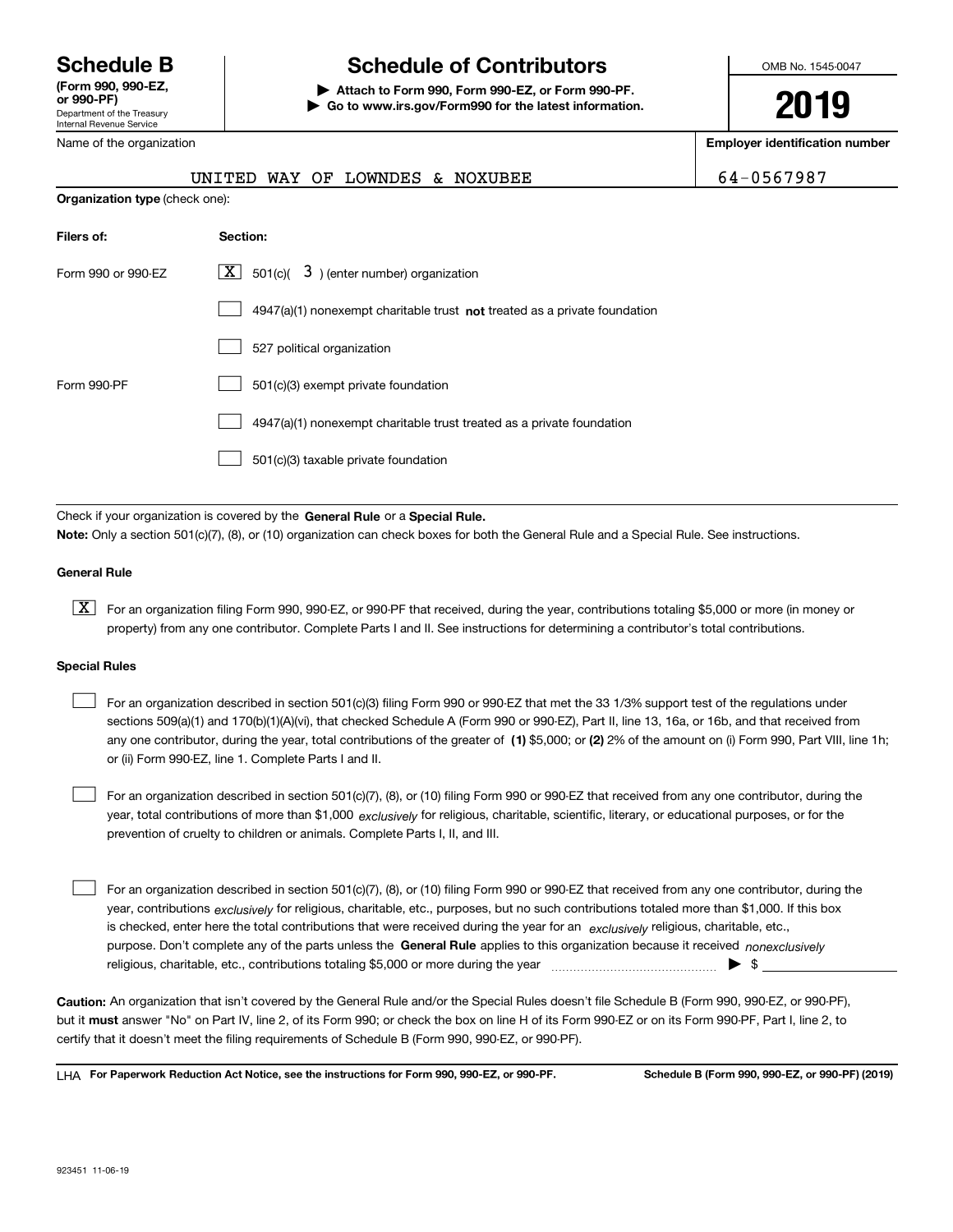## Schedule B (Form 990, 990-EZ, or 990-PF) (2019) Page 2

Name of organization

**Employer identification number**

### UNITED WAY OF LOWNDES & NOXUBEE 64-0567987

Chedule B (Form 990, 990-EZ, or 990-PF) (2019)<br> **2019 Employer identification number**<br> **2019 INITED WAY OF LOWNDES & NOXUBEE**<br> **2014 I Contributors** (see instructions). Use duplicate copies of Part I if additional space

| (a)        | (b)                                                                       | (c)                               | (d)                                                                                                              |
|------------|---------------------------------------------------------------------------|-----------------------------------|------------------------------------------------------------------------------------------------------------------|
| No.        | Name, address, and ZIP + 4                                                | <b>Total contributions</b>        | Type of contribution                                                                                             |
| 1          | 4-COUNTY ELECTRIC POWER ASSOCIATION<br>P.O. BOX 351<br>COLUMBUS, MS 39703 | 7,691.<br>$$$ $$$                 | $\mathbf{X}$<br>Person<br>Payroll<br><b>Noncash</b><br>(Complete Part II for<br>noncash contributions.)          |
| (a)<br>No. | (b)<br>Name, address, and ZIP + 4                                         | (c)<br><b>Total contributions</b> | (d)<br>Type of contribution                                                                                      |
| 2          | CADENCE BANK                                                              |                                   | $\mathbf{X}$<br>Person                                                                                           |
|            | P.O. BOX 631<br>COLUMBUS, MS 39703                                        | 5,855.<br>$\frac{1}{2}$           | Payroll<br><b>Noncash</b><br>(Complete Part II for<br>noncash contributions.)                                    |
| (a)<br>No. | (b)<br>Name, address, and ZIP + 4                                         | (c)<br><b>Total contributions</b> | (d)<br>Type of contribution                                                                                      |
| 3          | COLUMBUS MUNICIPAL SCHOOL DISTRICT<br>P.O. BOX 1308<br>COLUMBUS, MS 39701 | 19,070.<br>\$                     | $\mathbf{X}$<br>Person<br>Payroll<br><b>Noncash</b><br>(Complete Part II for<br>noncash contributions.)          |
| (a)<br>No. | (b)<br>Name, address, and ZIP + 4                                         | (c)<br><b>Total contributions</b> | (d)<br>Type of contribution                                                                                      |
| 4          | MICROTEK MEDICAL, INC.<br>P.O. BOX 2487<br>COLUMBUS, MS 39704             | 30,000.<br>\$                     | $\overline{\text{X}}$<br>Person<br>Payroll<br><b>Noncash</b><br>(Complete Part II for<br>noncash contributions.) |
| (a)<br>No. | (b)<br>Name, address, and $ZIP + 4$                                       | (c)<br><b>Total contributions</b> | (d)<br>Type of contribution                                                                                      |
| 5          | <b>PACCAR</b><br>1000 PACCAR DRIVE<br>COLUMBUS, MS 39701                  | 250, 423.<br>\$                   | $\overline{\text{X}}$<br>Person<br>Payroll<br><b>Noncash</b><br>(Complete Part II for<br>noncash contributions.) |
| (a)<br>No. | (b)<br>Name, address, and ZIP + 4                                         | (c)<br><b>Total contributions</b> | (d)<br>Type of contribution                                                                                      |
| 6          | COMPANY CPA'S<br>T. E. LOTT AND<br>P.O. BOX 471<br>COLUMBUS, MS 39703     | 5,894.<br>\$                      | $\overline{\mathbf{X}}$<br>Person<br>Payroll<br>Noncash<br>(Complete Part II for<br>noncash contributions.)      |

923452 11-06-19 **Schedule B (Form 990, 990-EZ, or 990-PF) (2019)**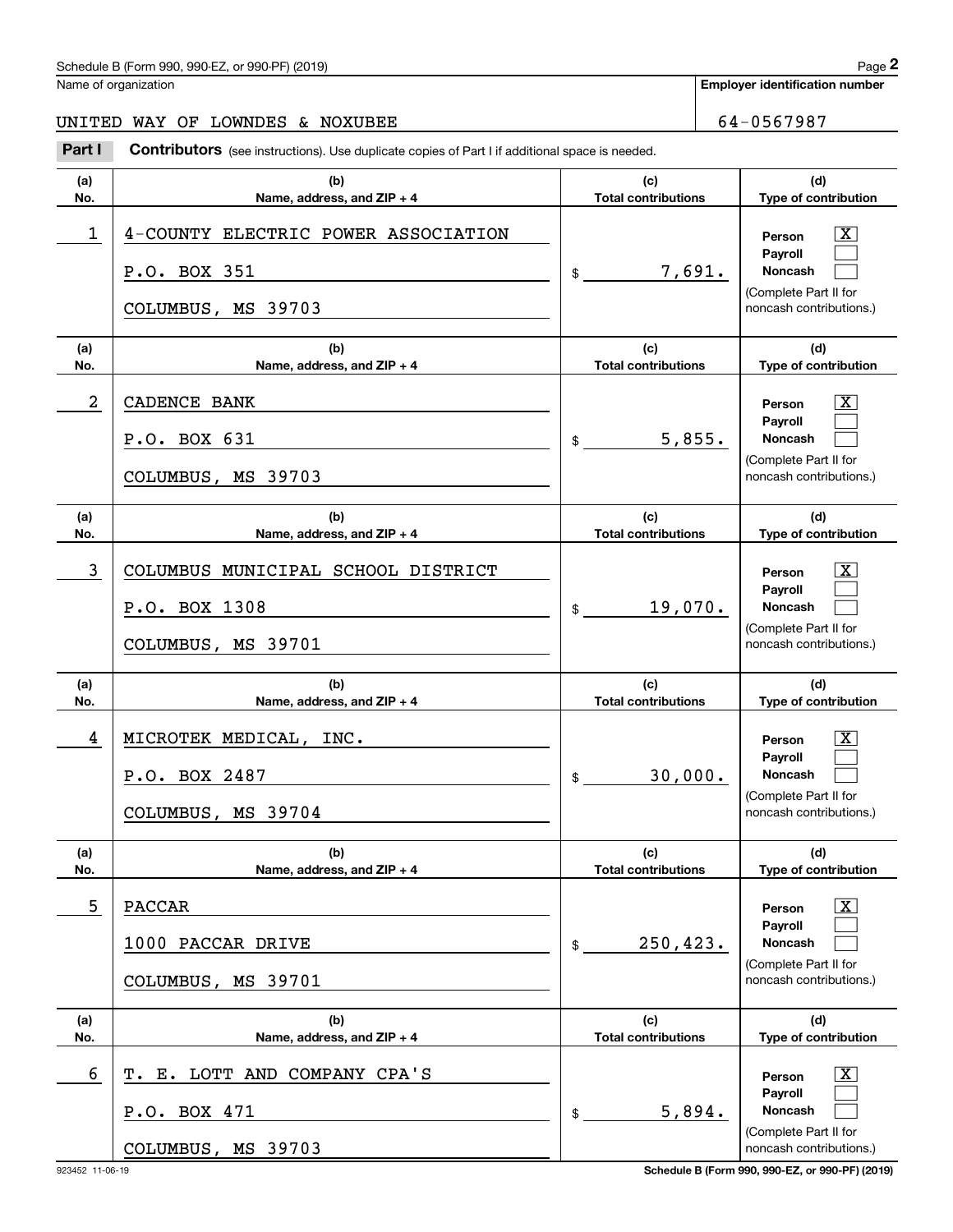## Schedule B (Form 990, 990-EZ, or 990-PF) (2019) Page 2

Name of organization

**Employer identification number**

### UNITED WAY OF LOWNDES & NOXUBEE 64-0567987

Chedule B (Form 990, 990-EZ, or 990-PF) (2019)<br> **2019 Employer identification number**<br> **2019 INITED WAY OF LOWNDES & NOXUBEE**<br> **2014 I Contributors** (see instructions). Use duplicate copies of Part I if additional space

| (a) | (b)                                                                                | (c)                        | (d)                                                                                                                |
|-----|------------------------------------------------------------------------------------|----------------------------|--------------------------------------------------------------------------------------------------------------------|
| No. | Name, address, and ZIP + 4                                                         | <b>Total contributions</b> | Type of contribution                                                                                               |
| 7   | TRUSTMARK<br>P.O. BOX 431<br>COLUMBUS, MS 39703                                    | 11,518.<br>$\mathsf{\$}$   | $\overline{\mathbf{x}}$<br>Person<br>Payroll<br>Noncash<br>(Complete Part II for<br>noncash contributions.)        |
| (a) | (b)                                                                                | (c)                        | (d)                                                                                                                |
| No. | Name, address, and ZIP + 4                                                         | <b>Total contributions</b> | Type of contribution                                                                                               |
| 8   | ABB<br>P.O. BOX 2443<br>COLUMBUS, MS 39703                                         | 6,900.<br>$\frac{1}{2}$    | $\boxed{\text{X}}$<br>Person<br>Payroll<br>Noncash<br>(Complete Part II for<br>noncash contributions.)             |
| (a) | (b)                                                                                | (c)                        | (d)                                                                                                                |
| No. | Name, address, and ZIP + 4                                                         | <b>Total contributions</b> | Type of contribution                                                                                               |
| 9   | IP<br>4335 CARSON RD<br>COLUMBUS, MS 39701                                         | 64,838.<br>$\mathbb{S}$    | $\overline{\mathbf{x}}$<br>Person<br>Payroll<br><b>Noncash</b><br>(Complete Part II for<br>noncash contributions.) |
| (a) | (b)                                                                                | (c)                        | (d)                                                                                                                |
| No. | Name, address, and ZIP + 4                                                         | <b>Total contributions</b> | Type of contribution                                                                                               |
| 10  | LOWNDES COUNTY BOARD OF SUPERVISORS<br>505 2ND AVE N<br>COLUMBUS, MS 39701         | 266,812.<br>\$             | $\overline{\text{X}}$<br>Person<br>Payroll<br>Noncash<br>(Complete Part II for<br>noncash contributions.)          |
| (a) | (b)                                                                                | (c)                        | (d)                                                                                                                |
| No. | Name, address, and ZIP + 4                                                         | <b>Total contributions</b> | Type of contribution                                                                                               |
| 11  | BANKFIRST FINANCIAL SERVICES<br>P.O. BOX 1248<br>COLUMBUS, MS 39703                | 8,194.<br>\$               | $\boxed{\text{X}}$<br>Person<br>Payroll<br><b>Noncash</b><br>(Complete Part II for<br>noncash contributions.)      |
| (a) | (b)                                                                                | (c)                        | (d)                                                                                                                |
| No. | Name, address, and ZIP + 4                                                         | <b>Total contributions</b> | Type of contribution                                                                                               |
| 12  | <b>GOLDEN</b><br>TRIANGLE MILL SERVICES<br>1947 AIRPORT ROAD<br>COLUMBUS, MS 39701 | 5,920.<br>\$               | $\overline{\mathbf{X}}$<br>Person<br>Payroll<br>Noncash<br>(Complete Part II for<br>noncash contributions.)        |

923452 11-06-19 **Schedule B (Form 990, 990-EZ, or 990-PF) (2019)**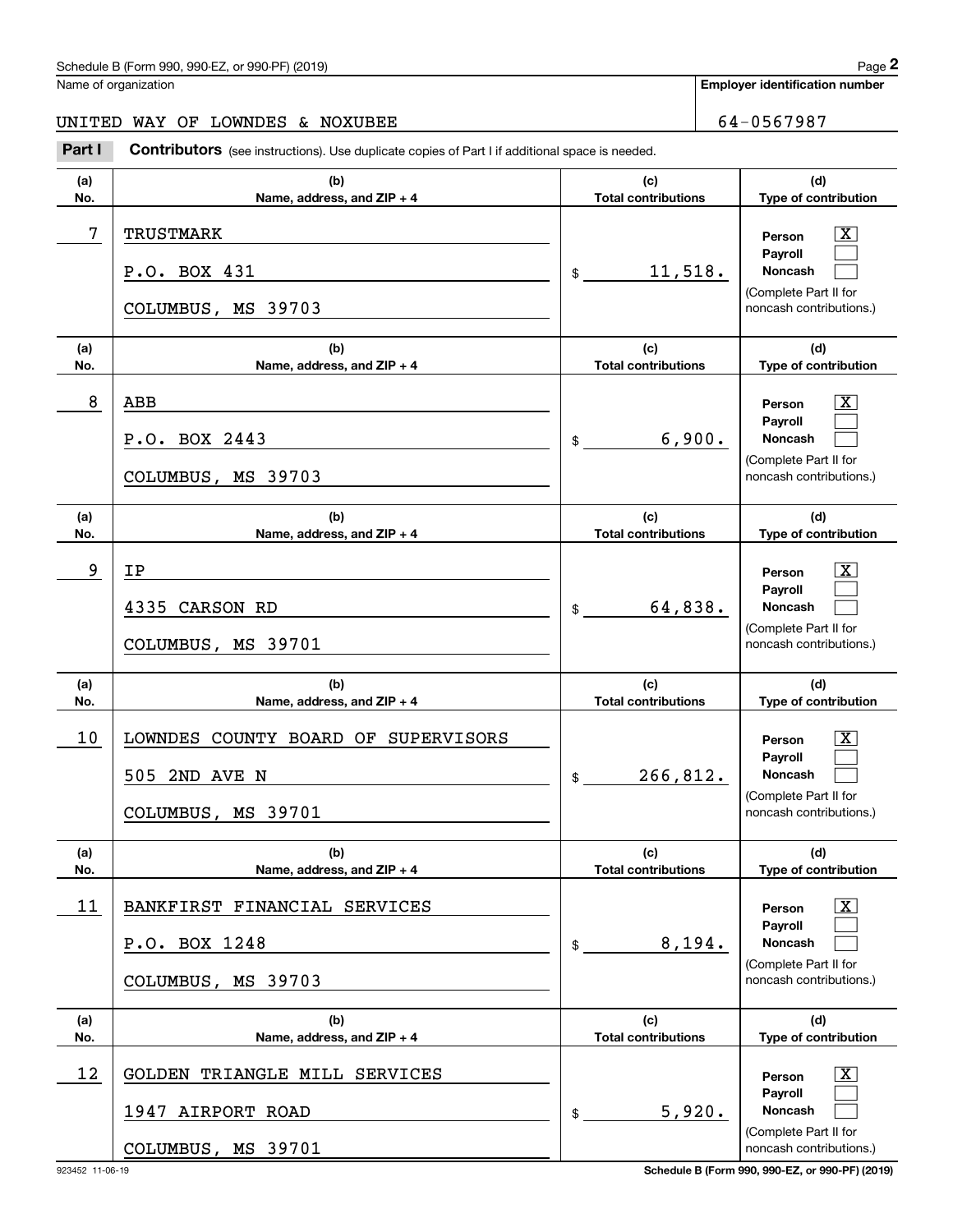## Schedule B (Form 990, 990-EZ, or 990-PF) (2019) Page 2

Name of organization

**Employer identification number**

### UNITED WAY OF LOWNDES & NOXUBEE 64-0567987

Chedule B (Form 990, 990-EZ, or 990-PF) (2019)<br> **2019 Employer identification number**<br> **2019 INITED WAY OF LOWNDES & NOXUBEE**<br> **2014 I Contributors** (see instructions). Use duplicate copies of Part I if additional space

| (a) | (b)                                                                   | (c)                                     | (d)                                                                                                       |
|-----|-----------------------------------------------------------------------|-----------------------------------------|-----------------------------------------------------------------------------------------------------------|
| No. | Name, address, and ZIP + 4                                            | <b>Total contributions</b>              | Type of contribution                                                                                      |
| 13  | ELECTRIC MOTOR SALES & SERVICE<br>P.O. BOX 2225<br>COLUMBUS, MS 39704 | 33,000.<br>$$$ $\overline{\phantom{a}}$ | $\overline{\text{X}}$<br>Person<br>Payroll<br>Noncash<br>(Complete Part II for<br>noncash contributions.) |
| (a) | (b)                                                                   | (c)                                     | (d)                                                                                                       |
| No. | Name, address, and ZIP + 4                                            | <b>Total contributions</b>              | Type of contribution                                                                                      |
|     |                                                                       | $\frac{1}{2}$                           | Person<br>Payroll<br>Noncash<br>(Complete Part II for<br>noncash contributions.)                          |
| (a) | (b)                                                                   | (c)                                     | (d)                                                                                                       |
| No. | Name, address, and ZIP + 4                                            | <b>Total contributions</b>              | Type of contribution                                                                                      |
|     |                                                                       | $\frac{1}{2}$                           | Person<br>Payroll<br><b>Noncash</b><br>(Complete Part II for<br>noncash contributions.)                   |
| (a) | (b)                                                                   | (c)                                     | (d)                                                                                                       |
| No. | Name, address, and ZIP + 4                                            | <b>Total contributions</b>              | Type of contribution                                                                                      |
|     |                                                                       | $\frac{1}{2}$                           | Person<br>Payroll<br>Noncash<br>(Complete Part II for<br>noncash contributions.)                          |
| (a) | (b)                                                                   | (c)                                     | (d)                                                                                                       |
| No. | Name, address, and ZIP + 4                                            | <b>Total contributions</b>              | Type of contribution                                                                                      |
|     |                                                                       | \$                                      | Person<br>Payroll<br>Noncash<br>(Complete Part II for<br>noncash contributions.)                          |
| (a) | (b)                                                                   | (c)                                     | (d)                                                                                                       |
| No. | Name, address, and ZIP + 4                                            | <b>Total contributions</b>              | Type of contribution                                                                                      |
|     |                                                                       | \$                                      | Person<br>Payroll<br>Noncash<br>(Complete Part II for<br>noncash contributions.)                          |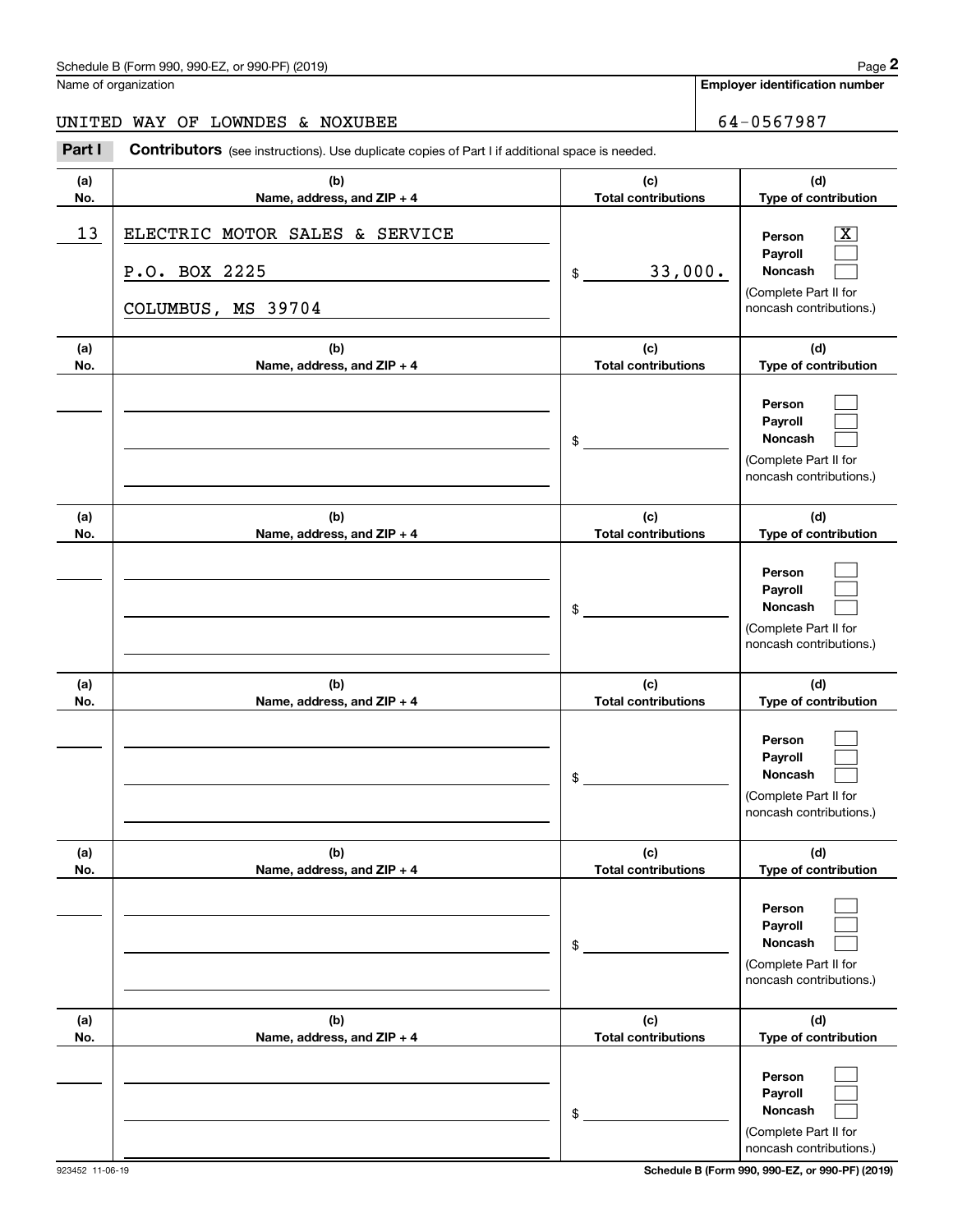**Employer identification number**

UNITED WAY OF LOWNDES & NOXUBEE 64-0567987

Chedule B (Form 990, 990-EZ, or 990-PF) (2019)<br> **2019 Iame of organization**<br> **3Part II** Moncash Property (see instructions). Use duplicate copies of Part II if additional space is needed.<br> **2Part II** Noncash Property (see

| (a)<br>No.<br>from<br>Part I | (b)<br>Description of noncash property given | (c)<br>FMV (or estimate)<br>(See instructions.) | (d)<br>Date received |
|------------------------------|----------------------------------------------|-------------------------------------------------|----------------------|
|                              |                                              |                                                 |                      |
|                              |                                              | $\frac{1}{2}$                                   |                      |
| (a)<br>No.<br>from<br>Part I | (b)<br>Description of noncash property given | (c)<br>FMV (or estimate)<br>(See instructions.) | (d)<br>Date received |
|                              |                                              |                                                 |                      |
|                              |                                              | $\frac{1}{2}$                                   |                      |
| (a)<br>No.<br>from<br>Part I | (b)<br>Description of noncash property given | (c)<br>FMV (or estimate)<br>(See instructions.) | (d)<br>Date received |
|                              |                                              |                                                 |                      |
|                              |                                              | $\frac{1}{2}$                                   |                      |
| (a)<br>No.<br>from<br>Part I | (b)<br>Description of noncash property given | (c)<br>FMV (or estimate)<br>(See instructions.) | (d)<br>Date received |
|                              |                                              |                                                 |                      |
|                              |                                              | \$                                              |                      |
| (a)<br>No.<br>from<br>Part I | (b)<br>Description of noncash property given | (c)<br>FMV (or estimate)<br>(See instructions.) | (d)<br>Date received |
|                              |                                              |                                                 |                      |
|                              |                                              | \$                                              |                      |
| (a)<br>No.<br>from<br>Part I | (b)<br>Description of noncash property given | (c)<br>FMV (or estimate)<br>(See instructions.) | (d)<br>Date received |
|                              |                                              |                                                 |                      |
|                              |                                              | \$                                              |                      |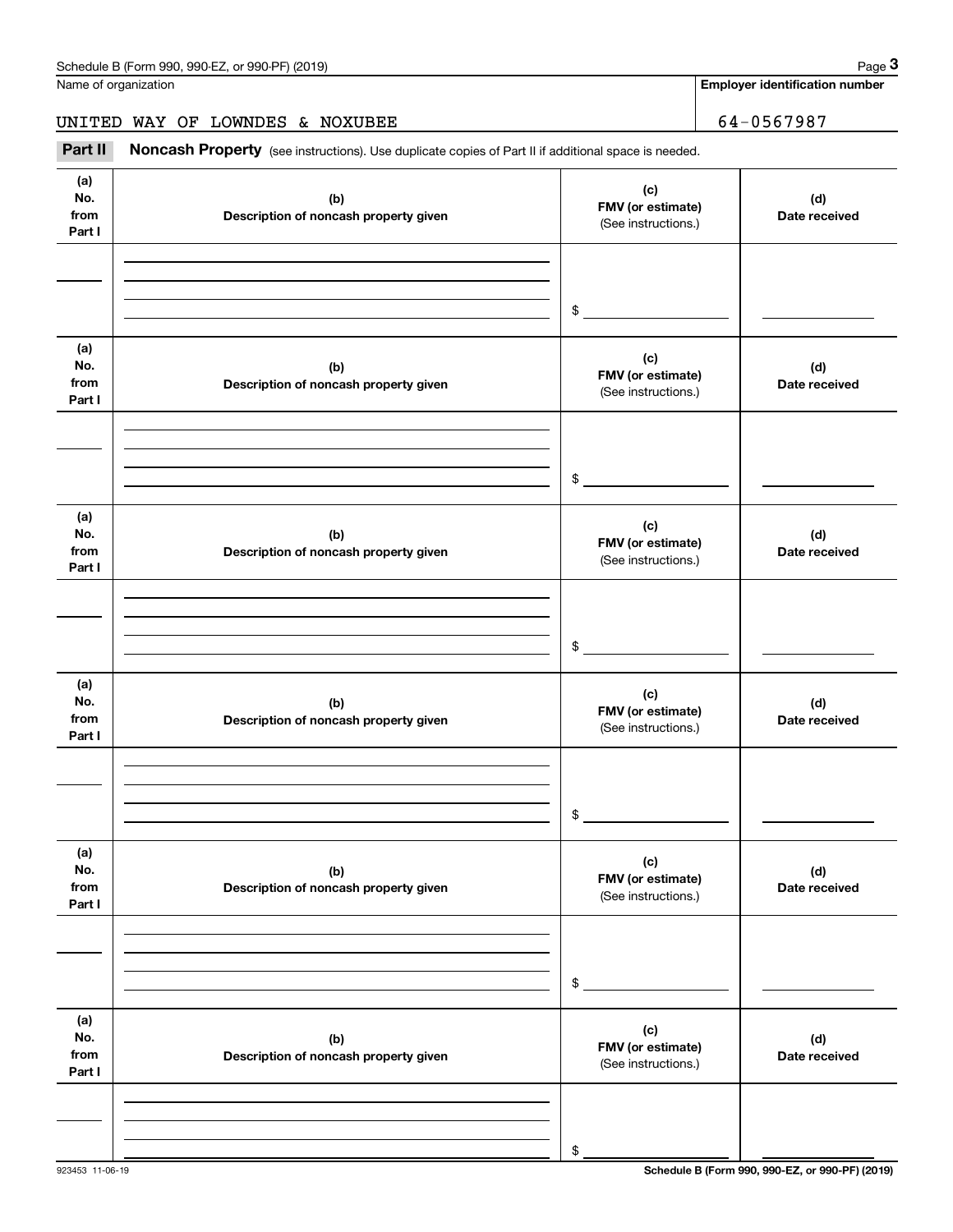|                           | Schedule B (Form 990, 990-EZ, or 990-PF) (2019)                                                                                                                                                                                                      |                      | Page 4                                                                                                                                                         |
|---------------------------|------------------------------------------------------------------------------------------------------------------------------------------------------------------------------------------------------------------------------------------------------|----------------------|----------------------------------------------------------------------------------------------------------------------------------------------------------------|
|                           | Name of organization                                                                                                                                                                                                                                 |                      | <b>Employer identification number</b>                                                                                                                          |
| UNITED                    | WAY OF LOWNDES & NOXUBEE                                                                                                                                                                                                                             |                      | 64-0567987                                                                                                                                                     |
| Part III                  | from any one contributor. Complete columns (a) through (e) and the following line entry. For organizations                                                                                                                                           |                      | Exclusively religious, charitable, etc., contributions to organizations described in section 501(c)(7), (8), or (10) that total more than \$1,000 for the year |
|                           | completing Part III, enter the total of exclusively religious, charitable, etc., contributions of \$1,000 or less for the year. (Enter this info. once.) $\blacktriangleright$ \$<br>Use duplicate copies of Part III if additional space is needed. |                      |                                                                                                                                                                |
| (a) No.<br>from<br>Part I | (b) Purpose of gift                                                                                                                                                                                                                                  | (c) Use of gift      | (d) Description of how gift is held                                                                                                                            |
|                           |                                                                                                                                                                                                                                                      |                      |                                                                                                                                                                |
|                           |                                                                                                                                                                                                                                                      |                      |                                                                                                                                                                |
|                           |                                                                                                                                                                                                                                                      | (e) Transfer of gift |                                                                                                                                                                |
|                           | Transferee's name, address, and ZIP + 4                                                                                                                                                                                                              |                      | Relationship of transferor to transferee                                                                                                                       |
|                           |                                                                                                                                                                                                                                                      |                      |                                                                                                                                                                |
| (a) No.<br>from<br>Part I | (b) Purpose of gift                                                                                                                                                                                                                                  | (c) Use of gift      | (d) Description of how gift is held                                                                                                                            |
|                           |                                                                                                                                                                                                                                                      |                      |                                                                                                                                                                |
|                           |                                                                                                                                                                                                                                                      |                      |                                                                                                                                                                |
|                           |                                                                                                                                                                                                                                                      | (e) Transfer of gift |                                                                                                                                                                |
|                           | Transferee's name, address, and $ZIP + 4$                                                                                                                                                                                                            |                      | Relationship of transferor to transferee                                                                                                                       |
|                           |                                                                                                                                                                                                                                                      |                      |                                                                                                                                                                |
| (a) No.<br>from<br>Part I | (b) Purpose of gift                                                                                                                                                                                                                                  | (c) Use of gift      | (d) Description of how gift is held                                                                                                                            |
|                           |                                                                                                                                                                                                                                                      |                      |                                                                                                                                                                |
|                           |                                                                                                                                                                                                                                                      |                      |                                                                                                                                                                |
|                           |                                                                                                                                                                                                                                                      | (e) Transfer of gift |                                                                                                                                                                |
|                           | Transferee's name, address, and $ZIP + 4$                                                                                                                                                                                                            |                      | Relationship of transferor to transferee                                                                                                                       |
|                           |                                                                                                                                                                                                                                                      |                      |                                                                                                                                                                |
| (a) No.<br>from<br>Part I | (b) Purpose of gift                                                                                                                                                                                                                                  | (c) Use of gift      | (d) Description of how gift is held                                                                                                                            |
|                           |                                                                                                                                                                                                                                                      |                      |                                                                                                                                                                |
|                           |                                                                                                                                                                                                                                                      |                      |                                                                                                                                                                |
|                           |                                                                                                                                                                                                                                                      | (e) Transfer of gift |                                                                                                                                                                |
|                           | Transferee's name, address, and $ZIP + 4$                                                                                                                                                                                                            |                      | Relationship of transferor to transferee                                                                                                                       |
|                           |                                                                                                                                                                                                                                                      |                      |                                                                                                                                                                |
|                           |                                                                                                                                                                                                                                                      |                      |                                                                                                                                                                |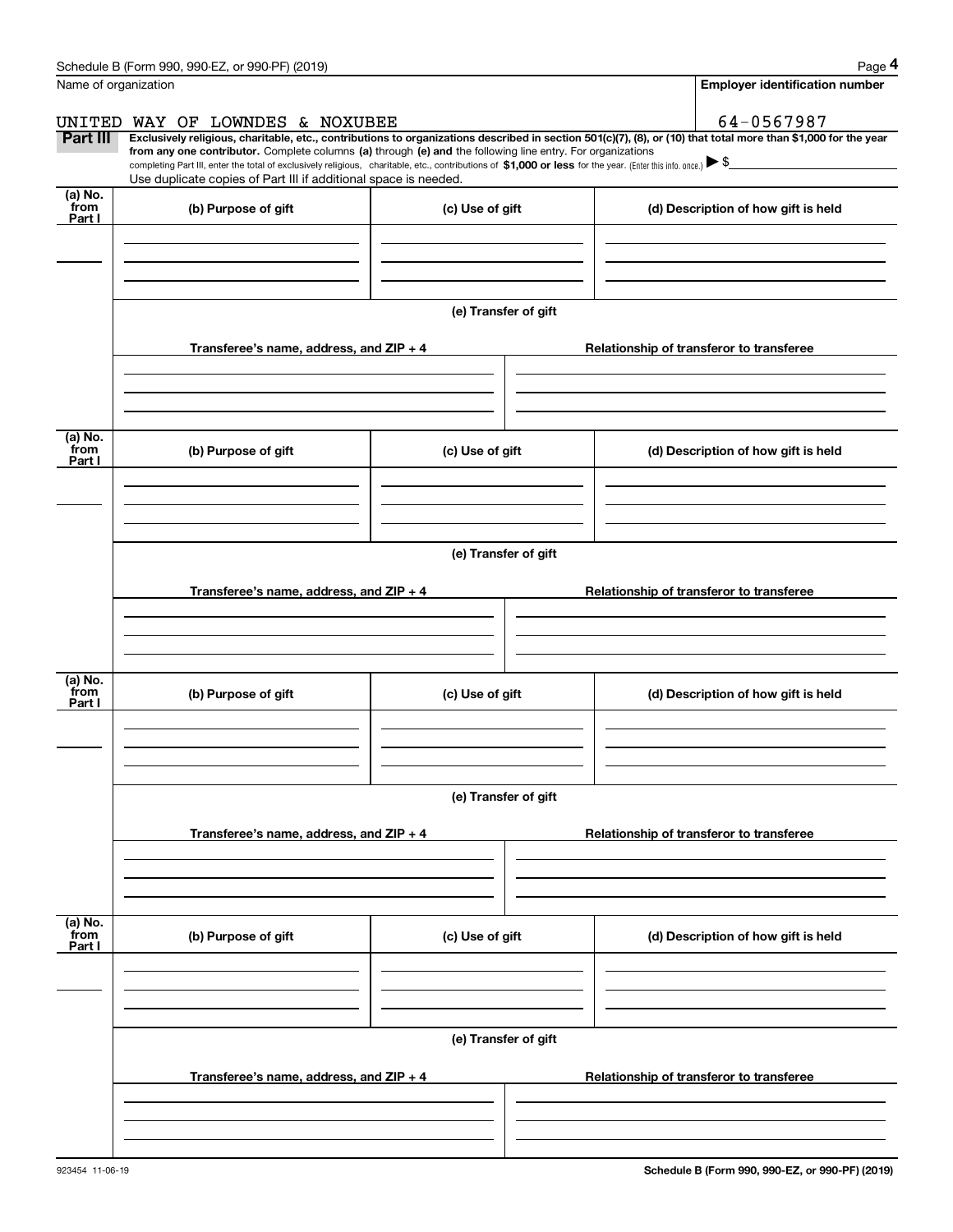| <b>SCHEDULE D</b> |  |
|-------------------|--|
|-------------------|--|

| (Form 990) |  |
|------------|--|
|------------|--|

## **SCHEDULE D Supplemental Financial Statements**

(Form 990)<br>
Pepartment of the Treasury<br>
Department of the Treasury<br>
Department of the Treasury<br>
Department of the Treasury<br> **Co to www.irs.gov/Form990 for instructions and the latest information.**<br> **Co to www.irs.gov/Form9** 



Department of the Treasury Internal Revenue Service

|  |  |  | $\triangleright$ Go to www.irs.gov/Form990 for instructions an |  |
|--|--|--|----------------------------------------------------------------|--|
|  |  |  |                                                                |  |

**Name of the organization Employer identification number**

|         | UNITED WAY OF LOWNDES & NOXUBEE                                                                                                                |                         | 64-0567987                                         |
|---------|------------------------------------------------------------------------------------------------------------------------------------------------|-------------------------|----------------------------------------------------|
| Part I  | Organizations Maintaining Donor Advised Funds or Other Similar Funds or Accounts. Complete if the                                              |                         |                                                    |
|         | organization answered "Yes" on Form 990, Part IV, line 6.                                                                                      |                         |                                                    |
|         |                                                                                                                                                | (a) Donor advised funds | (b) Funds and other accounts                       |
| 1.      |                                                                                                                                                |                         |                                                    |
| 2       | Aggregate value of contributions to (during year)                                                                                              |                         |                                                    |
| з       | Aggregate value of grants from (during year)                                                                                                   |                         |                                                    |
| 4       |                                                                                                                                                |                         |                                                    |
| 5       | Did the organization inform all donors and donor advisors in writing that the assets held in donor advised funds                               |                         |                                                    |
|         |                                                                                                                                                |                         | Yes<br>No                                          |
| 6       | Did the organization inform all grantees, donors, and donor advisors in writing that grant funds can be used only                              |                         |                                                    |
|         | for charitable purposes and not for the benefit of the donor or donor advisor, or for any other purpose conferring                             |                         |                                                    |
|         | impermissible private benefit?                                                                                                                 |                         | Yes<br>No                                          |
| Part II | Conservation Easements. Complete if the organization answered "Yes" on Form 990, Part IV, line 7.                                              |                         |                                                    |
| 1       | Purpose(s) of conservation easements held by the organization (check all that apply).                                                          |                         |                                                    |
|         | Preservation of land for public use (for example, recreation or education)                                                                     |                         | Preservation of a historically important land area |
|         | Protection of natural habitat                                                                                                                  |                         | Preservation of a certified historic structure     |
|         | Preservation of open space                                                                                                                     |                         |                                                    |
| 2       | Complete lines 2a through 2d if the organization held a qualified conservation contribution in the form of a conservation easement on the last |                         |                                                    |
|         | day of the tax year.                                                                                                                           |                         | Held at the End of the Tax Year                    |
| а       |                                                                                                                                                |                         | 2a                                                 |
| b       | Total acreage restricted by conservation easements                                                                                             |                         | 2b                                                 |
| с       | Number of conservation easements on a certified historic structure included in (a) manufacture included in (a)                                 |                         | 2c                                                 |
| d       | Number of conservation easements included in (c) acquired after 7/25/06, and not on a historic structure                                       |                         |                                                    |
|         |                                                                                                                                                |                         | 2d                                                 |
| З.      | Number of conservation easements modified, transferred, released, extinguished, or terminated by the organization during the tax               |                         |                                                    |
|         | year                                                                                                                                           |                         |                                                    |
| 4       | Number of states where property subject to conservation easement is located >                                                                  |                         |                                                    |
| 5       | Does the organization have a written policy regarding the periodic monitoring, inspection, handling of                                         |                         |                                                    |
|         | violations, and enforcement of the conservation easements it holds?                                                                            |                         | Yes<br><b>No</b>                                   |
| 6       | Staff and volunteer hours devoted to monitoring, inspecting, handling of violations, and enforcing conservation easements during the year      |                         |                                                    |
|         |                                                                                                                                                |                         |                                                    |
| 7       | Amount of expenses incurred in monitoring, inspecting, handling of violations, and enforcing conservation easements during the year            |                         |                                                    |
|         | $\blacktriangleright$ \$                                                                                                                       |                         |                                                    |
| 8       | Does each conservation easement reported on line 2(d) above satisfy the requirements of section 170(h)(4)(B)(i)                                |                         |                                                    |
|         |                                                                                                                                                |                         | Yes<br>No                                          |
| 9       | In Part XIII, describe how the organization reports conservation easements in its revenue and expense statement and                            |                         |                                                    |
|         | balance sheet, and include, if applicable, the text of the footnote to the organization's financial statements that describes the              |                         |                                                    |
|         | organization's accounting for conservation easements.                                                                                          |                         |                                                    |
|         | Organizations Maintaining Collections of Art, Historical Treasures, or Other Similar Assets.<br>Part III                                       |                         |                                                    |
|         | Complete if the organization answered "Yes" on Form 990, Part IV, line 8.                                                                      |                         |                                                    |
|         | 1a If the organization elected, as permitted under FASB ASC 958, not to report in its revenue statement and balance sheet works                |                         |                                                    |
|         | of art, historical treasures, or other similar assets held for public exhibition, education, or research in furtherance of public              |                         |                                                    |
|         | service, provide in Part XIII the text of the footnote to its financial statements that describes these items.                                 |                         |                                                    |
| b       | If the organization elected, as permitted under FASB ASC 958, to report in its revenue statement and balance sheet works of                    |                         |                                                    |
|         | art, historical treasures, or other similar assets held for public exhibition, education, or research in furtherance of public service,        |                         |                                                    |
|         | provide the following amounts relating to these items:                                                                                         |                         |                                                    |
|         |                                                                                                                                                |                         | \$                                                 |
|         | (ii) Assets included in Form 990, Part X                                                                                                       |                         | $\blacktriangleright$ \$                           |
| 2       | If the organization received or held works of art, historical treasures, or other similar assets for financial gain, provide                   |                         |                                                    |
|         | the following amounts required to be reported under FASB ASC 958 relating to these items:                                                      |                         |                                                    |
|         | a Revenue included on Form 990, Part VIII, line 1                                                                                              |                         | $\blacktriangleright$ \$                           |

932051 10-02-19

**For Paperwork Reduction Act Notice, see the Instructions for Form 990. Schedule D (Form 990) 2019** LHA

 $\blacktriangleright$  \$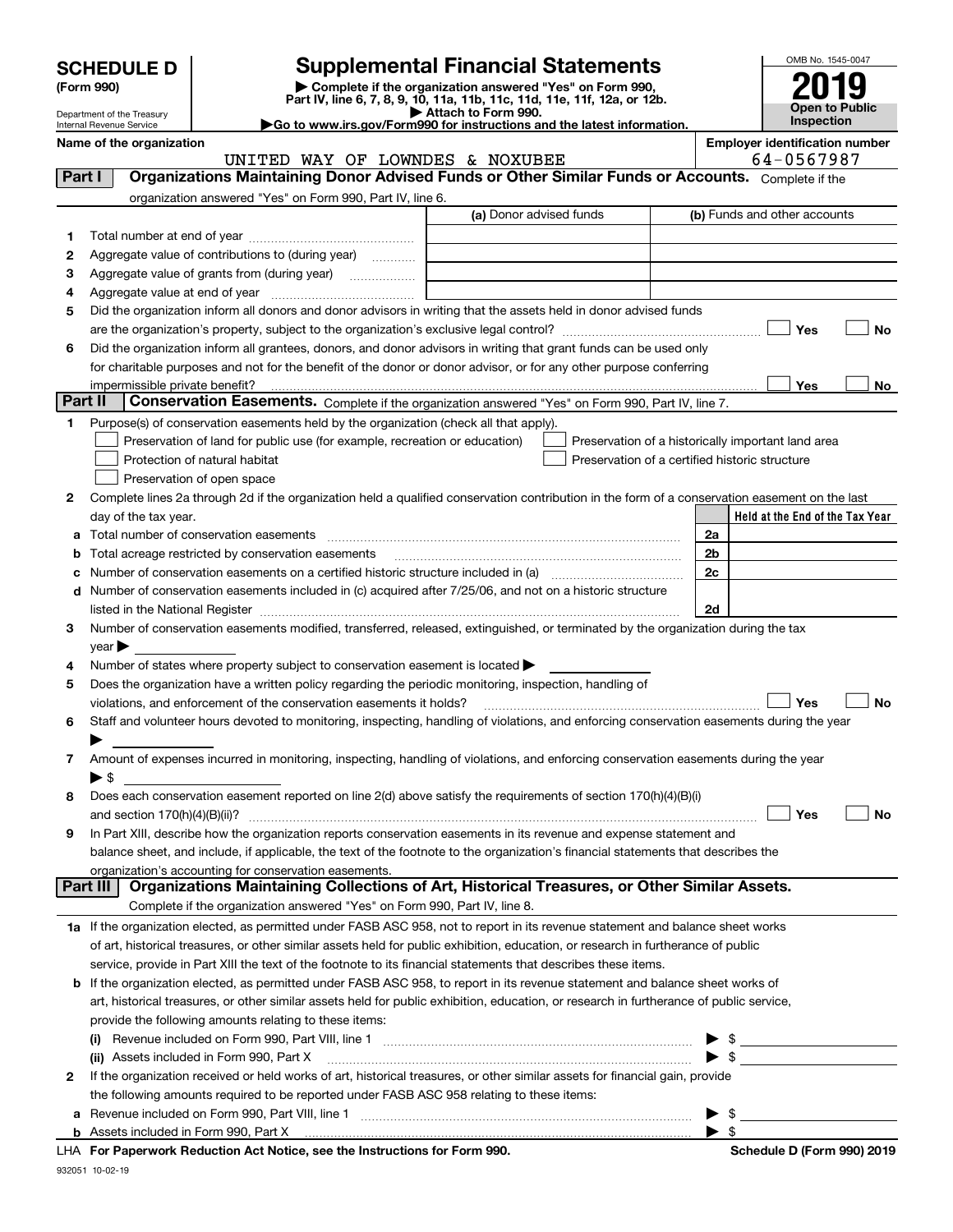|               | Schedule D (Form 990) 2019                                                                                                                                                                                                     | UNITED WAY OF LOWNDES & NOXUBEE         |                |                                                                                                                                                                                                                                      |                                 | 64-0567987 |                     |        | Page $2$ |
|---------------|--------------------------------------------------------------------------------------------------------------------------------------------------------------------------------------------------------------------------------|-----------------------------------------|----------------|--------------------------------------------------------------------------------------------------------------------------------------------------------------------------------------------------------------------------------------|---------------------------------|------------|---------------------|--------|----------|
|               | Part III<br>Organizations Maintaining Collections of Art, Historical Treasures, or Other Similar Assets (continued)                                                                                                            |                                         |                |                                                                                                                                                                                                                                      |                                 |            |                     |        |          |
| 3             | Using the organization's acquisition, accession, and other records, check any of the following that make significant use of its                                                                                                |                                         |                |                                                                                                                                                                                                                                      |                                 |            |                     |        |          |
|               | collection items (check all that apply):                                                                                                                                                                                       |                                         |                |                                                                                                                                                                                                                                      |                                 |            |                     |        |          |
| a             | Public exhibition                                                                                                                                                                                                              |                                         |                | Loan or exchange program                                                                                                                                                                                                             |                                 |            |                     |        |          |
| b             | Scholarly research                                                                                                                                                                                                             | e                                       |                | Other <u>with the contract of the contract of the contract of the contract of the contract of the contract of the contract of the contract of the contract of the contract of the contract of the contract of the contract of th</u> |                                 |            |                     |        |          |
| с             | Preservation for future generations                                                                                                                                                                                            |                                         |                |                                                                                                                                                                                                                                      |                                 |            |                     |        |          |
|               | Provide a description of the organization's collections and explain how they further the organization's exempt purpose in Part XIII.                                                                                           |                                         |                |                                                                                                                                                                                                                                      |                                 |            |                     |        |          |
| 5             | During the year, did the organization solicit or receive donations of art, historical treasures, or other similar assets                                                                                                       |                                         |                |                                                                                                                                                                                                                                      |                                 |            |                     |        |          |
|               | to be sold to raise funds rather than to be maintained as part of the organization's collection?                                                                                                                               |                                         |                |                                                                                                                                                                                                                                      |                                 |            | Yes                 |        | No       |
|               | <b>Part IV</b><br>Escrow and Custodial Arrangements. Complete if the organization answered "Yes" on Form 990, Part IV, line 9, or                                                                                              |                                         |                |                                                                                                                                                                                                                                      |                                 |            |                     |        |          |
|               | reported an amount on Form 990, Part X, line 21.                                                                                                                                                                               |                                         |                |                                                                                                                                                                                                                                      |                                 |            |                     |        |          |
|               | 1a Is the organization an agent, trustee, custodian or other intermediary for contributions or other assets not included                                                                                                       |                                         |                |                                                                                                                                                                                                                                      |                                 |            |                     |        |          |
|               | on Form 990, Part X? [11] matter contracts and contracts and contracts are contracted as a form 990, Part X?                                                                                                                   |                                         |                |                                                                                                                                                                                                                                      |                                 |            | Yes                 |        | No       |
|               | b If "Yes," explain the arrangement in Part XIII and complete the following table:                                                                                                                                             |                                         |                |                                                                                                                                                                                                                                      |                                 |            |                     |        |          |
|               |                                                                                                                                                                                                                                |                                         |                |                                                                                                                                                                                                                                      |                                 |            | Amount              |        |          |
|               |                                                                                                                                                                                                                                |                                         |                |                                                                                                                                                                                                                                      | 1c                              |            |                     |        |          |
|               | d Additions during the year measurements are all an according to the year measurement of the year measurement of the state of the state of the state of the state of the state of the state of the state of the state of the s |                                         |                |                                                                                                                                                                                                                                      | 1d                              |            |                     |        |          |
|               | e Distributions during the year manufactured and continuum and contract the year manufactured and contract the                                                                                                                 |                                         |                |                                                                                                                                                                                                                                      | 1e                              |            |                     |        |          |
|               |                                                                                                                                                                                                                                |                                         |                |                                                                                                                                                                                                                                      | 1f                              |            |                     |        |          |
|               | 2a Did the organization include an amount on Form 990, Part X, line 21, for escrow or custodial account liability?                                                                                                             |                                         |                |                                                                                                                                                                                                                                      |                                 |            | Yes                 |        | No       |
| <b>Part V</b> | <b>b</b> If "Yes," explain the arrangement in Part XIII. Check here if the explanation has been provided on Part XIII<br>Endowment Funds. Complete if the organization answered "Yes" on Form 990, Part IV, line 10.           |                                         |                |                                                                                                                                                                                                                                      |                                 |            |                     |        |          |
|               |                                                                                                                                                                                                                                |                                         |                |                                                                                                                                                                                                                                      | (d) Three years back            |            | (e) Four years back |        |          |
|               |                                                                                                                                                                                                                                | (a) Current year                        | (b) Prior year | (c) Two years back                                                                                                                                                                                                                   |                                 |            |                     |        |          |
| 1a            | Beginning of year balance                                                                                                                                                                                                      |                                         |                |                                                                                                                                                                                                                                      |                                 |            |                     |        |          |
|               |                                                                                                                                                                                                                                |                                         |                |                                                                                                                                                                                                                                      |                                 |            |                     |        |          |
|               | Net investment earnings, gains, and losses                                                                                                                                                                                     |                                         |                |                                                                                                                                                                                                                                      |                                 |            |                     |        |          |
|               | e Other expenditures for facilities                                                                                                                                                                                            |                                         |                |                                                                                                                                                                                                                                      |                                 |            |                     |        |          |
|               | and programs                                                                                                                                                                                                                   |                                         |                |                                                                                                                                                                                                                                      |                                 |            |                     |        |          |
| Ť.            |                                                                                                                                                                                                                                |                                         |                |                                                                                                                                                                                                                                      |                                 |            |                     |        |          |
| g             |                                                                                                                                                                                                                                |                                         |                |                                                                                                                                                                                                                                      |                                 |            |                     |        |          |
| 2             | Provide the estimated percentage of the current year end balance (line 1g, column (a)) held as:                                                                                                                                |                                         |                |                                                                                                                                                                                                                                      |                                 |            |                     |        |          |
|               | Board designated or quasi-endowment                                                                                                                                                                                            |                                         | %              |                                                                                                                                                                                                                                      |                                 |            |                     |        |          |
|               | Permanent endowment > <u>example</u>                                                                                                                                                                                           | %                                       |                |                                                                                                                                                                                                                                      |                                 |            |                     |        |          |
|               | Term endowment $\blacktriangleright$                                                                                                                                                                                           | %                                       |                |                                                                                                                                                                                                                                      |                                 |            |                     |        |          |
|               | The percentages on lines 2a, 2b, and 2c should equal 100%.                                                                                                                                                                     |                                         |                |                                                                                                                                                                                                                                      |                                 |            |                     |        |          |
|               | 3a Are there endowment funds not in the possession of the organization that are held and administered for the organization                                                                                                     |                                         |                |                                                                                                                                                                                                                                      |                                 |            |                     |        |          |
|               | by:                                                                                                                                                                                                                            |                                         |                |                                                                                                                                                                                                                                      |                                 |            |                     | Yes    | No       |
|               | (i)                                                                                                                                                                                                                            |                                         |                |                                                                                                                                                                                                                                      |                                 |            | 3a(i)               |        |          |
|               |                                                                                                                                                                                                                                |                                         |                |                                                                                                                                                                                                                                      |                                 |            | 3a(ii)              |        |          |
|               |                                                                                                                                                                                                                                |                                         |                |                                                                                                                                                                                                                                      |                                 |            | 3b                  |        |          |
| 4             | Describe in Part XIII the intended uses of the organization's endowment funds.                                                                                                                                                 |                                         |                |                                                                                                                                                                                                                                      |                                 |            |                     |        |          |
|               | Land, Buildings, and Equipment.<br><b>Part VI</b>                                                                                                                                                                              |                                         |                |                                                                                                                                                                                                                                      |                                 |            |                     |        |          |
|               | Complete if the organization answered "Yes" on Form 990, Part IV, line 11a. See Form 990, Part X, line 10.                                                                                                                     |                                         |                |                                                                                                                                                                                                                                      |                                 |            |                     |        |          |
|               | Description of property                                                                                                                                                                                                        | (a) Cost or other<br>basis (investment) |                | (b) Cost or other<br>basis (other)                                                                                                                                                                                                   | (c) Accumulated<br>depreciation |            | (d) Book value      |        |          |
|               |                                                                                                                                                                                                                                |                                         |                |                                                                                                                                                                                                                                      |                                 |            |                     |        |          |
|               |                                                                                                                                                                                                                                |                                         |                |                                                                                                                                                                                                                                      |                                 |            |                     |        |          |
|               |                                                                                                                                                                                                                                |                                         |                |                                                                                                                                                                                                                                      |                                 |            |                     |        |          |
|               |                                                                                                                                                                                                                                |                                         |                | 9,905.                                                                                                                                                                                                                               | 4,902.                          |            |                     | 5,003. |          |
|               | e Other                                                                                                                                                                                                                        |                                         |                |                                                                                                                                                                                                                                      |                                 |            |                     |        |          |
|               |                                                                                                                                                                                                                                |                                         |                |                                                                                                                                                                                                                                      |                                 |            |                     | 5,003. |          |

**Schedule D (Form 990) 2019**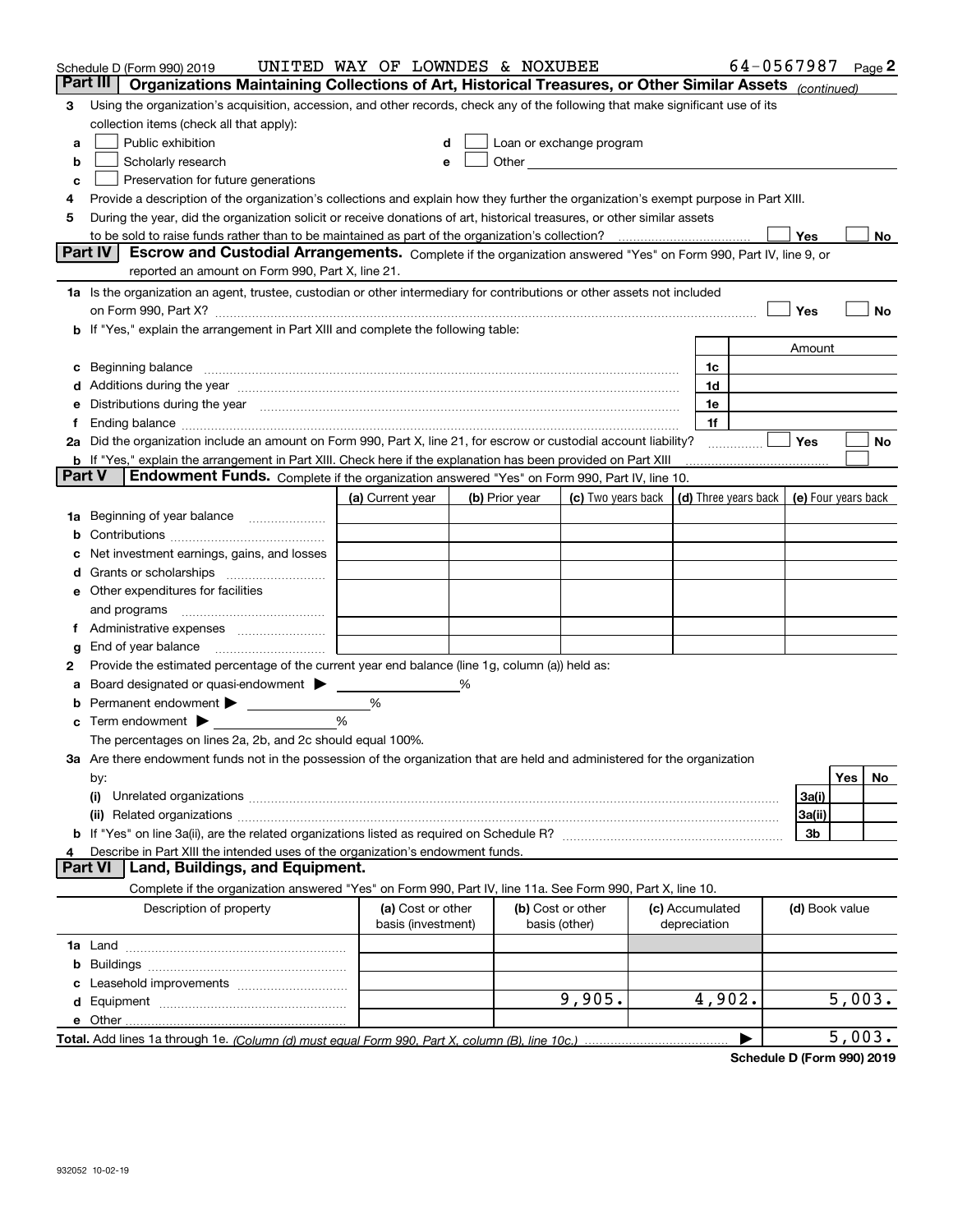| (2) Closely held equity interests                                                                                                                    |                 |                                                                                                                   |                |
|------------------------------------------------------------------------------------------------------------------------------------------------------|-----------------|-------------------------------------------------------------------------------------------------------------------|----------------|
| (3) Other                                                                                                                                            |                 |                                                                                                                   |                |
| (A)                                                                                                                                                  |                 |                                                                                                                   |                |
| (B)                                                                                                                                                  |                 |                                                                                                                   |                |
| (C)                                                                                                                                                  |                 |                                                                                                                   |                |
| (D)                                                                                                                                                  |                 |                                                                                                                   |                |
| (E)                                                                                                                                                  |                 |                                                                                                                   |                |
| (F)                                                                                                                                                  |                 |                                                                                                                   |                |
| (G)                                                                                                                                                  |                 |                                                                                                                   |                |
| (H)                                                                                                                                                  |                 |                                                                                                                   |                |
| Total. (Col. (b) must equal Form 990, Part X, col. (B) line 12.)                                                                                     |                 |                                                                                                                   |                |
| Part VIII Investments - Program Related.                                                                                                             |                 |                                                                                                                   |                |
|                                                                                                                                                      |                 |                                                                                                                   |                |
| Complete if the organization answered "Yes" on Form 990, Part IV, line 11c. See Form 990, Part X, line 13.<br>(a) Description of investment          | (b) Book value  | (c) Method of valuation: Cost or end-of-year market value                                                         |                |
|                                                                                                                                                      |                 |                                                                                                                   |                |
| (1)                                                                                                                                                  |                 |                                                                                                                   |                |
| (2)                                                                                                                                                  |                 |                                                                                                                   |                |
| (3)                                                                                                                                                  |                 |                                                                                                                   |                |
| (4)                                                                                                                                                  |                 |                                                                                                                   |                |
| (5)                                                                                                                                                  |                 |                                                                                                                   |                |
| (6)                                                                                                                                                  |                 |                                                                                                                   |                |
| (7)                                                                                                                                                  |                 |                                                                                                                   |                |
| (8)                                                                                                                                                  |                 |                                                                                                                   |                |
| (9)                                                                                                                                                  |                 |                                                                                                                   |                |
| Total. (Col. (b) must equal Form 990, Part X, col. (B) line 13.)                                                                                     |                 |                                                                                                                   |                |
| Part IX<br><b>Other Assets.</b>                                                                                                                      |                 |                                                                                                                   |                |
| Complete if the organization answered "Yes" on Form 990, Part IV, line 11d. See Form 990, Part X, line 15.                                           |                 |                                                                                                                   |                |
|                                                                                                                                                      | (a) Description |                                                                                                                   | (b) Book value |
| (1)                                                                                                                                                  |                 |                                                                                                                   |                |
| (2)                                                                                                                                                  |                 |                                                                                                                   |                |
| (3)                                                                                                                                                  |                 |                                                                                                                   |                |
| (4)                                                                                                                                                  |                 |                                                                                                                   |                |
| (5)                                                                                                                                                  |                 |                                                                                                                   |                |
| (6)                                                                                                                                                  |                 |                                                                                                                   |                |
| (7)                                                                                                                                                  |                 |                                                                                                                   |                |
| (8)                                                                                                                                                  |                 |                                                                                                                   |                |
| (9)                                                                                                                                                  |                 |                                                                                                                   |                |
|                                                                                                                                                      |                 |                                                                                                                   |                |
| Total. (Column (b) must equal Form 990, Part X, col. (B) line 15.) …………………………………………………<br><b>Part X   Other Liabilities.</b>                         |                 |                                                                                                                   |                |
|                                                                                                                                                      |                 | Complete if the organization answered "Yes" on Form 990, Part IV, line 11e or 11f. See Form 990, Part X, line 25. |                |
| (a) Description of liability                                                                                                                         |                 |                                                                                                                   | (b) Book value |
| 1.                                                                                                                                                   |                 |                                                                                                                   |                |
| (1)<br>Federal income taxes<br>PAYROLL LIABILITIES<br>(2)                                                                                            |                 |                                                                                                                   | 2,267.         |
|                                                                                                                                                      |                 |                                                                                                                   |                |
| (3)                                                                                                                                                  |                 |                                                                                                                   |                |
| (4)                                                                                                                                                  |                 |                                                                                                                   |                |
| (5)                                                                                                                                                  |                 |                                                                                                                   |                |
| (6)                                                                                                                                                  |                 |                                                                                                                   |                |
| (7)                                                                                                                                                  |                 |                                                                                                                   |                |
| (8)                                                                                                                                                  |                 |                                                                                                                   |                |
| (9)                                                                                                                                                  |                 |                                                                                                                   |                |
|                                                                                                                                                      |                 |                                                                                                                   | 2,267.         |
| 2. Liability for uncertain tax positions. In Part XIII, provide the text of the footnote to the organization's financial statements that reports the |                 |                                                                                                                   |                |

organization's liability for uncertain tax positions under FASB ASC 740. Check here if the text of the footnote has been provided in Part XIII

 $\vert$  X  $\vert$ 

# Schedule D (Form 990) 2019 Page **3Part VII Investments - Other Securities.** UNITED WAY OF LOWNDES & NOXUBEE

#### Complete if the organization answered "Yes" on Form 990, Part IV, line 11b. See Form 990, Part X, line 12.

| Complete if the organization answered Fest on Form 990, Part IV, line TTD. See Form 990, Part A, line TZ. |                |                                                           |  |  |
|-----------------------------------------------------------------------------------------------------------|----------------|-----------------------------------------------------------|--|--|
| (a) Description of security or category (including name of security)                                      | (b) Book value | (c) Method of valuation: Cost or end-of-year market value |  |  |
| (1) Financial derivatives                                                                                 |                |                                                           |  |  |
| (2) Closely held equity interests                                                                         |                |                                                           |  |  |
| $(3)$ Other                                                                                               |                |                                                           |  |  |
| (A)                                                                                                       |                |                                                           |  |  |
| (B)                                                                                                       |                |                                                           |  |  |
| (C)                                                                                                       |                |                                                           |  |  |
| (D)                                                                                                       |                |                                                           |  |  |
| (E)                                                                                                       |                |                                                           |  |  |
|                                                                                                           |                |                                                           |  |  |
| $\sim$                                                                                                    |                |                                                           |  |  |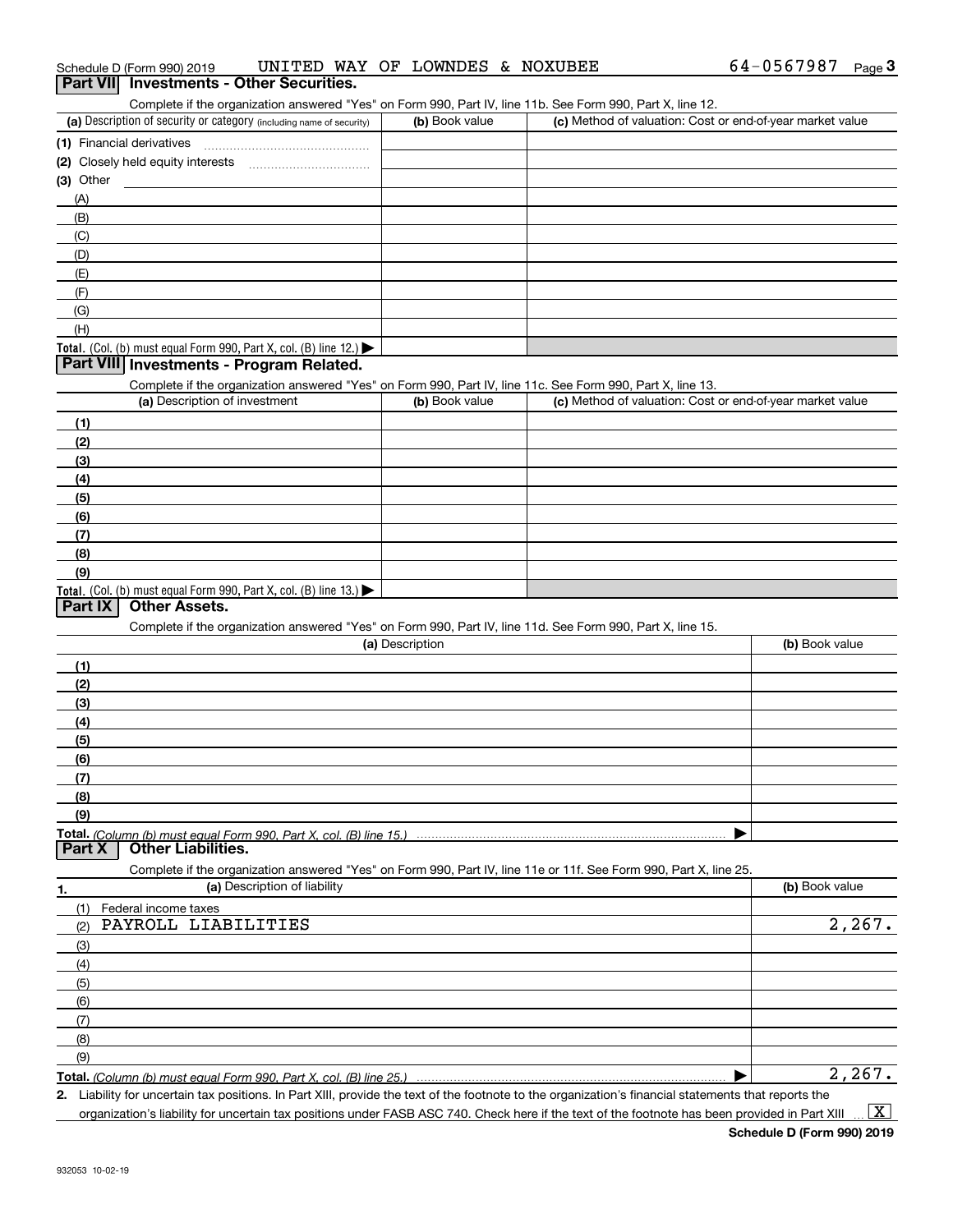|              | UNITED WAY OF LOWNDES & NOXUBEE<br>Schedule D (Form 990) 2019                                                                                                                                                                         |                |                | 64-0567987<br>Page 4    |
|--------------|---------------------------------------------------------------------------------------------------------------------------------------------------------------------------------------------------------------------------------------|----------------|----------------|-------------------------|
|              | <b>Part XI</b><br>Reconciliation of Revenue per Audited Financial Statements With Revenue per Return.                                                                                                                                 |                |                |                         |
|              | Complete if the organization answered "Yes" on Form 990, Part IV, line 12a.                                                                                                                                                           |                |                |                         |
| 1            | Total revenue, gains, and other support per audited financial statements                                                                                                                                                              |                | $\blacksquare$ | $\overline{957, 468}$ . |
| $\mathbf{2}$ | Amounts included on line 1 but not on Form 990, Part VIII, line 12:                                                                                                                                                                   |                |                |                         |
| a            | Net unrealized gains (losses) on investments [11] matter contracts and the unrealized gains (losses) on investments                                                                                                                   | 2a             |                |                         |
|              |                                                                                                                                                                                                                                       | 2 <sub>b</sub> |                |                         |
|              | Recoveries of prior year grants [11,111] Recoveries of prior year grants [11,111] Recoveries (12,111) [11] Recoveries (12,111) [11] Recoveries (12,111) [11] [11] Recoveries (12,111) [11] [11] $\frac{1}{2}$ [11] [11] $\frac{1}{2}$ | 2c             |                |                         |
| d            | Other (Describe in Part XIII.) <b>Construction Contract Construction</b> [                                                                                                                                                            | 2d             |                |                         |
| е            | Add lines 2a through 2d                                                                                                                                                                                                               |                | <b>2e</b>      |                         |
| 3            |                                                                                                                                                                                                                                       |                | $\mathbf{3}$   | 957, 468                |
| 4            | Amounts included on Form 990, Part VIII, line 12, but not on line 1:                                                                                                                                                                  |                |                |                         |
|              |                                                                                                                                                                                                                                       | 4a             |                |                         |
| b            |                                                                                                                                                                                                                                       | 4 <sub>h</sub> |                |                         |
| c.           | Add lines 4a and 4b                                                                                                                                                                                                                   |                | 4c             | υ.                      |
|              |                                                                                                                                                                                                                                       |                | $\overline{5}$ | 957,468.                |
|              |                                                                                                                                                                                                                                       |                |                |                         |
|              | Part XII   Reconciliation of Expenses per Audited Financial Statements With Expenses per Return.                                                                                                                                      |                |                |                         |
|              | Complete if the organization answered "Yes" on Form 990, Part IV, line 12a.                                                                                                                                                           |                |                |                         |
| 1            | Total expenses and losses per audited financial statements [11] [11] contain the control of the statements [11] [11] and the statements [11] and the statements [11] and the statements and the statements and the statements         |                | $\mathbf{1}$   | 763,810.                |
| 2            | Amounts included on line 1 but not on Form 990, Part IX, line 25:                                                                                                                                                                     |                |                |                         |
| a            |                                                                                                                                                                                                                                       | 2a             |                |                         |
|              | Prior year adjustments expressional contracts and prior year adjustments and the contract of the contract of the contract of the contract of the contract of the contract of the contract of the contract of the contract of t        | 2 <sub>b</sub> |                |                         |
| с            |                                                                                                                                                                                                                                       | 2c             |                |                         |
| d            |                                                                                                                                                                                                                                       | 2d             |                |                         |
| е            | Add lines 2a through 2d <b>contained a contained a contained a contained a</b> contained a contact the set of the set of the set of the set of the set of the set of the set of the set of the set of the set of the set of the set   |                | 2e             | 0.                      |
| 3            |                                                                                                                                                                                                                                       |                | 3              | 763,810.                |
| 4            | Amounts included on Form 990, Part IX, line 25, but not on line 1:                                                                                                                                                                    |                |                |                         |
| а            |                                                                                                                                                                                                                                       | 4a             |                |                         |
| b            |                                                                                                                                                                                                                                       | 4b             |                |                         |
|              | Add lines 4a and 4b                                                                                                                                                                                                                   |                | 4c             | 0.                      |
|              | Part XIII Supplemental Information.                                                                                                                                                                                                   |                | 5              | 763,810.                |

Provide the descriptions required for Part II, lines 3, 5, and 9; Part III, lines 1a and 4; Part IV, lines 1b and 2b; Part V, line 4; Part X, line 2; Part XI, lines 2d and 4b; and Part XII, lines 2d and 4b. Also complete this part to provide any additional information.

PART X, LINE 2:

| ASC TOPIC 740, INCOME TAXES, PROVIDES GUIDANCE ON FINANCIAL STATEMENT     |
|---------------------------------------------------------------------------|
| RECOGNITION AND MEASUREMENT OF TAX POSITIONS TAKEN, OR EXPECTED TO BE     |
| TAKEN, IN TAX RETURNS. ASC TOPIC 740 REQUIRES AN EVALUATION OF TAX        |
| POSITIONS TO DETERMINE IF THE TAX POSITIONS WILL MORE LIKELY THAN NOT BE  |
| SUSTAINABLE UPON EXAMINATION BY THE APPROPRIATE TAX AUTHORITY. THE        |
| ORGANIZATION, AT DECEMBER 31, 2019, HAD NO UNCERTAIN TAX POSITIONS THAT   |
| OUALIFY FOR RECOGNITION OR DISCLOSURE IN THE FINANCIAL STATEMENTS.<br>THE |
| ORGANIZATION FILES AN ANNUAL FORM 990 WITH THE INTERNAL REVENUE SERVICE,  |
| AND ITS TAX RETURNS FOR THE YEAR 2017 AND SUBSEQUENT YEARS REMAIN SUBJECT |
| TO EXAMINATION BY TAX AUTHORITIES.                                        |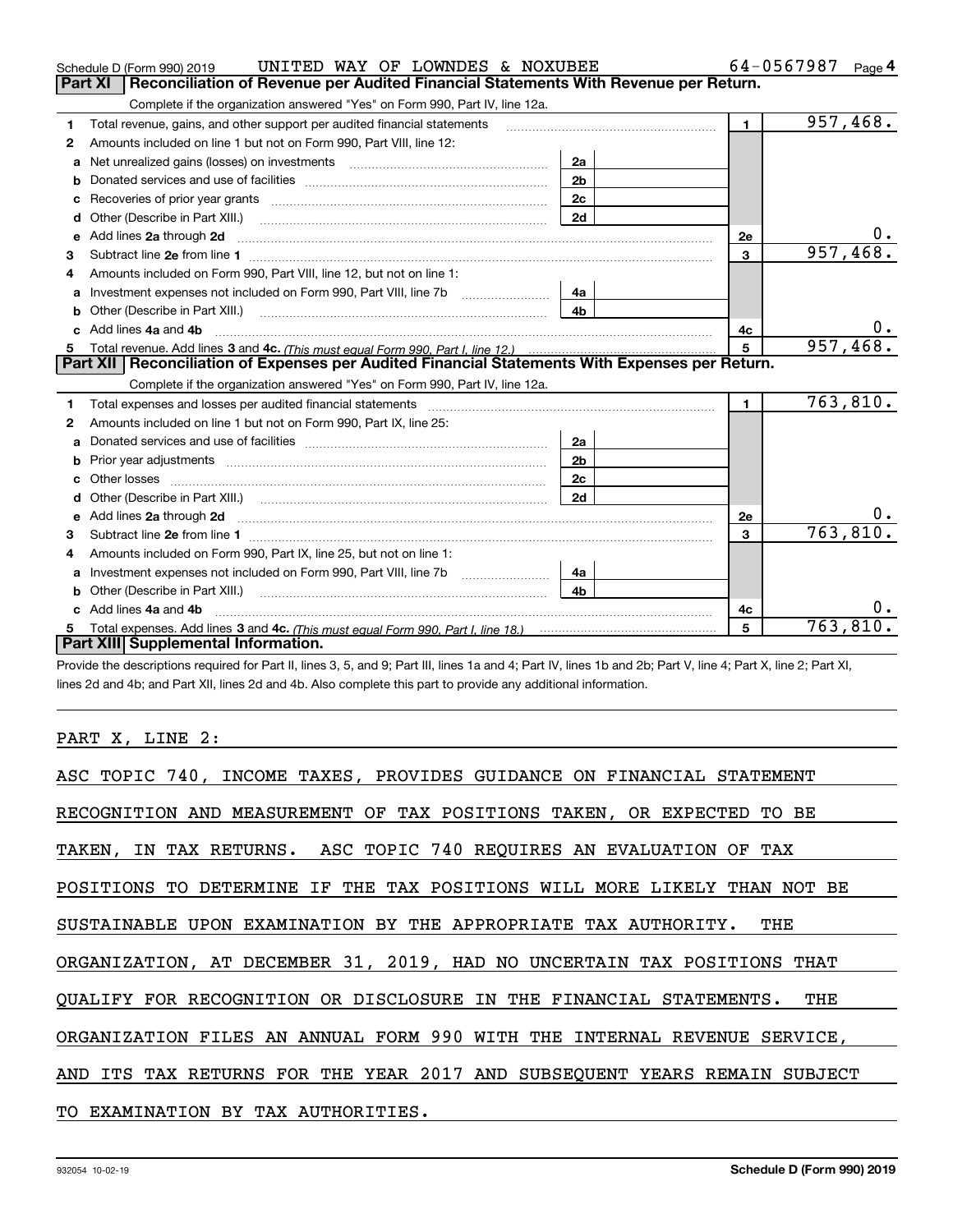| <b>Fare Am Supplemental Importation</b> (continued) |  |  |
|-----------------------------------------------------|--|--|
|                                                     |  |  |
|                                                     |  |  |
|                                                     |  |  |
|                                                     |  |  |
|                                                     |  |  |
|                                                     |  |  |
|                                                     |  |  |
|                                                     |  |  |
|                                                     |  |  |
|                                                     |  |  |
|                                                     |  |  |
|                                                     |  |  |
|                                                     |  |  |
|                                                     |  |  |
|                                                     |  |  |
|                                                     |  |  |
|                                                     |  |  |
|                                                     |  |  |
|                                                     |  |  |
|                                                     |  |  |
|                                                     |  |  |
|                                                     |  |  |
|                                                     |  |  |
|                                                     |  |  |
|                                                     |  |  |
|                                                     |  |  |
|                                                     |  |  |
|                                                     |  |  |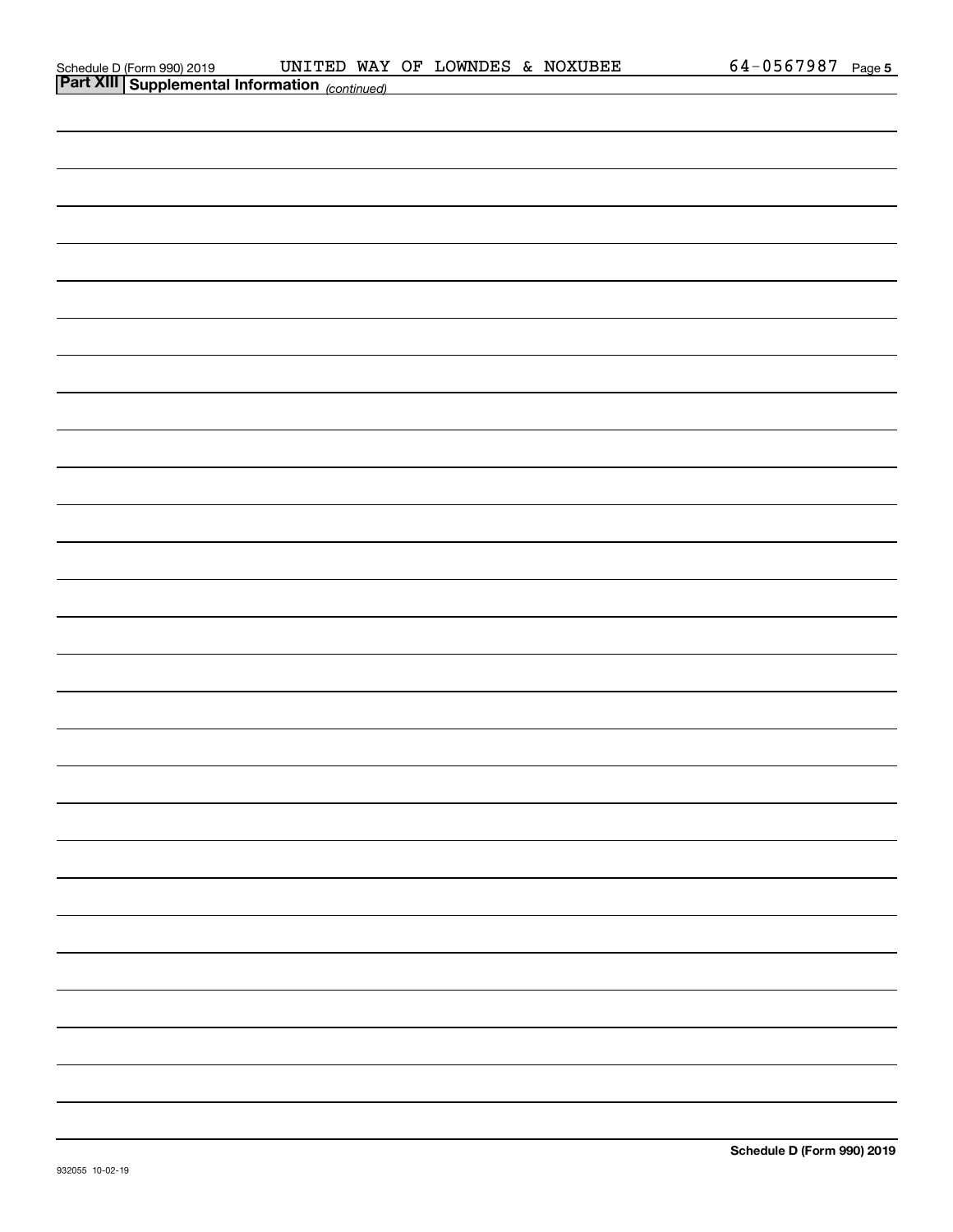| <b>SCHEDULE I</b>                                                                                                                                                                        |                                                                                                                                       | <b>Grants and Other Assistance to Organizations,</b> |                             |                                         |                                               |                                          | OMB No. 1545-0047                                                  |  |  |
|------------------------------------------------------------------------------------------------------------------------------------------------------------------------------------------|---------------------------------------------------------------------------------------------------------------------------------------|------------------------------------------------------|-----------------------------|-----------------------------------------|-----------------------------------------------|------------------------------------------|--------------------------------------------------------------------|--|--|
| (Form 990)                                                                                                                                                                               | Governments, and Individuals in the United States<br>Complete if the organization answered "Yes" on Form 990, Part IV, line 21 or 22. |                                                      |                             |                                         |                                               |                                          |                                                                    |  |  |
| Department of the Treasury                                                                                                                                                               | Attach to Form 990.                                                                                                                   |                                                      |                             |                                         |                                               |                                          |                                                                    |  |  |
| Internal Revenue Service<br>Go to www.irs.gov/Form990 for the latest information.                                                                                                        |                                                                                                                                       |                                                      |                             |                                         |                                               |                                          |                                                                    |  |  |
| <b>Employer identification number</b><br>Name of the organization<br>64-0567987<br>UNITED WAY OF LOWNDES & NOXUBEE                                                                       |                                                                                                                                       |                                                      |                             |                                         |                                               |                                          |                                                                    |  |  |
| Part I<br><b>General Information on Grants and Assistance</b>                                                                                                                            |                                                                                                                                       |                                                      |                             |                                         |                                               |                                          |                                                                    |  |  |
| Does the organization maintain records to substantiate the amount of the grants or assistance, the grantees' eligibility for the grants or assistance, and the selection<br>$\mathbf{1}$ |                                                                                                                                       |                                                      |                             |                                         |                                               |                                          |                                                                    |  |  |
|                                                                                                                                                                                          |                                                                                                                                       |                                                      |                             |                                         |                                               |                                          | $\sqrt{X}$ Yes<br>l No                                             |  |  |
| Describe in Part IV the organization's procedures for monitoring the use of grant funds in the United States.<br>$\mathbf{2}$                                                            |                                                                                                                                       |                                                      |                             |                                         |                                               |                                          |                                                                    |  |  |
| Part II<br>Grants and Other Assistance to Domestic Organizations and Domestic Governments. Complete if the organization answered "Yes" on Form 990, Part IV, line 21, for any            |                                                                                                                                       |                                                      |                             |                                         |                                               |                                          |                                                                    |  |  |
| recipient that received more than \$5,000. Part II can be duplicated if additional space is needed.                                                                                      |                                                                                                                                       |                                                      |                             |                                         | (f) Method of                                 |                                          |                                                                    |  |  |
| 1 (a) Name and address of organization<br>or government                                                                                                                                  | $(b)$ EIN                                                                                                                             | (c) IRC section<br>(if applicable)                   | (d) Amount of<br>cash grant | (e) Amount of<br>non-cash<br>assistance | valuation (book,<br>FMV, appraisal,<br>other) | (g) Description of<br>noncash assistance | (h) Purpose of grant<br>or assistance                              |  |  |
| AMERICAN RED CROSS<br>220 5TH STREET NORTH                                                                                                                                               |                                                                                                                                       |                                                      |                             |                                         |                                               |                                          | PROVIDE COMMUNITY SUPPORT<br>FOR ORGANIZATION'S                    |  |  |
| COLUMBUS, MS 39701                                                                                                                                                                       | 53-0196605 $501(C)(3)$                                                                                                                |                                                      | 38,250.                     | 0.                                      |                                               |                                          | <b>PROGRAMS</b>                                                    |  |  |
| BOY SCOUTS OF AMERICA - PUSHMATAHA<br>COUNCIL - 420 31ST AVENUE NORTH -<br>COLUMBUS, MS 39705                                                                                            | 64-0334268 $501(C)(3)$                                                                                                                |                                                      | 16,000.                     | $\mathbf{0}$ .                          |                                               |                                          | PROVIDE COMMUNITY SUPPORT<br>FOR ORGANIZATION'S<br>PROGRAMS        |  |  |
| BOYS & GIRLS CLUB OF THE GOLDEN<br>TRIANGLE - 911 LYNN LANE -<br>STARKVILLE, MS 39760                                                                                                    | $26 - 2695696$ $501(C)(3)$                                                                                                            |                                                      | 52,250.                     | 0.                                      |                                               |                                          | PROVIDE COMMUNITY SUPPORT<br>FOR ORGANIZATION'S<br>PROGRAMS        |  |  |
| CONTACT HELPLINE<br>1001 MAIN STREET<br>COLUMBUS, MS 39701                                                                                                                               | $51-0194729$ $501(C)(3)$                                                                                                              |                                                      | 50,000                      | $\mathbf{0}$ .                          |                                               |                                          | PROVIDE COMMUNITY SUPPORT<br>FOR ORGANIZATION'S<br>PROGRAMS        |  |  |
| LOWNDES COUNTY COUNCIL ON AGING<br>161 MAPLE STREET<br>COLUMBUS, MS 39702                                                                                                                | 64-0527731 $501(C)(3)$                                                                                                                |                                                      | 49,000.                     | 0.                                      |                                               |                                          | PROVIDE COMMUNITY SUPPORT<br>FOR ORGANIZATION'S<br><b>PROGRAMS</b> |  |  |
| 4-H CLUB FOUNDATION OF MISSISSIPPI<br>501 SEVENTH STREET NORTH<br>COLUMBUS, MS 39701                                                                                                     | 64-6023591 $501(C)(3)$                                                                                                                |                                                      | 12,000.                     | $\mathbf{0}$ .                          |                                               |                                          | PROVIDE COMMUNITY SUPPORT<br>FOR ORGANIZATION'S<br>PROGRAMS        |  |  |
| 2 Enter total number of section 501(c)(3) and government organizations listed in the line 1 table                                                                                        |                                                                                                                                       |                                                      |                             |                                         |                                               |                                          |                                                                    |  |  |
| Enter total number of other organizations listed in the line 1 table<br>3                                                                                                                |                                                                                                                                       |                                                      |                             |                                         |                                               |                                          |                                                                    |  |  |

**For Paperwork Reduction Act Notice, see the Instructions for Form 990. Schedule I (Form 990) (2019)** LHA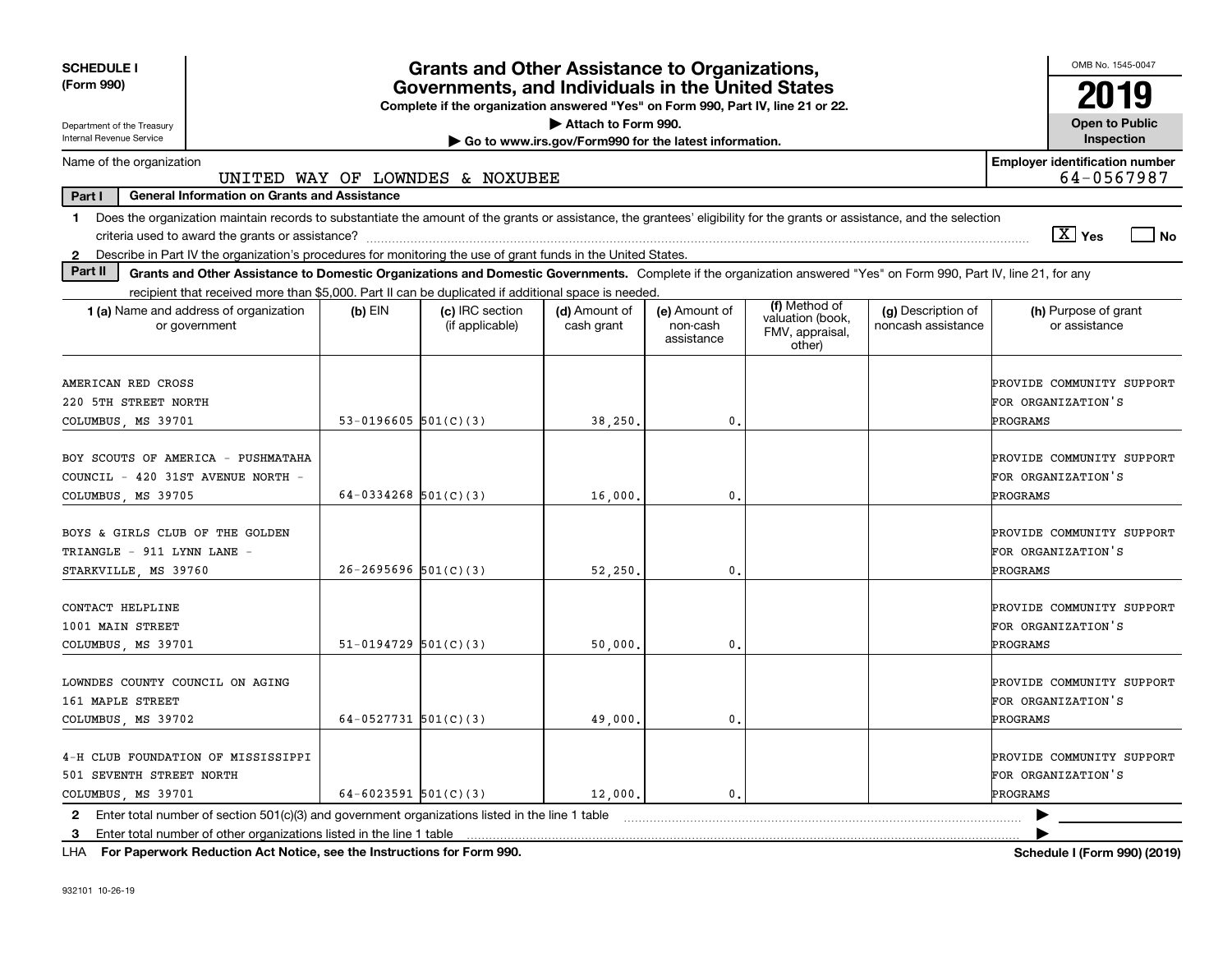#### Schedule I (Form 990) Page 1 UNITED WAY OF LOWNDES & NOXUBEE 64-0567987

**Part II Continuation of Grants and Other Assistance to Governments and Organizations in the United States**  (Schedule I (Form 990), Part II.)

| (a) Name and address of<br>organization or government                                                     | $(b)$ EIN                | (c) IRC section<br>if applicable | (d) Amount of<br>cash grant | (e) Amount of<br>non-cash<br>assistance | (f) Method of<br>valuation<br>(book, FMV,<br>appraisal, other) | (g) Description of<br>non-cash assistance | (h) Purpose of grant<br>or assistance                       |
|-----------------------------------------------------------------------------------------------------------|--------------------------|----------------------------------|-----------------------------|-----------------------------------------|----------------------------------------------------------------|-------------------------------------------|-------------------------------------------------------------|
| GREATER COLUMBUS LEARNING CENTER<br>612 MILITARY ROAD<br>COLUMBUS, MS 39701                               | 64-0763848 $501(C)(3)$   |                                  | 26,940.                     | 0.                                      |                                                                |                                           | PROVIDE COMMUNITY SUPPORT<br>FOR ORGANIZATION'S<br>PROGRAMS |
| HELPING HANDS<br>223 22ND STREET<br>COLUMBUS, MS 39701                                                    | 64-0771503 $501(C)(3)$   |                                  | 31,000.                     | $\mathbf{0}$                            |                                                                |                                           | PROVIDE COMMUNITY SUPPORT<br>FOR ORGANIZATION'S<br>PROGRAMS |
| GIRL SCOUTS - HEART OF THE SOUTH<br>220 5TH STREET NORTH<br>COLUMBUS, MS 39701                            | $13 - 1624016$ 501(C)(3) |                                  | 9,000.                      | 0.                                      |                                                                |                                           | PROVIDE COMMUNITY SUPPORT<br>FOR ORGANIZATION'S<br>PROGRAMS |
| RECOVERY HOUSE<br>P.O. BOX 2560<br>COLUMBUS, MS 39704                                                     | 64-0725632 $ 501(C)(3) $ |                                  | 19,893.                     | 0.                                      |                                                                |                                           | PROVIDE COMMUNITY SUPPORT<br>FOR ORGANIZATION'S<br>PROGRAMS |
| SALVATION ARMY<br>2219 MAIN STREET<br>COLUMBUS, MS 39701                                                  | 63-0288866 $501(C)(3)$   |                                  | 25,000.                     | 0.                                      |                                                                |                                           | PROVIDE COMMUNITY SUPPORT<br>FOR ORGANIZATION'S<br>PROGRAMS |
| YMCA<br>602 2ND AVENUE NORTH<br>COLUMBUS, MS 39701                                                        | 64-6025994 $501(C)(3)$   |                                  | 42,500                      | 0.                                      |                                                                |                                           | PROVIDE COMMUNITY SUPPORT<br>FOR ORGANIZATION'S<br>PROGRAMS |
| COLUMBUS AIR FORCE BASE YOUTH<br>CENTER - 386 IMES STREET, BUILDING<br>#348 - COLUMBUS AFB, MS 39710-0000 | 64-0365393 $501(C)(3)$   |                                  | 5,000.                      | 0.                                      |                                                                |                                           | PROVIDE COMMUNITY SUPPORT<br>FOR ORGANIZATION'S<br>PROGRAMS |
| SALLY KATE WINTERS HOME<br>317 NORTH DIVISION STREET<br>WEST POINT, MS 39773                              | 64-0761099 $501(C)(3)$   |                                  | 12,000.                     | 0.                                      |                                                                |                                           | PROVIDE COMMUNITY SUPPORT<br>FOR ORGANIZATION'S<br>PROGRAMS |
| THE FATHER'S CHILD MINISTRY<br>104 BRICKERTON STREET<br>COLUMBUS, MS 39701                                | $43 - 2045285$ 501(C)(3) |                                  | 12,000.                     | 0.                                      |                                                                |                                           | PROVIDE COMMUNITY SUPPORT<br>FOR ORGANIZATION'S<br>PROGRAMS |

⊤

**Schedule I (Form 990)**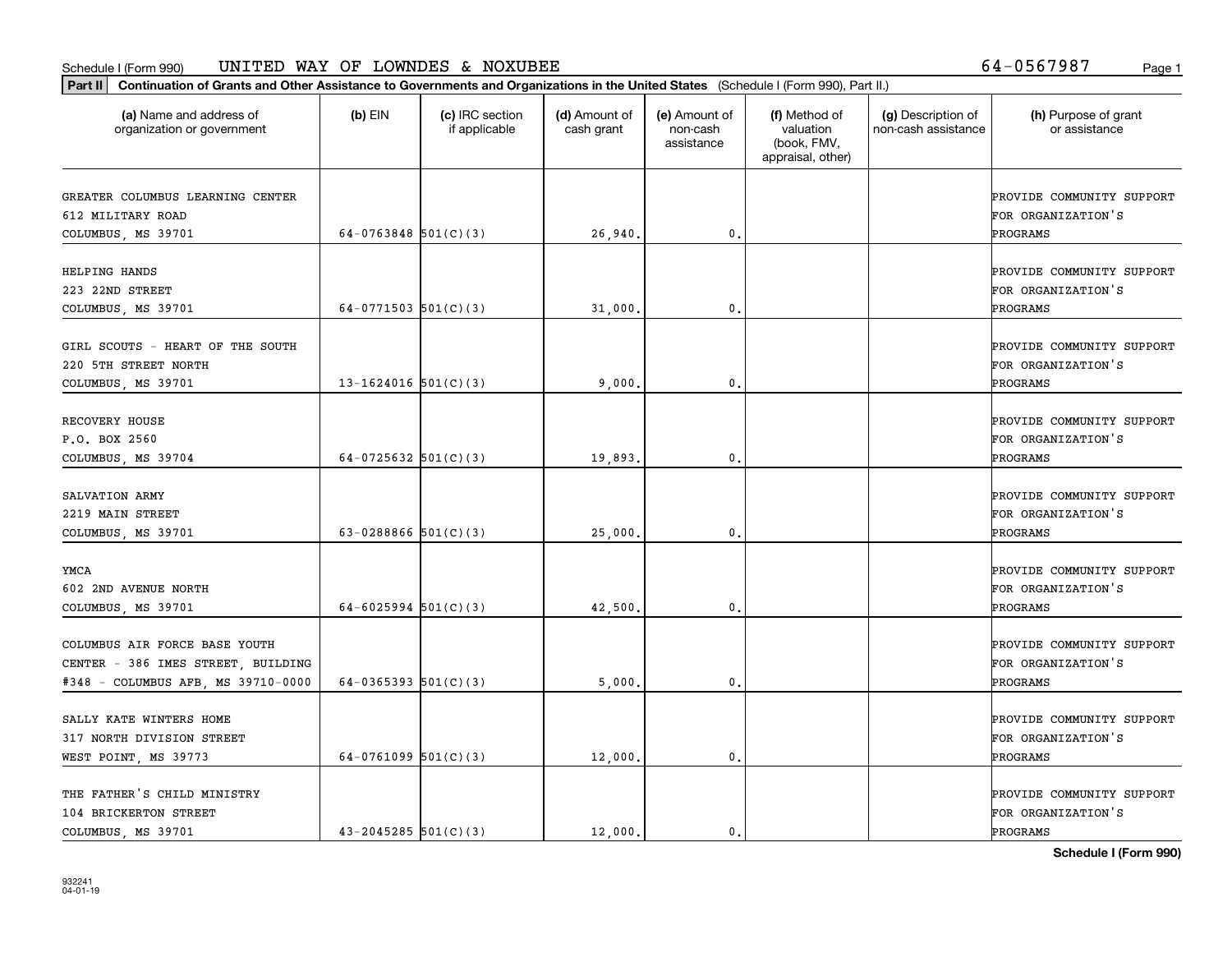#### Schedule I (Form 990) Page 1 UNITED WAY OF LOWNDES & NOXUBEE

**Part II Continuation of Grants and Other Assistance to Governments and Organizations in the United States**  (Schedule I (Form 990), Part II.)

| (a) Name and address of<br>organization or government         | $(b)$ EIN                | (c) IRC section<br>if applicable | (d) Amount of<br>cash grant | (e) Amount of<br>non-cash<br>assistance | (f) Method of<br>valuation<br>(book, FMV,<br>appraisal, other) | (g) Description of<br>non-cash assistance | (h) Purpose of grant<br>or assistance                       |
|---------------------------------------------------------------|--------------------------|----------------------------------|-----------------------------|-----------------------------------------|----------------------------------------------------------------|-------------------------------------------|-------------------------------------------------------------|
| SAFE HAVEN<br>P.O. BOX 5354<br>COLUMBUS, MS 39704             | 64-0702475 $501(C)(3)$   |                                  | 14,250.                     | $\mathfrak o$ .                         |                                                                |                                           | PROVIDE COMMUNITY SUPPORT<br>FOR ORGANIZATION'S<br>PROGRAMS |
| LAST HOUSE ON THE BLOCK<br>P.O. BOX 304<br>COLUMBUS, MS 39703 | $32-0378686$ $501(C)(3)$ |                                  | 10,000.                     | $\mathbf 0$ .                           |                                                                |                                           | PROVIDE COMMUNITY SUPPORT<br>FOR ORGANIZATION'S<br>PROGRAMS |
|                                                               |                          |                                  |                             |                                         |                                                                |                                           |                                                             |
|                                                               |                          |                                  |                             |                                         |                                                                |                                           |                                                             |
|                                                               |                          |                                  |                             |                                         |                                                                |                                           |                                                             |
|                                                               |                          |                                  |                             |                                         |                                                                |                                           |                                                             |
|                                                               |                          |                                  |                             |                                         |                                                                |                                           |                                                             |
|                                                               |                          |                                  |                             |                                         |                                                                |                                           |                                                             |
|                                                               |                          |                                  |                             |                                         |                                                                |                                           |                                                             |

**Schedule I (Form 990)**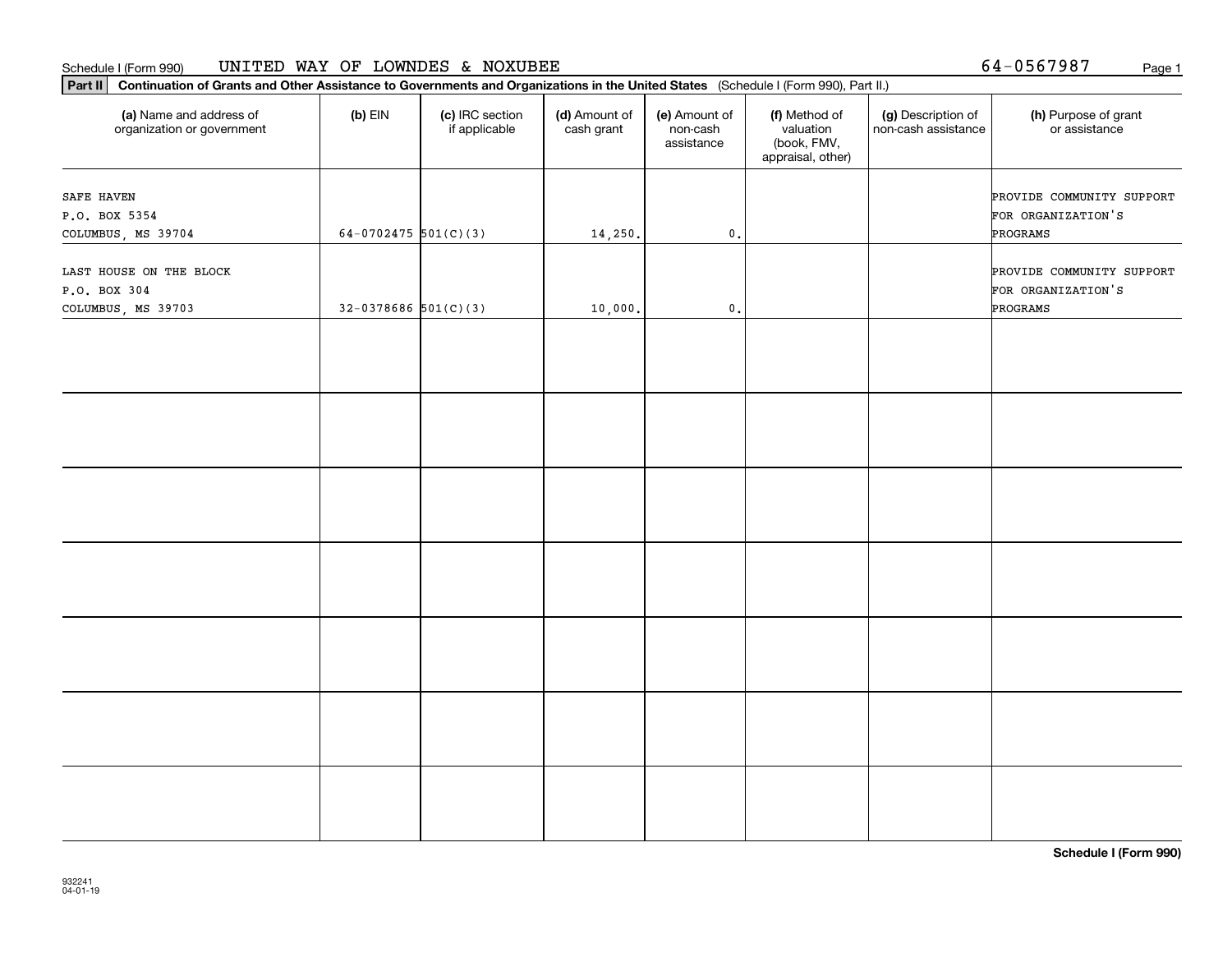932102 10-26-19

### Schedule I (Form 990) (2019) **UNITED WAY OF LOWNDES & NOXUBEE** Page

Part IV | Supplemental Information. Provide the information required in Part I, line 2; Part III, column (b); and any other additional information.

(a) Type of grant or assistance **(b)** Number of **(c)** Amount of **(d)** Amount of non-**(e)** Method of valuation (f)<br>cash are continuous cash crant cash assistance (book, FMV, appraisal, other) (a) Type of grant or assistance  $\vert$  (b) Number of recipients(c) Amount of cash grant (d) Amount of noncash assistance (f) Description of noncash assistance

**Part III** | Grants and Other Assistance to Domestic Individuals. Complete if the organization answered "Yes" on Form 990, Part IV, line 22.

Part III can be duplicated if additional space is needed.

**2**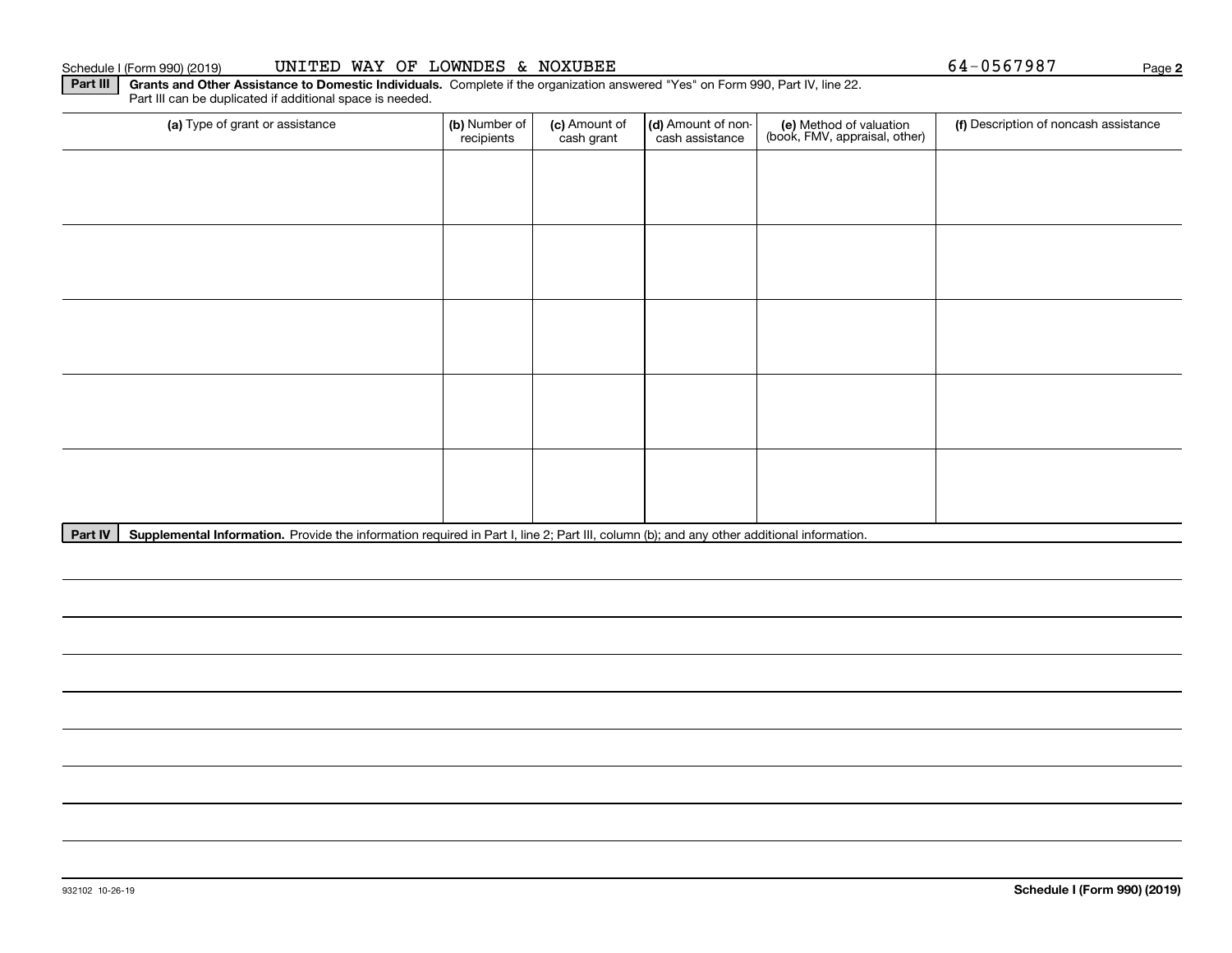**(Form 990 or 990-EZ)**

Department of the Treasury Internal Revenue Service Name of the organization

**Complete to provide information for responses to specific questions on Form 990 or 990-EZ or to provide any additional information. | Attach to Form 990 or 990-EZ. | Go to www.irs.gov/Form990 for the latest information. SCHEDULE O Supplemental Information to Form 990 or 990-EZ**



UNITED WAY OF LOWNDES & NOXUBEE  $\vert$  64-0567987

FORM 990, PART I, LINE 1, DESCRIPTION OF ORGANIZATION MISSION:

OUR COMMUNITY.

FORM 990, PART III, LINE 4A, PROGRAM SERVICE ACCOMPLISHMENTS:

ANNUAL FAN DRIVE; PARTNERING WITH LOCAL BUSINESSES FOR COAT AND BLANKET

DRIVES IN THE WINTER; FAMILYWIZE PRESCRIPTION ASSISTANCE; EMERGENCY

FOOD AND SHELTER GRANT PROGRAM; PARTICIPATING WITH THE LOWNDES COUNTY

EMERGENCY MANAGEMENT AGENCY FOR DISASTER RESPONSE PREPARATIONS; AND

CONDUCTING VARIOUS COMMUNITY PARTICIPATION EVENTS, SUCH AS DAY OF

SERVICE, DAY OF GIVING, DAY OF ACTION, AND MAKE A DIFFERENCE DAY.

FORM 990, PART VI, SECTION B, LINE 11B:

FORM 990 IS REVIEWED BY THE EXECUTIVE DIRECTOR AND TREASURER. THE

GOVERNING BOARD OF THE ORGANIZATION REVIEWS FROM 990 ALONG WITH FINANCIAL

STATEMENTS AT FIRST MEETING SUBSEQENT TO DATE FILED.

FORM 990, PART VI, SECTION B, LINE 12C:

THIS IS PART OF THE ORGANIZATION'S PERSONNEL GUIDE AND IS MONITORED THROUGHOUT THE YEAR.

FORM 990, PART VI, SECTION C, LINE 19:

ALL INFORMATION IS MADE AVAILABLE TO PUBLIC UPON REQUEST

FORM 990 PART XII, LINE 2C

THE EXECUTIVE COMMITTEE IS RESPONSIBLE FOR SELECTING THE INDEPENDENT

AUDITOR AND FOR OVERSEEING THE SERVICES PROVIDED.